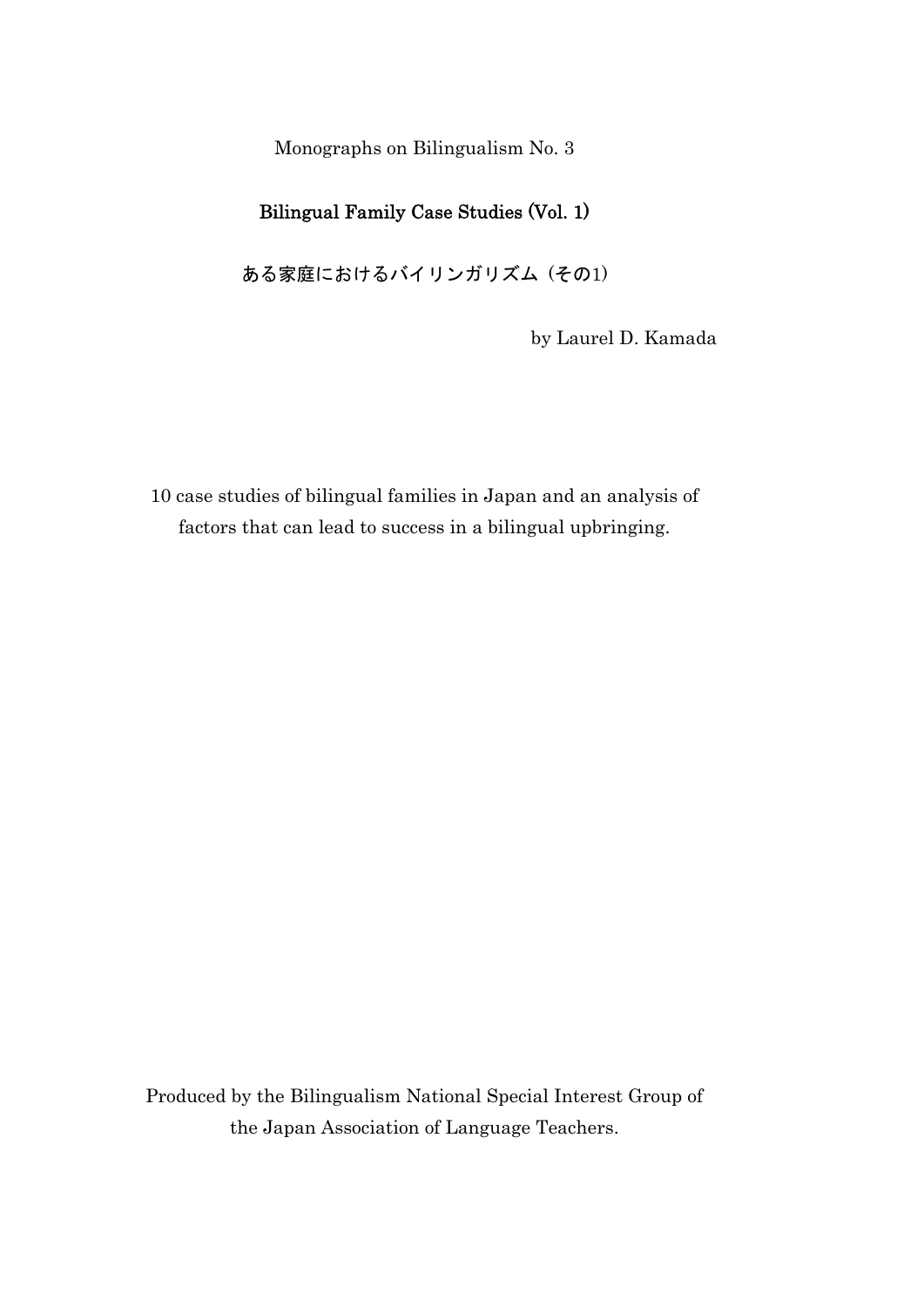Contents

| 1. Meet the Becker Family                                          |
|--------------------------------------------------------------------|
| 第一言語はいま、第二言語は後で<br>. 1                                             |
| 2. Nita Amano - A Three Year Old Bilingual                         |
| 3歳児日本語、英語共に上級<br>$\ldots 4$                                        |
| Mary: New Zealand mother speaks Japanese to child<br>3.            |
| ニュージランド人母子供に日本語で対話<br>$\ldots 7$                                   |
| 4. "English Only" for a 'typical' Japanese family                  |
| 日本人両親子供に英語のみで話す<br>$\ldots 9$                                      |
| The Watanabe Family: Bilingualism as it Comes<br>5.                |
| 帰国子女日本で英語を維持<br>$\ldots$ 12                                        |
| Three Generations of Japanese/English Bilinguality<br>6.           |
| 2ヵ国語共に流暢な父親に両方の言語で話す 14                                            |
| Rapid Language Acquisition & Attrition of a Trilingual Child<br>7. |
| 一人の子供と三つの言語<br>$\ldots$ 18                                         |
| Shifts of Language Usage among Siblings: The Multi-Lingual<br>8.   |
| Kaluha Daughters                                                   |
| 状況変化とともに1つの言語が別の言語に取って代わる                                          |
| $\ldots\,20$                                                       |
| Bilinguality Across Generations: Nurture over Nature - The<br>9.   |
| Miho MacBride Nonaka Family                                        |
| バイリンガリズム、母と子供を行ったり来たり  25                                          |
| The Returnee Dilemma: This planet is not only Japanese<br>10.      |
| ある帰国子女の話し<br>$\ldots$ 30                                           |
| 11. Conclusions                                                    |

結論 . . . 34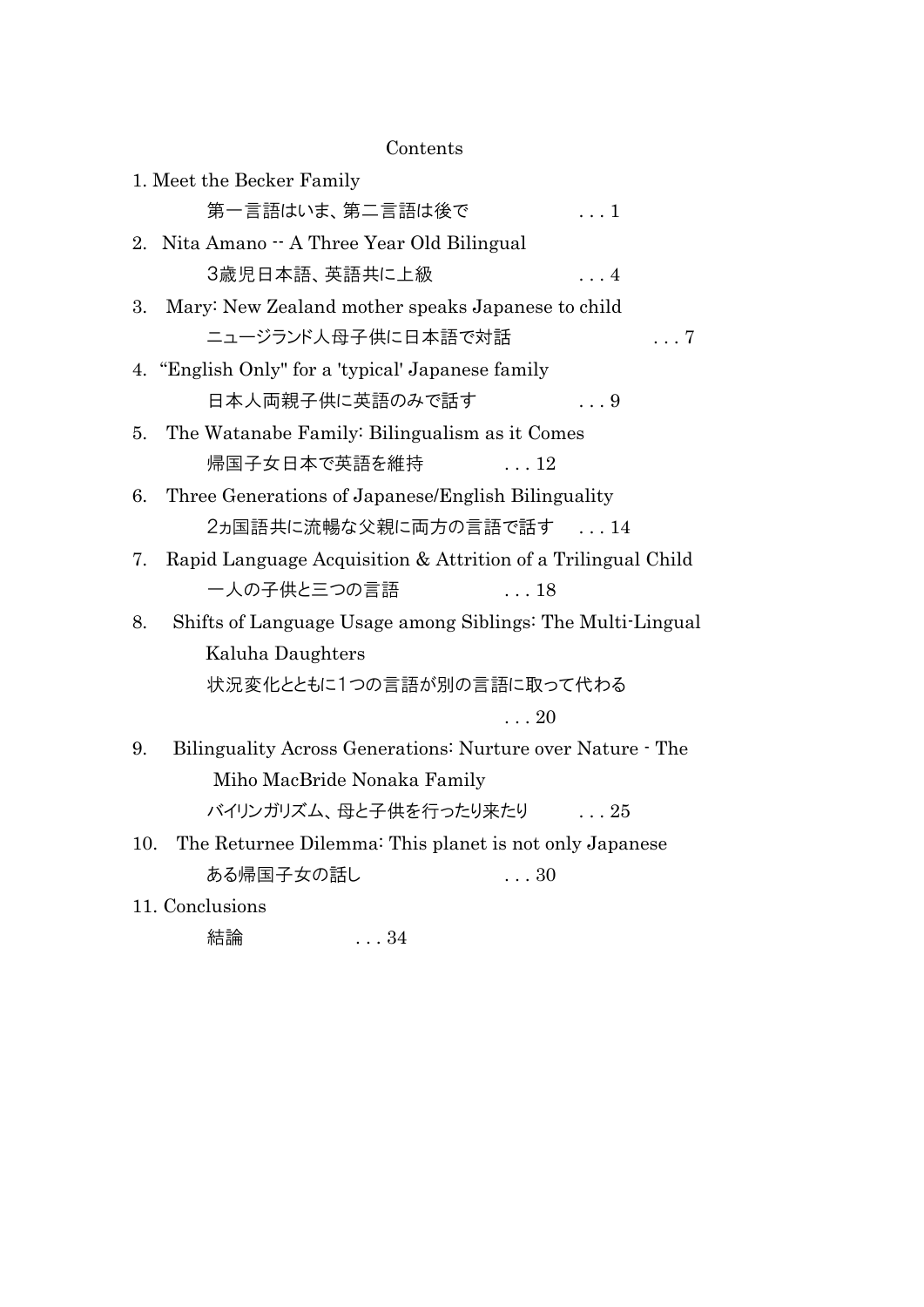# Monographs on Bilingualism No. 3 Bilingual Family Case Studies (Vol. 1) ある家庭におけるバイリンガリズム (その1) by Laurel D. Kamada

10 case studies of bilingual families in Japan and an analysis of factors that can lead to success in a bilingual upbringing.

過去3年間鎌田ローレル氏は日本に住むバイリンガル家族にインタビ ューし彼らの言語や文化の経験を全国語学教育学会のバイリンガリズ ム研究部会のニュースレターの中でケーススタディをシリーズで報告 してきました。このモノグラフにはそのシリーズの最初10ケースとそ れに加えてバイリンガリズムの発展を促進するように(またはその反対 のように)思われる要因の分析が入っています。

Produced by the Bilingualism National Special Interest Group of the Japan Association of Language Teachers.

◎October1995, Osaka, Japan.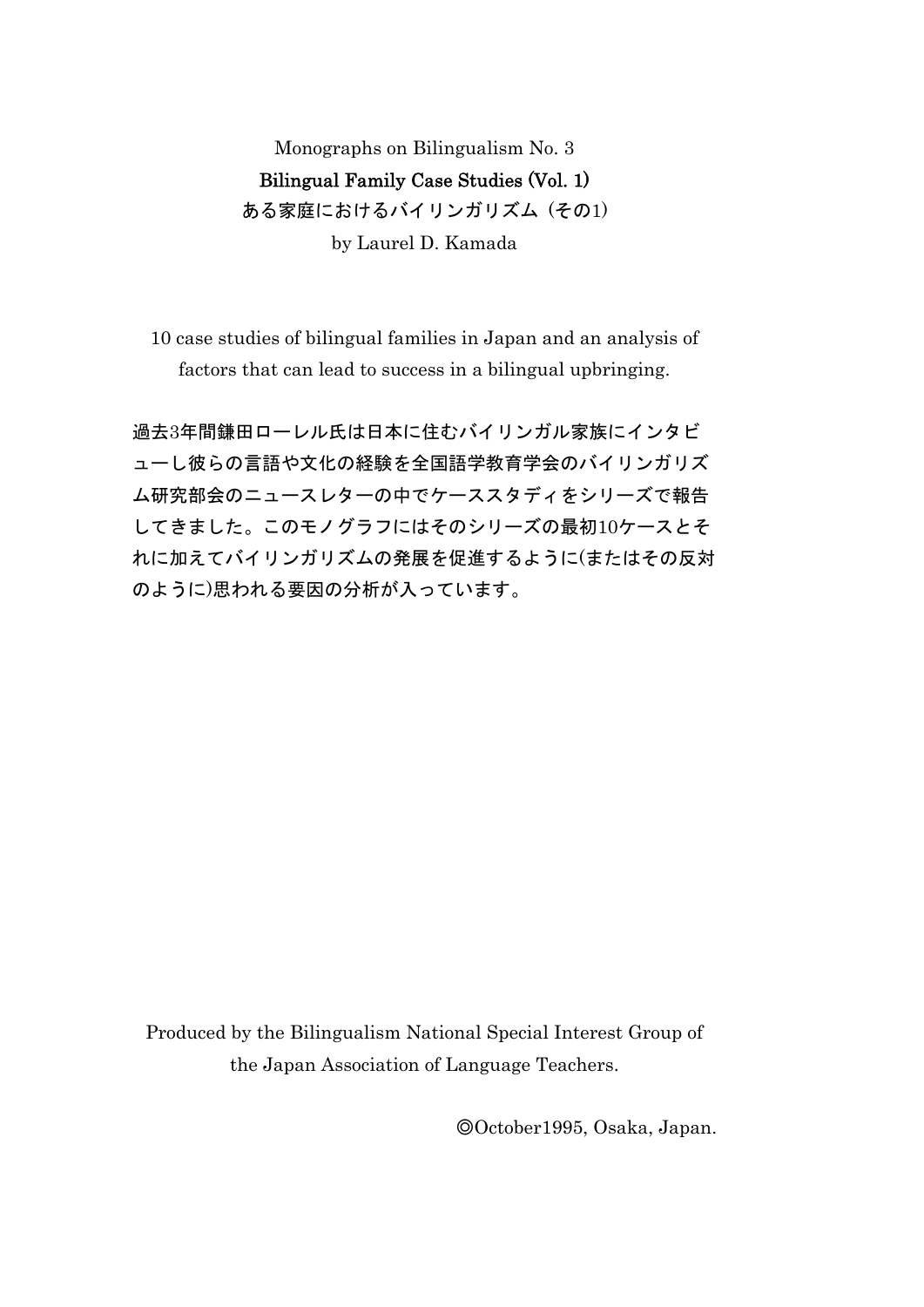#### 1. Meet the Becker Family

第一言語はいま、第二言語は後で

When l first called up David Becker and asked him if I could interview him as a bilingual case study family, he replied that I shouldn't bother, because he is not bringing up his two boys bilingually. As he went on to speak, revealing that he himself didn't learn English until age 13 in middle school English classes, and that he felt his boys would learn a second language without trouble later, l realized what an interesting case study he would present. He also revealed that he had made early attempts to teach his older son Dutch, but later gave up.

The native language of the father, David Becker, is Dutch, but his use of English as his first second language is perfect from what l can perceive – not only his communicative capability, but he is an accomplished translator (Japanese to English first, Japanese to Dutch secondly) in his own right. As mentioned above he first learned English in middle school English classes where he also learned German, French, Latin and Greek. He came to Japan in 1975 at the age of 28 and began to learn Japanese which he considers his third foreign language after English and German. Japanese is the language he now uses to communicate with his children.

David's wife is Japanese. She was a middle school English teacher until after the birth of their second child. Now she tutors English part time at home, She's been to Europe several times and even speaks a little Dutch. At home, Japanese is used between the parents and the children.

The oldest son, Hans Shinji, whom I will mainly talk about in this case study, is nearly 8 years old. The younger boy, Eugene Kenta, is nearly 6 years old.

When Hans was born, the mother took a one year leave from work. At the end of that year Hans was placed in *hoikuen* and the father took most of the responsibility and home care of the child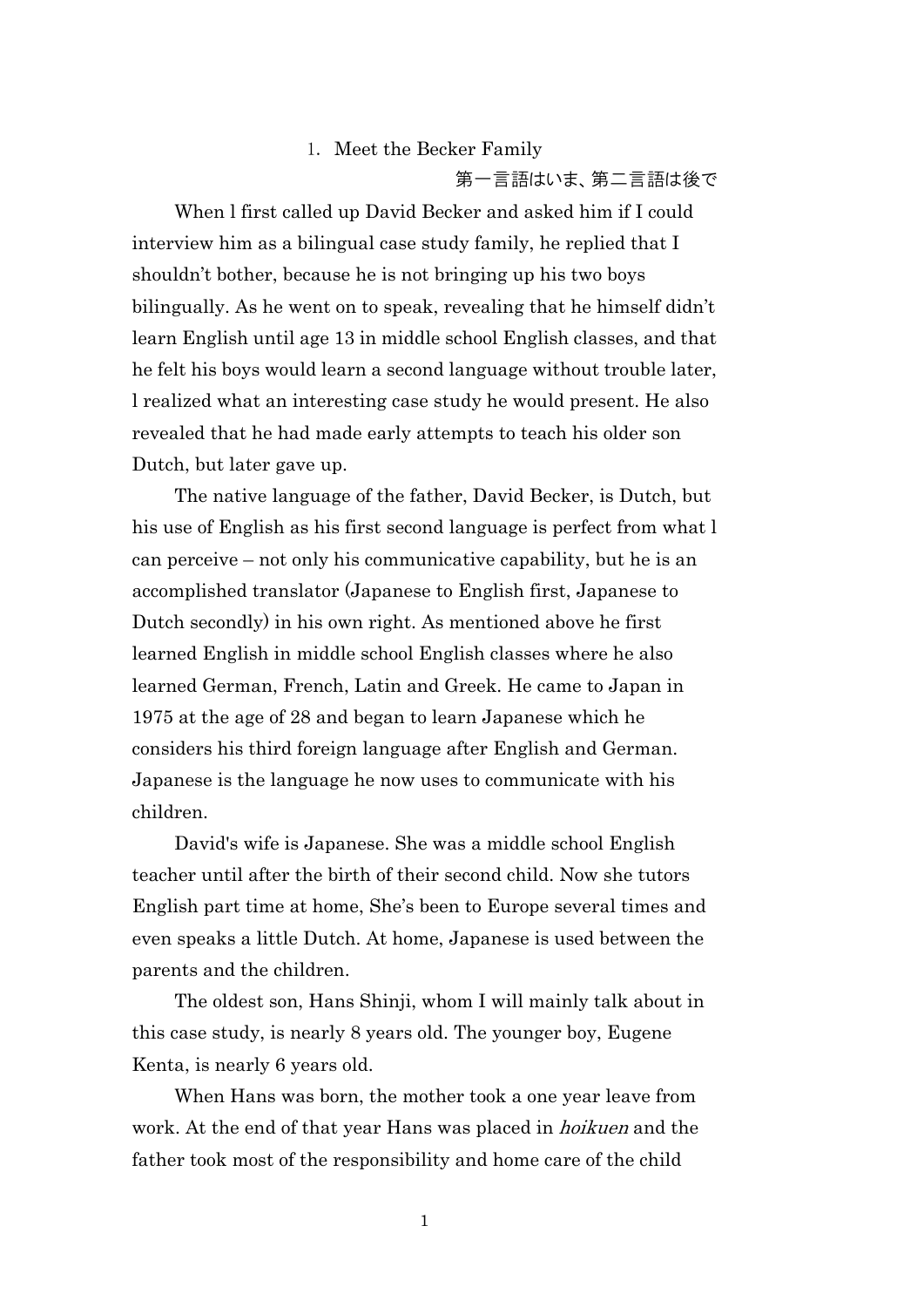during the next year or two. During this period, the father used Dutch with the child at home all the time. Hans was beginning to speak in Dutch as his main language due to the dominance of the daily contact with the father over the Japanese input from the mother after work.

In the home there was a lot of foreign language input with Dutch and English video, English TV programs and cartoons. Occasionally foreign relatives and friends came to visit.

 At age three, the father and Hans went to Holland, just the two of them. At that time, Hans had no problems communicating in Dutch with the grandparents. He went again twice later. The last time Hans went to Holland in summer, 1991, he switched over a lot, but was able to pick up phrases. He could understand, but was not really speaking.

There was a turning point when Hans began to attend *yochien* at around age four. He began to exhibit problems explaining things in Japanese. The father described Hans as shy and introverted with poor verbal abilities. "He can't express himself well. He had problems communicating in the new environment at yochien." The lack of Japanese language skills made it difficult to communicate. He didn't have enough vocabulary. It was at this time that the wife resigned her job to take care of the children at home. From then on Japanese became dominant. When the father went to read a Dutch story to the child as usual, now the child responded in Japanese saying, "No, not that one." Hans would no longer answer back in Dutch and didn't want to be told stories in Dutch. Japanese became important. The father describes it as a natural process where Japanese became dominant. The child came to prefer Japanese. Because the boy had a shy and introverted personality, the parents felt that Japanese speaking proficiency was important.

 Another reason cited by the father for not teaching Dutch at home is that there is simply too much homework assigned at school, so he doesn't want to over-burden the children with teaching Dutch.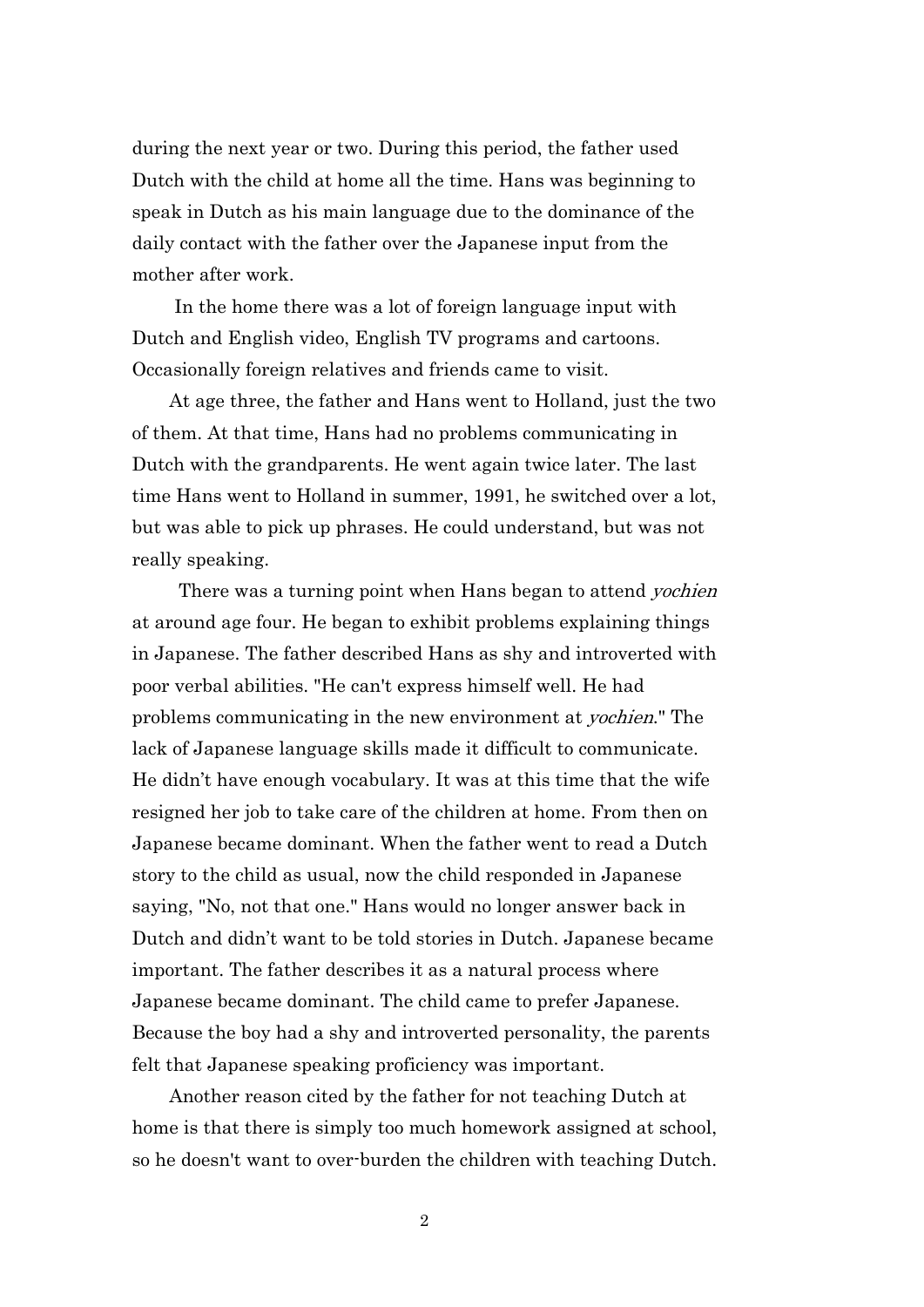The father said, "I'm not going to teach Dutch really until I think they're ready for it. I'm not going to force it. I don't want to create aversions. I'll wait until they feel interested. My goal for right now is Tedake them so that they're not afraid of foreigners and foreign languages." It should be a natural process. The children often hear their father speaking English which is sometimes used as a secret language of the parents.

 The father who learned several foreign languages in school, feels that foreign languages are not so difficult to learn. Without learning, one can pick up languages without effort. They just need exposure. But a lot of it depends on innate ability. It's like dyslexia.

 The younger child is very gifted verbally unlike the older shy boy. However, he refused from the beginning to learn Dutch, even in play. The language between the siblings was Japanese from the beginning, although in the early stages sometimes the older child would speak in Dutch, with the younger child answering in Japanese.

 The father admits that he gave up with trying to teach his child Dutch. What started out as idealism, turned to the realism of the difficulty of the task. Now the father says that the second language of his children is going to be English when instruction begins in middle school.

 Thus there is no longer an attempt at conscious teaching of Dutch at home. The father is waiting until the children show motivation on their own to want to learn it. Then the father is always happy to teach it if they want to learn. Most importantly, for right now the parents want the children to develop a good command of Japanese, both spoken and written even beyond the curriculum. Where Japanese children do not learn to write Japanese composition properly in Japanese schools, the parents want to teach the children at home, if necessary so they will be good writers of Japanese. The father wants his children to also become enthusiastic readers in their "first" language (Japanese, that is) first. The father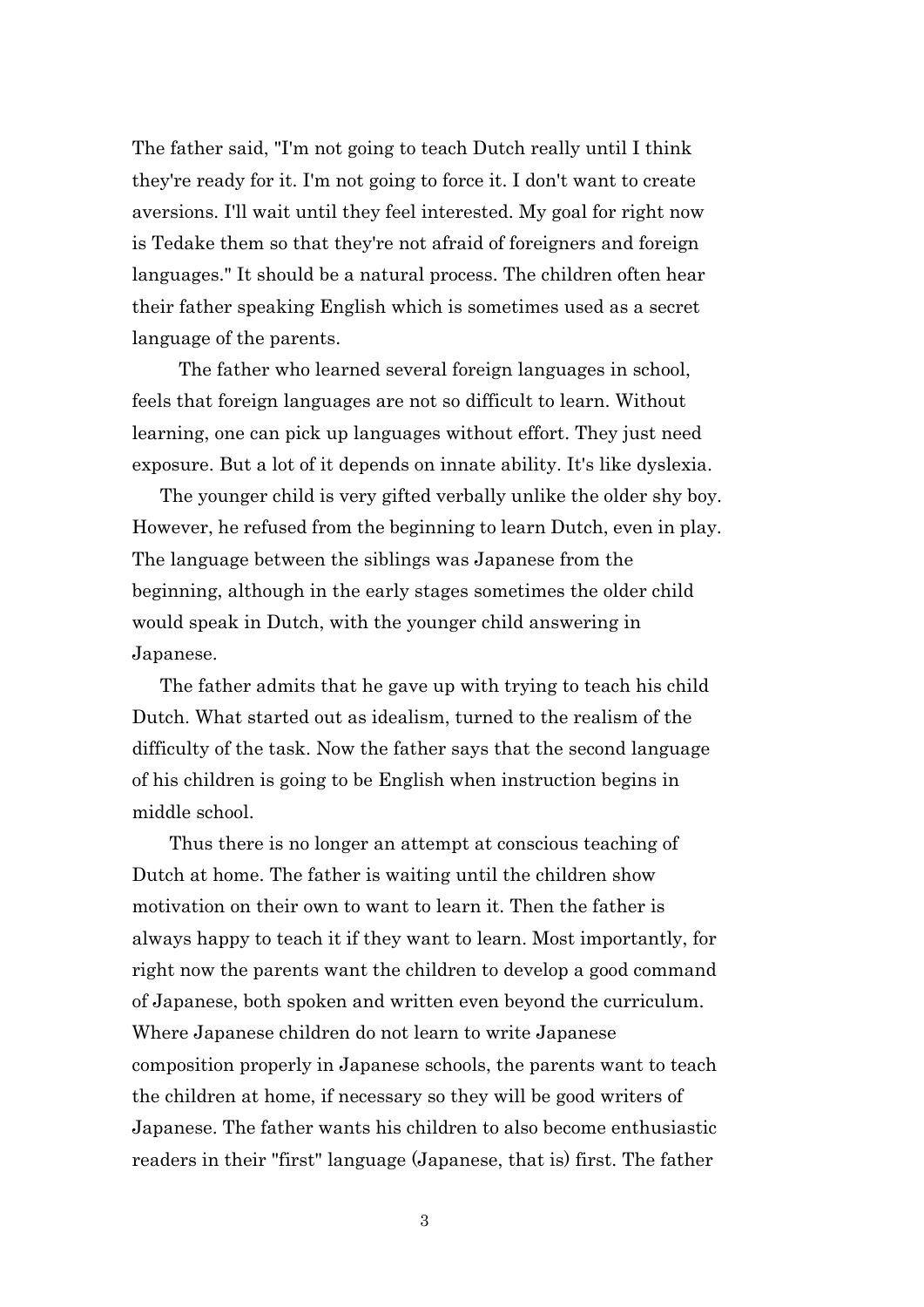wants them to be able to express self competency in their own language first, before they attempt to do so in a foreign language.

 The first foreign language of the children, English, is to be learned in middle school. Motivation to learn English would be partially stimulated by school pressure, but reinforced by travel overseas and the practical use of spoken English abroad. The father takes a very relaxed attitude about second language acquisition for his children.

### 2. Nita Amano -- A Three Year Old Bilingual 3歳児日本語、英語共に上級

Nita Amano, born in Japan, an only child to an American mother and a Japanese father, is a successful balanced bilingual at three and a half years old. The mother has taken Nita to America on four occasions for a total of 1 4 months: 0:2 - 0:6 (4 mo.), 1: 2 - 1:4 (2 mo.), 1 :1 0 - 2:1 (3 mo.), and 2 .11 - 3:4 (5 mo.).

 Nita's Japanese language input is mostly acquired through contact with her Japanese grandparents and cousin several times per week and also from yochien (day care) which she started attending at one year old three times per week. Her father speaks Japanese with her outside of the house only, and the language at home and between parents is English.

 In interviewing the mother, I attempted to uncover the reasons for Nita's success. Aside from long periods spent in America, it should also be noted that Nita is linguistically gifted. Her need for communication became apparent around her first birthday as she developed very elaborate pantomime to communicate her thoughts. At about one and a half she produced sounds not only for animals such as "bow-wow", but also a specific sound for each person important to her. Her grandfather was a coughing sound; Mommy was a kissing sound; her baby cousin was a crying sound - all of which she would produce when asked for example, "What is Daddy's sound?"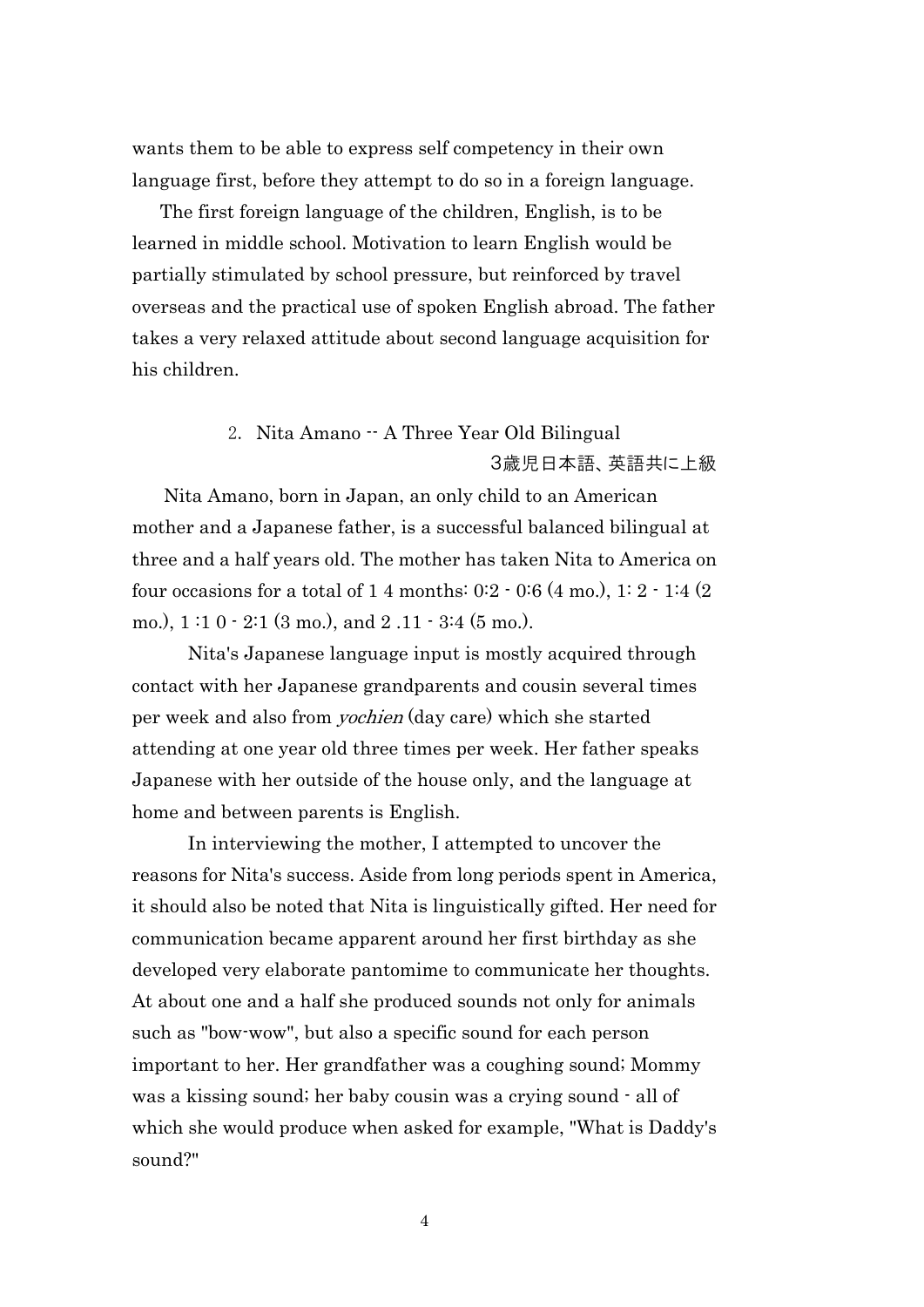It should be noted here that Nita exhibited very early and total left-handedness and perhaps that fact is correlative not only to her early language development, but also contrarily, her mother reported that Nita appeared to be late in ability to put together puzzles. The mother is a very outgoing, verbal type of person herself who loves social encounters. This too must be a significant factor, whether it be biological or environmental, of influence on Nita's linguistic development.

 Aside from exposure in an English environment and a natural gift, her mother consciously contributed greatly to Nita's linguistic development. Since birth, every day, the mother has read books or retold stories with or without the use of books to Nita and later with Nita's assistance providing details of the story when cued. An English children's song or rhyme tape was always played while driving in the car. Japanese television is never watched in the home. Instead English children's videos of songs, music, *Sesame Street*, Walt Disney and so forth are watched daily. At night, the mother sings off-key English songs and lullabies. During the day, all activities are done together with mother and Nita. For example, while cooking, the names of foods and utensils are used repeatedly.

 The mother says she consciously does not use baby talk, rather she speaks using simple words and sentences with correct grammar. Sometimes she will vary the words to increase vocabulary, for example, shin, thigh, or calf instead of leg. To reinforce time consciousness, the words "earlier," "before," and "this morning" would be used in three sentences consecutively to strengthen the meaning.

 I, myself, was surprised at Nita's sophisticated vocabulary when at 3:4 she told me that her grandmother "had surgery." I also noted Nita's great capacity to remember and use words and phrases which are only said to her one time. In this way, I heard her say that the reason my baby was crying was "because he was frustrated." Also at 2:6 she demonstrated remembering something I had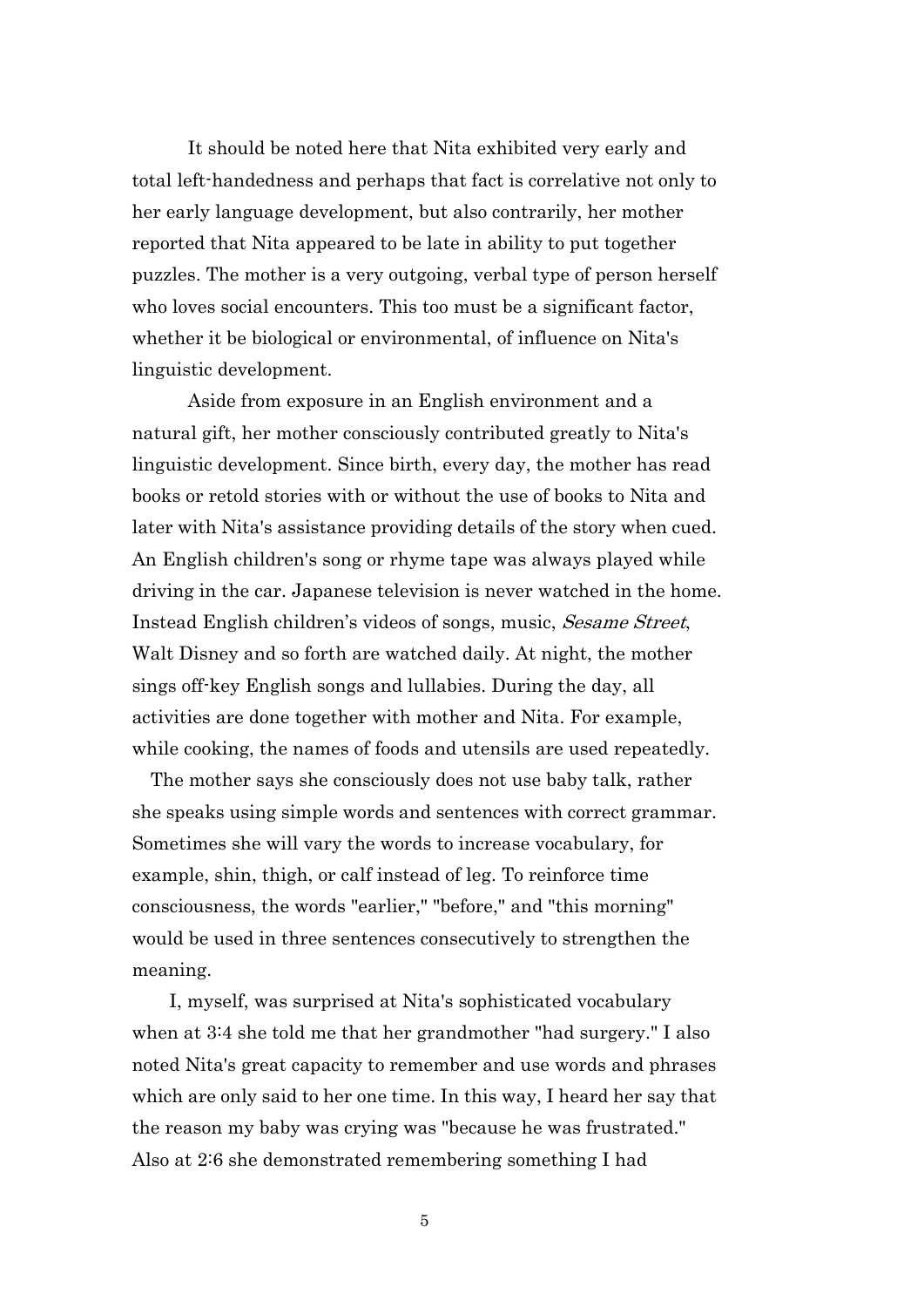mentioned to her once when she blurted out, "Gramma's friend is a girl, and Laurel's friend is a boy, but they are both named Pat."

 Not only is Nita's vocabulary sophisticated, but so is her understanding of the world, including past and future concepts. Another thing that Nita started doing early in her second year was demanding explanations for what was being said by others around her. While I was talking with her mother, Nita heard me say with some emotional tone in my voice, "Oh my God, really? That's terrible." Nita immediately cut in, "Mommy, Mommy, what happened? What's terrible?" Her request for detailed explanation was patiently answered by her mother.

 At 2:11 when Nita went back to USA, at first she used Japanese. But later as she started refreshing her English intake, she came to resent using Japanese even to Japanese friends in America as she gradually shifted over into total English use. By the end of that 5 month sojourn, she returned to Japan totally fluent in English but had seemed to forget her Japanese. The mother was not concerned at all with this and within a month Nita's Japanese came back while her English was maintained.

 In America during this last trip. Nita attended day care. The teachers there commented that Nita was advanced linguistically. The mother made the observation that Nita's English is more sophisticated and adult-like whereas her Japanese is more childish and includes many nasty words such as うんち and はなくそ which she picked up at *houikuen* and of which she has no English equivalent.

 In conclusion, the mother notes that everything she does is in play or in real activities. Nothing is formally taught, although learning is constantly ongoing. The tools are always at hand.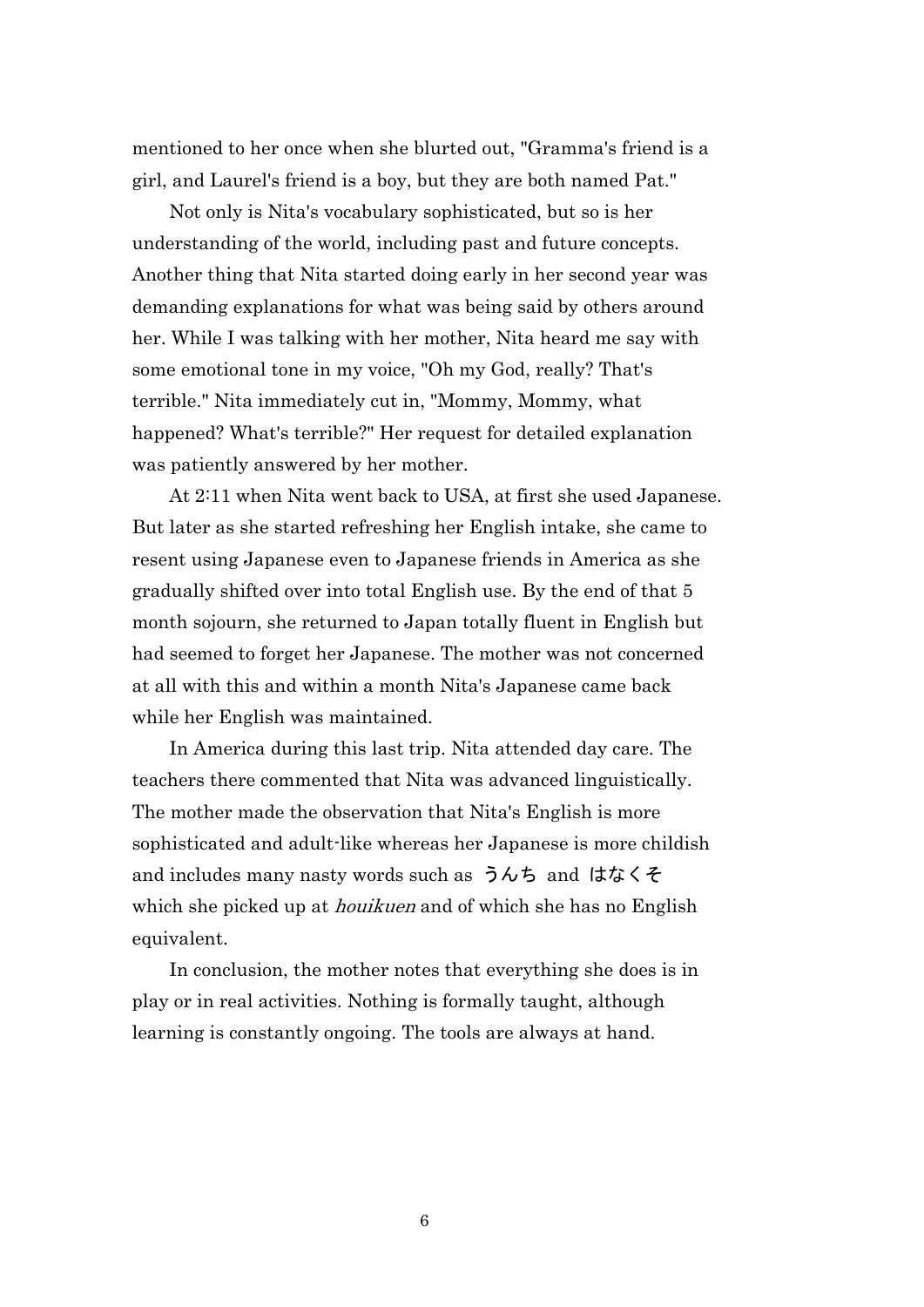# 3. Mary: New Zealand mother speaks Japanese to child ニュージランド人母子供に日本語で対話

I felt that Mary (7/2/89; age 3: 9) would be an interesting case study when I heard her New Zealand mother speaking Japanese to her. The Japanese father, who works until very late at night, uses Japanese with Mary during his days off when they can see each other. I felt it was somewhat unusual for a foreign mother living in Japan to use Japanese as a dominant language in the home. But then, for a number of reasons, Mary, is a unique and special child.

 Mary is a beautiful, delicate child, sick with a life-threatening disease which has kept her in and out of hospitals ever since she was 1 year and 5 months old. Her mother says it has been quite traumatic for the last two years. It is basically for this reason that her mother feels it is most urgent that Mary understands and can respond to what is said to her by doctors and nurses in Japanese. And she feels she is the only one able to accomplish this task as the busy father spends little time with Mary. Also Mary's mother wants her to be able to speak Japanese with the other children in the hospital so that she can make friends. Mary has spent very little time going outside of her home or playing with other children except for with one linguistically precocious American/Japanese bilingual friend her age whom she adores. The problem is that when the two girls get together, Japanese, not English is the language usually spoken between them.

When Mary is not hospitalized, other than occasional visits from her bilingual friend, she is virtually isolated in her apartment from the outside world. Although she has some English video tapes of children programs, most of the time she watches Japanese cartoons and children's programming on television. Her mother says that Mary picks up a lot of Japanese from the television and knows some Japanese words that she doesn't.

 The mother has taken on the role of teaching both English and Japanese to her child at, the same time. She says that she tries to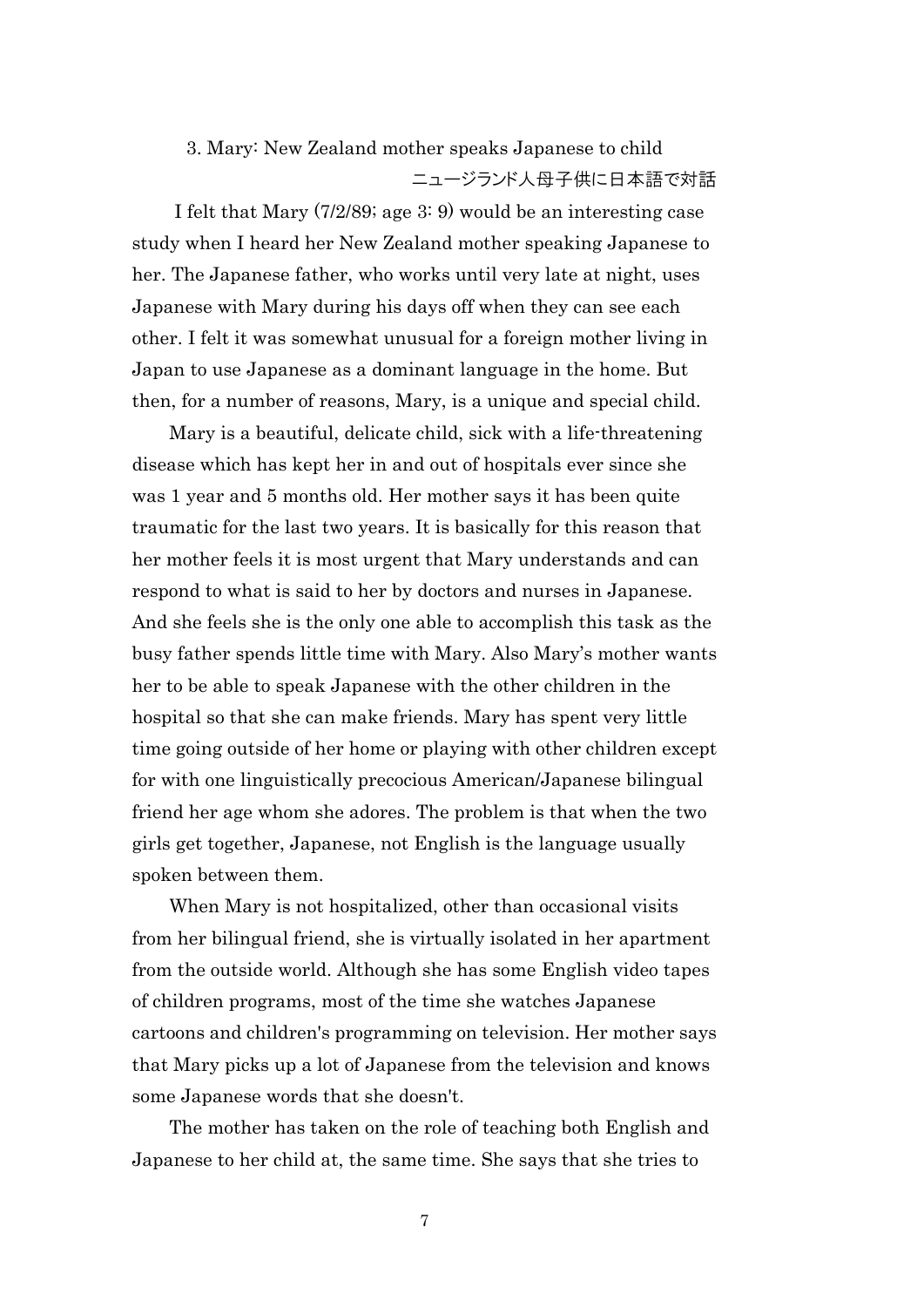balance the use of both languages. When she catches herself, for example, using too much English, she switches to Japanese for a while. When I asked her how she separates the two languages, she could not really answer, "I don't really know." She said that she uses both languages sometimes at the same time. Sometimes she even mixes them in the same sentence, sometimes she speaks first in one language, then repeats in the other. She admits to mixing languages when speaking with her husband, but says she tries not to mix when she speaks to Mary, but that she probably does it unconsciously a lot of the time.

 The mother says that after age two, Mary mixed the two languages a lot, but recently has begun to differentiate them. Mary always starts off speaking in Japanese to strangers as most of the people in her world understand Japanese and not English. However if they answer in English, then Mary will switch to English. When I asked the mother which language she starts off with in conversations with Mary, she answered that it is interchangeable and without pattern. Sometimes Mary will mix up the grammar by using English grammar with a Japanese sentence or the other way around. The mother admits to making grammatical mistakes herself occasionally.

 Although the mother's spoken Japanese is fair, she cannot read Japanese, and thus reads to Mary only in English. The mother says that she tries to read a story nightly when possible. Mary realizes that the mother cannot read in Japanese and expects to be read to in English by the mother. The father, when he is around, occasionally reads to Mary in Japanese.

 Mary's mother met and married the father, a seaman at the time, in New Zealand where Mary's older sister, now 15, was born and raised until the age of ten. Then the family moved to Japan and the Japanese grandmother came to live together with them until Mary's sickness forced them move. Mary was born in Japan and has lived all of her life here except for about two months just before her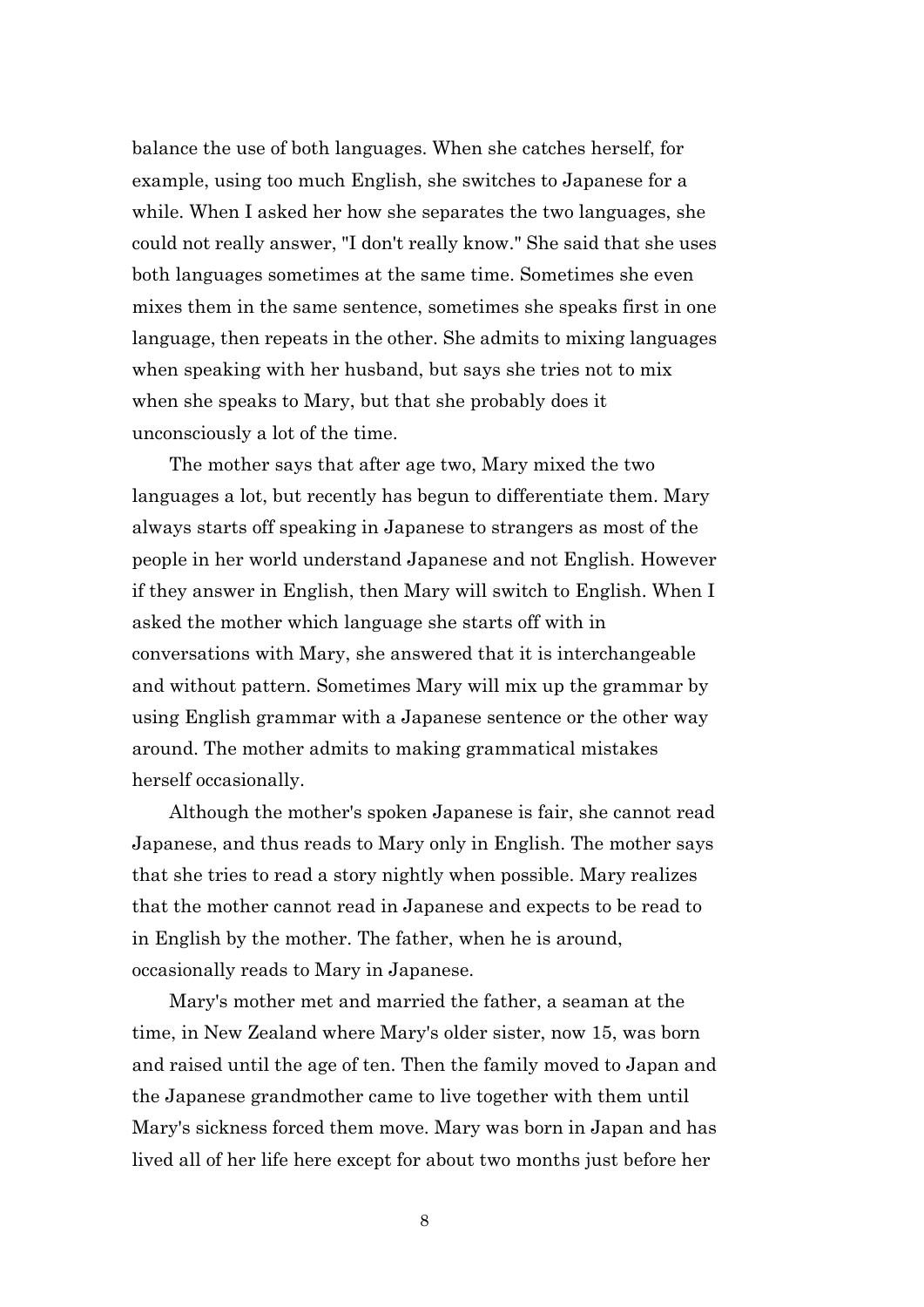first birthday when the family visited New Zealand. Until Mary became ill. the mother used English with the girls. Besides the several European friends whom the mother used English with, her Japanese friends spoke English when visiting as well The mother states that during this time, although Mary wasn't yet speaking, her understanding of English was dominant. When it was discovered that June was sick, at 17 months, the older sister was sent back to New Zealand to be cared for by her grandmother and shortly thereafter the mother began to use Japanese with Mary.

 Mary appears to be ambidextrous. The mother says the reason is that during her hospital stays, the drips would alternately be administered to the right or left hand, temporarily disabling its use and thereby requiring Mary to develop dexterity in both hands.

The mother says that Mary has gotten to the point now where she can understand that there is a difference between English and Japanese. However, Mary still often mixes the two languages especially when conversing with the mother, as that is also the mother's speaking style with her. Although the mother feels that Mary's speaking ability is probably about average in both languages for her age, she also admits to being biased in that mothers can always understand whatever their child says no matter how incoherent.

### 4. "English Only" for a 'typical' Japanese family 日本人両親子供に英語のみで話す

Keiko Mizuguchi's exceptional family was introduced in a previous issue of Bilingual Japan in an article written in Japanese by Keiko about the question of brain effect and language confusion of bilinguals. Keiko describes her family as a typical Japanese family - Japanese father, mother, son and daughter - as opposed to an international marriage with one spouse being foreign. However, there is one aspect of Keiko's family which perhaps is not so typical that is that both (English (teacher) parents use English only with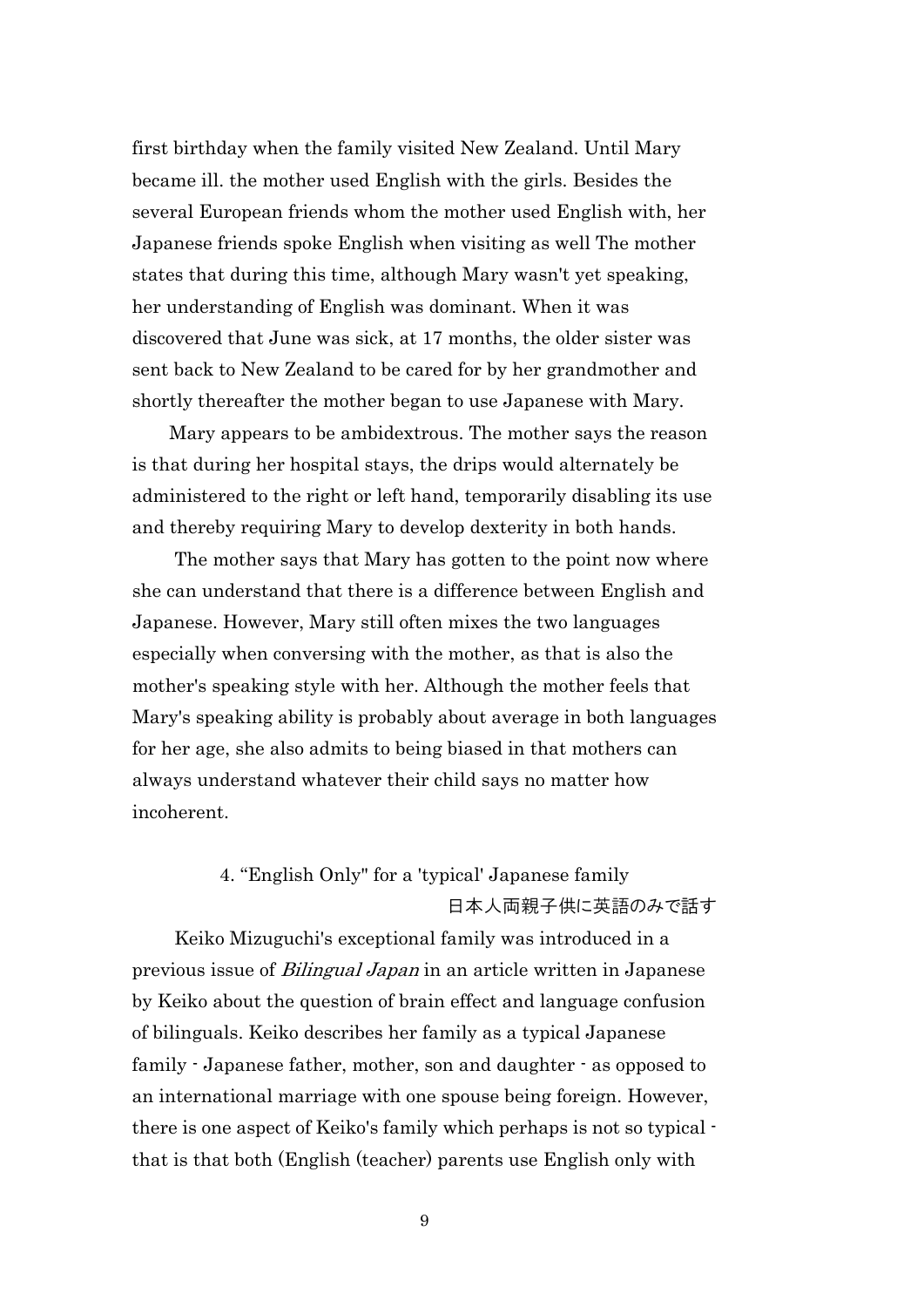their children even while living in Japan. Keiko says that she has never heard of other such couples and thinks her family may be the only such family in Japan - a bold venture indeed for a country apt to hammer down the protruding nail.

 The son, Akihiro (6:3, born 3/87), first went abroad to Hawaii from age 0:4 to 1:5. During this time the parents had not yet begun to use English in the home. Akihiro was watched by a Korean baby-sitter who spoke little English, for about four hours a day, five days per week. Upon return to Japan, the parents decided to use only English with him and during this period his English became stronger than his Japanese. He was watched by his Japanese baby-sitter from age 1:6 to 2:5 for about 4 hours per day. 4 days per week. However, from the ages of 2:6 to 5:6 he attended a Japanese preschool and especially at around four and a half years old his Japanese became stronger. Because of this the parents hired a British man to stay with them for six weeks while they spent the summer in England. Then for four months (5:6 to 5:10) Akihiro went back to Hawaii and attended elementary school (kindergarten) there. It was during this time that he stopped speaking Japanese, as English was used at home and at school. Japanese was used only on Saturdays with the Japanese baby-sitter. The family returned to Japan two months before Akihiro turned six and he was put into a Japanese preschool and then an elementary school. English use at home has been continued ever since.

 The daughter, Yoko (3:2, born 4/1 990), heard only English being used from birth in her first year at home. At one year old she was put into a Japanese preschool. Although she never left Japan except for a three-week vacation in Hawaii at age 2:9, she became a balanced bilingual. When Yoko went to meet her brother in Hawaii who had been staying there prior to her arrival, she spoke Japanese at first with him. But then after 2 or 3 days, she chased after mimicking him constantly, enabling her to pick up new English words very quickly.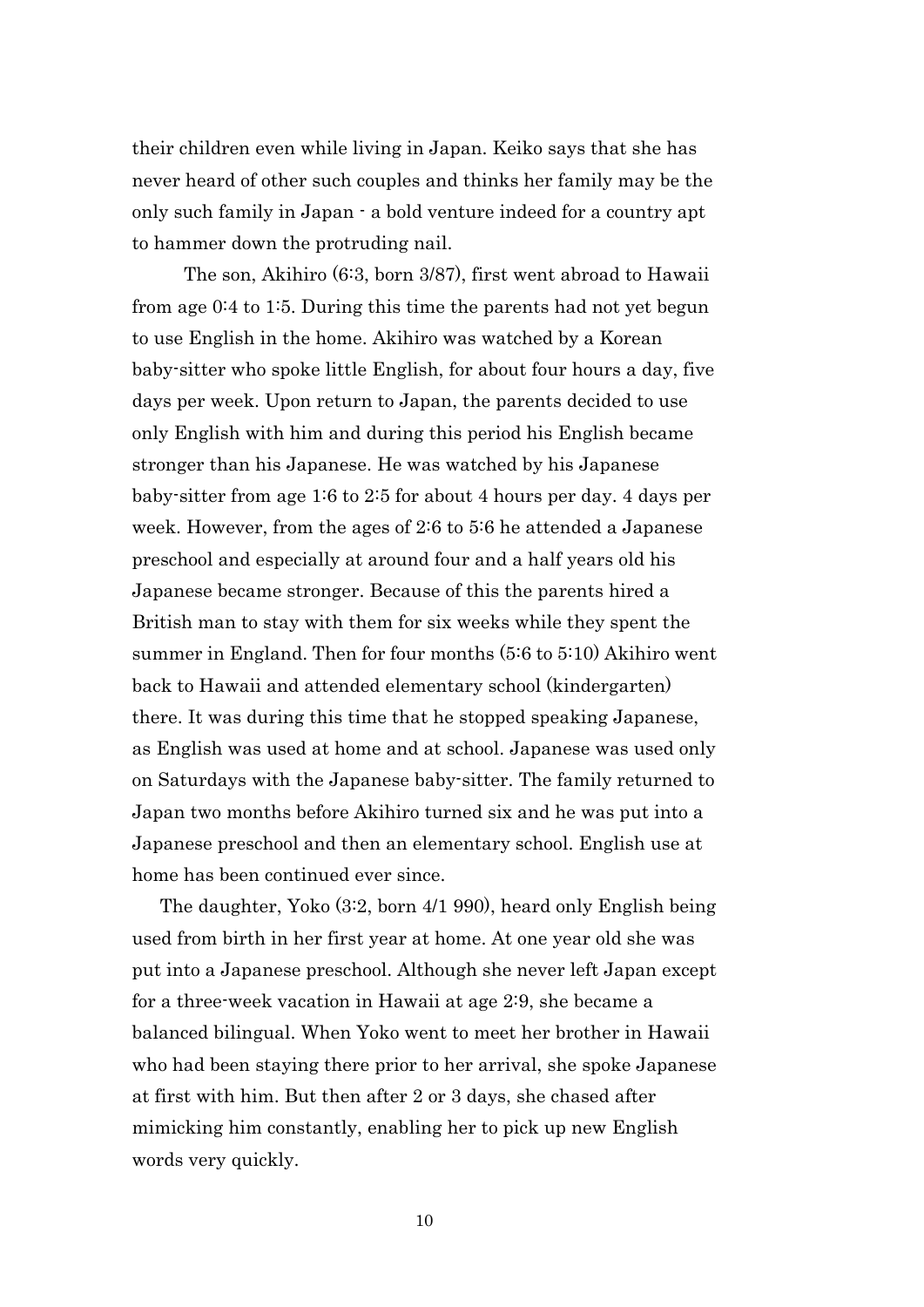The children speak Japanese outside of the home, in school and with friends and also in communication with relatives and Japanese friends of the family. Besides communication with both parents in English, the siblings use English to converse with each other and with the occasional foreign guests who come to the house.

 Although, of course, the parents want their children to fit in with Japanese society, they feel that English language socialization has its good aspects and that English is an international language which should not be strange for a Japanese to speak. Keiko states that language development is not only linguistic socialization, but also includes socialization in how to adapt and survive in the culture of that language. She feels that when using English, transmitting Americanisms and cultural identity cannot be avoided. In modern day Japan, the notion of raising a child "purely Japanese" is no longer possible or even desirable. Keiko and her husband, having both lived abroad have internalized a mixture of cultures and they desire to hand down what they think is good of both cultures. As Japan is now open to the world and so many multicultural types of people come to exist in Japan, they hope that their children will not be ostracized.

 When I presented the question, Keiko came to realize that she does use some unavoidable Japanese words (concepts) which are not established in English but which she feels cannot be omitted. She uses those Japanese words embedded in English sentences. "O.K., Let's eat, *itadakimasu*." The use of the term *oniichan* to address the elder brother to show respect while at the same time to receive care from the responsibility placed upon the elder to protect the younger, weaker sibling is another word which only the Japanese language can convey and which the Mizuguchis cannot discard.

 On the other hand, there are English words and concepts not used in Japanese, which Keiko and her husband heard, observed and finally came to internalize while living overseas, that they would feel unnatural not using. For example, Japanese people don't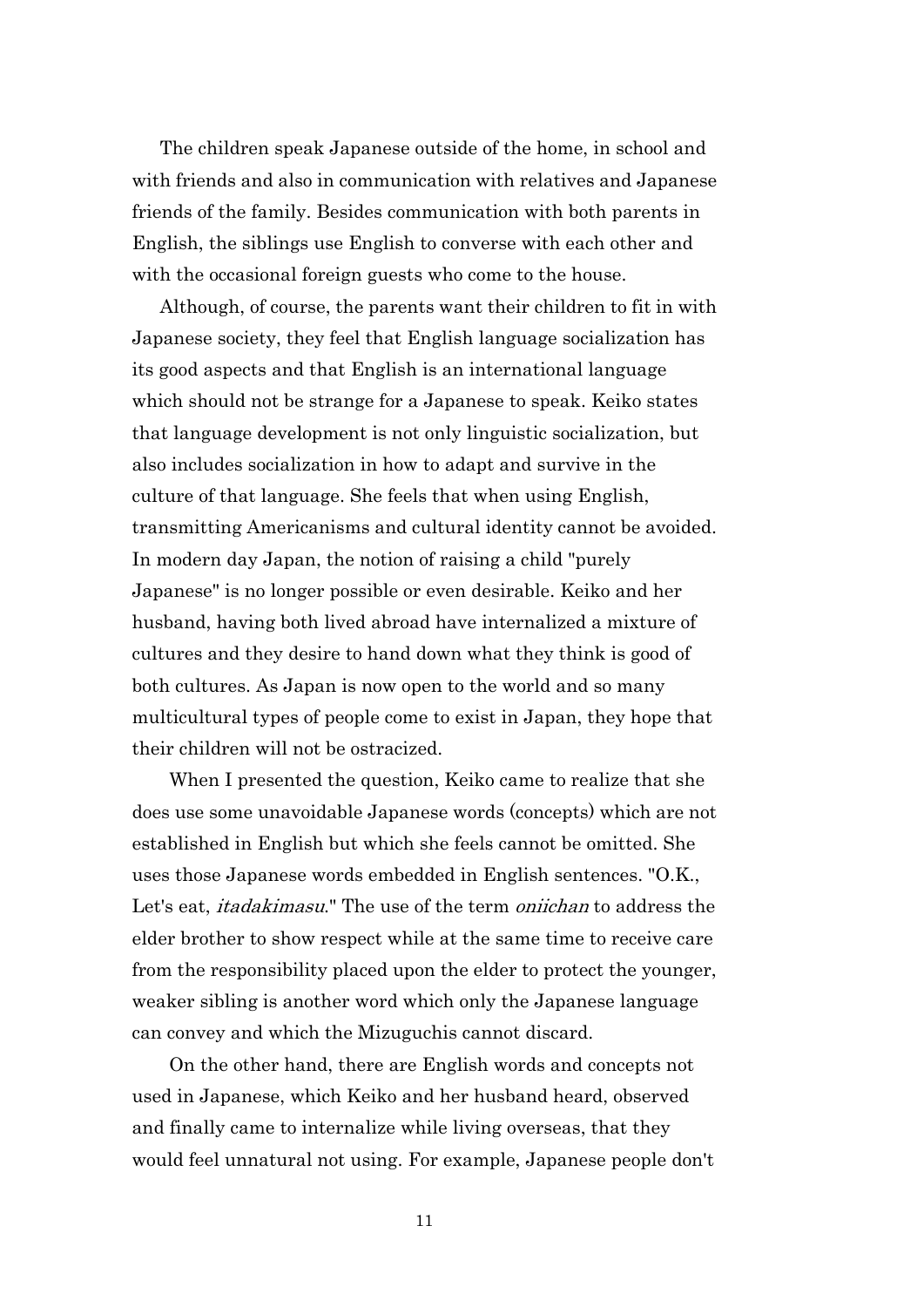usually verbally express praise or show joy. But Keiko says she likes to say to her children, "I love you," or "I'm so proud of you." She feels that due to this her son has become a very affectionate, lovable boy who compliment others. '"Mom, I love your curry. I think it is the most delicious in the world."

 The Mizuguchis have some 400 or 500 English books in their home of which they read two or three daily to each child. They also have about 50 English videos. As far as literacy is concerned, Akihiro can read and write *hiragana* but seems to have forgotten his ABC's. The parents feel that the children are too busy at this point with their Japanese literacy to concentrate on English literacy. At any rate, plans are already in the making for another extended overseas stay in Europe in the near future. Putting the children in an American school there where they will learn English literacy is now a viable consideration.

### 5. The Watanabe Family: Bilingualism as it Comes 帰国子女日本で英語を維持

 When I first asked my friend, Sonoko Watanabe, if I could interview her about her children's bilingualism, she replied, "Oh, but they aren't bilingual." But I knew this not to be true at all, but reflective of Sonoko's easy going attitude towards her children's success. Sonoko's two children have become functional bilinguals without the use of English in the home and with no real goal on the part of their parents, other than to give their children the tools and opportunity to do as they choose. The children's enthusiasm for English learning was initially born and nurtured out of a two and a half year stay in America when the girl, Mamiko, was age 6-8 and the boy,

Kaoru, was 5-7, and terminating over two years ago (July 27, 1 991) .

 For the first three months abroad, both children attended a private kindergarten. After this, Mamiko attended first and second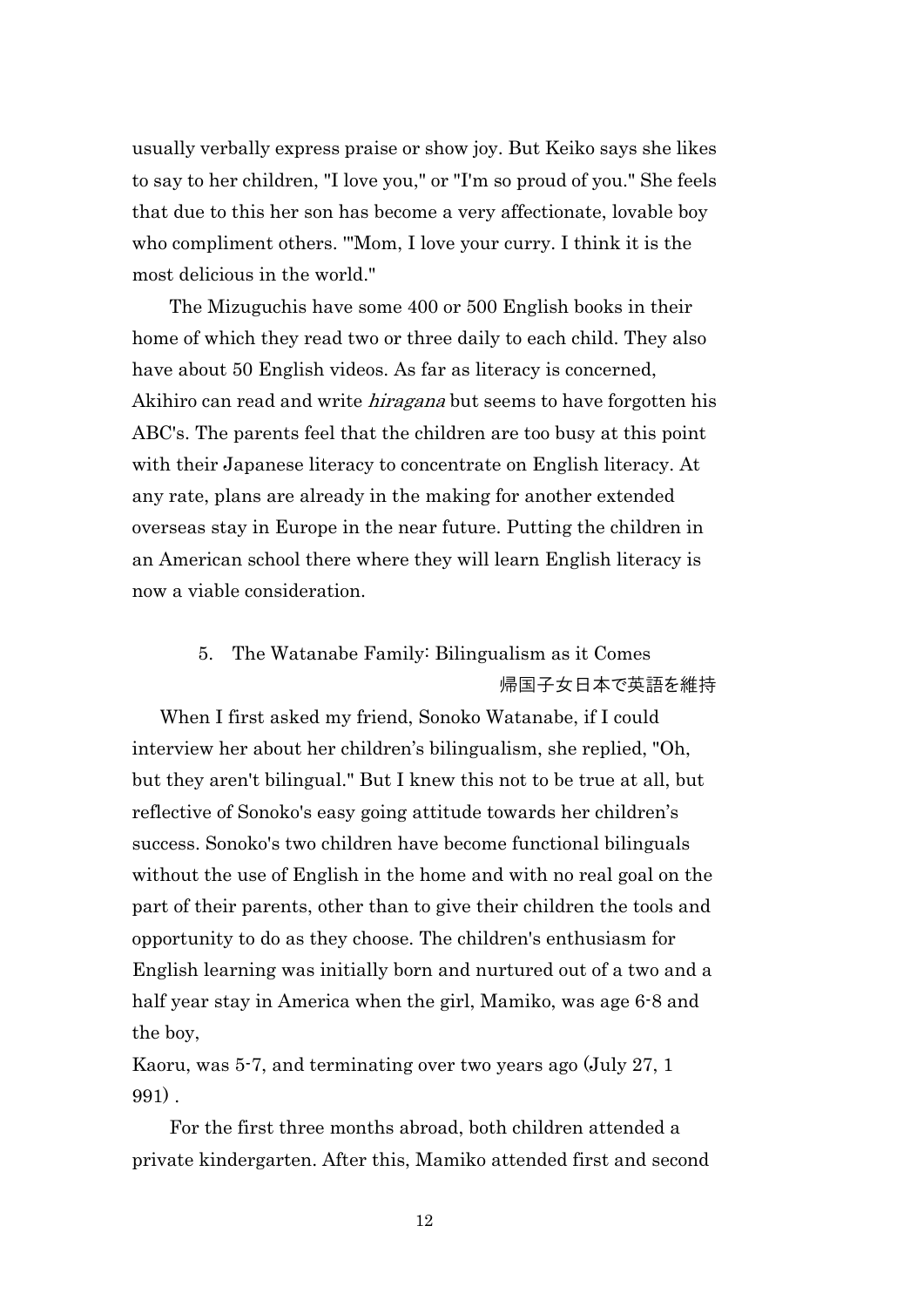grade, while Kaoru attended kindergarten and first grade at a public school. I think it was due in large part to their very positive experiences in American schools alongside their English speaking peers, coupled with high innate aptitude for language that set in motion the paths to their success.

 It should also be noted that Kaoru and Mamiko are highly motivated children who learn quickly, with higher than average intelligence. Yoko could read hiragana at two years and katakana at three years, taught, for the most part, at day care. Kaoru could do the same along with some *kanji* reading, and the ability to read and recite ABC's by three. Now in the third grade, Kaoru can read sixth grade *kanji*. When asked how he learned them, his mother replied with a chuckle, "He was interested in the dictionary." To this, Kaoru, sitting nearby, nodded.

 The mother reports that Kaoru was number one in the class in the USA in general questions testing - knowing, for example, the capital city of Florida, or specific math questions. English reading, spelling and mathematics were easy for Kaoru, but in social studies, where understanding of American society was called upon, Kaoru has more difficulty. Composition was also more difficult for him although his reading was better than the average American child's. The mother attributes both children's reading success to the kind help of the neighbor in eliciting correct oral reading. In spite of Kaoru's reading smoothness, however, he often had problems with the comprehension of what he had read. Whereas -Kaoru is stronger in reading and writing of English, Yoko is better at expression and speaking.

 Since returning to Japan two years ago, both children have been taking English lessons with a native speaker teacher. at first once a week and later increased to twice. At home, there are few good English videos for children that the Watanabe family does not have  $\cdot$  everything abounds from Disney movies to sing-along to Dr. Seuss. Countless English books, computer and other games and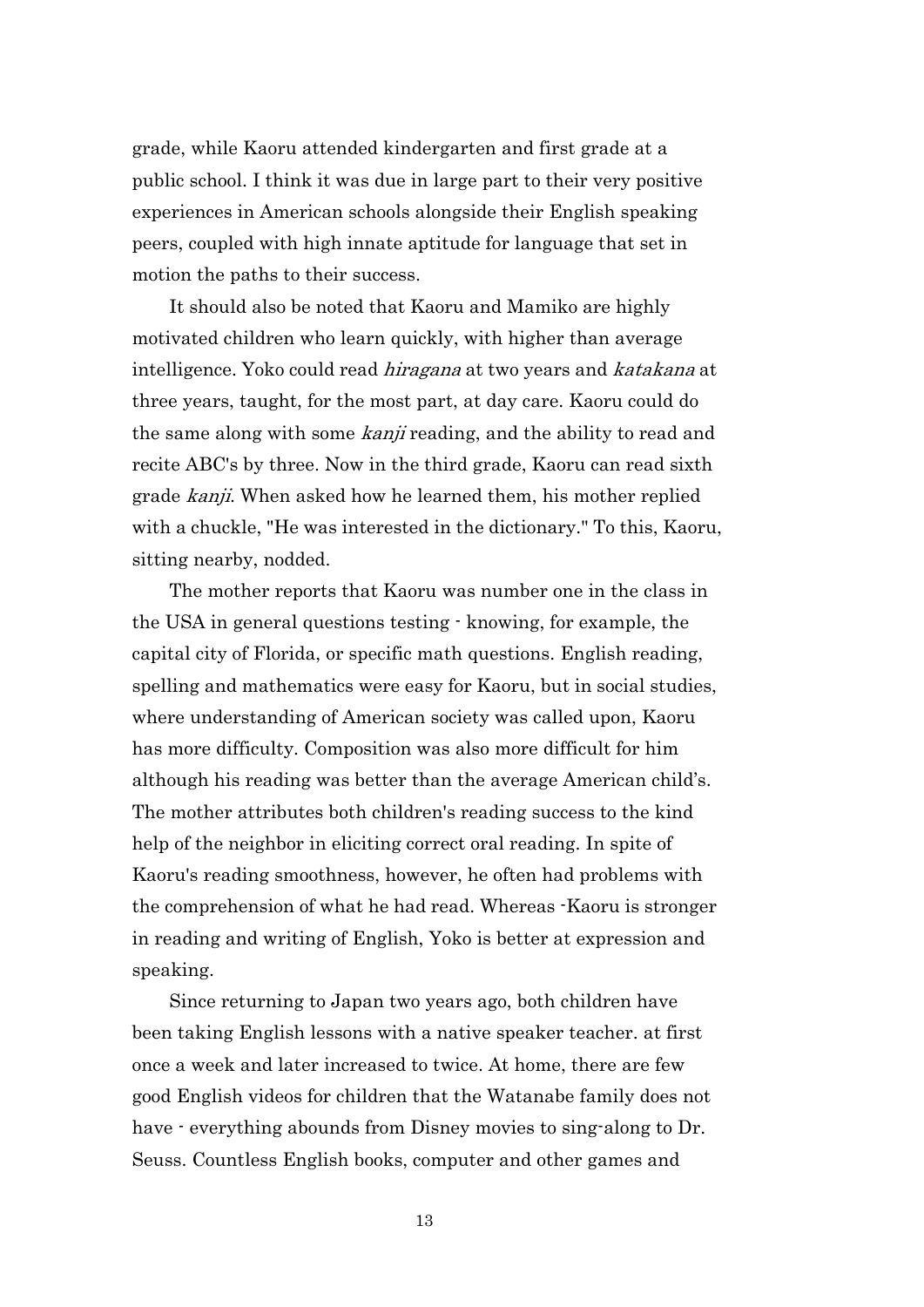other learning tools fill every nook and cranny of their living space.

 During their first year back in Japan, having forgotten a considerable amount of Japanese. the children spent much time watching English videos which they found more entertaining than Japanese television. Although they read a lot of English books while in America, more recently, with Japanese school homework and after-school activities, there is no longer time available for such leisure activities as reading.

 Mamiko's week includes English lessons twice, shuji and swimming once. She also attends occasional *juku* to brush up on her Japanese reading missed while in the USA. But as this problem has already corrected itself for the most part, juku is not necessary any more. Kaoru attends all of the above as Yoko does, plus abacus once weekly. The mother explained that it was Yoko's decision not to attend abacus, so she doesn't. The same goes for all the other classes: they study English only because they chose to.

 What about English language attrition in these last few years? "Yes," Yuko explains, "They've forgotten a lot. Kaoru and Yoko used to write such nice poetry and stories in English." Fortunately, however, recently a change in English teacher, a three-week trip back to the USA and a visit from two cute, active American boys helped ameliorate any previous downswing to a considerable extent.

 When I asked about their English writing ability now, Yuko answered, "Only their English teacher knows that," again reflecting her relaxed attitude which has somehow brought success in nurturing very self-motivated children, with excellent English speaking skills, well on their way to fluency.

### 6. Three Generations of Japanese/English Bilinguality 2ヵ国語共に流暢な父親に両方の言語で話す

Toshiyuki Tedatsu, who has been using the name Ted Metcalfe since he started teaching English at age twenty, is a pioneer bilingual, raised at a time when there were few other bi-cultural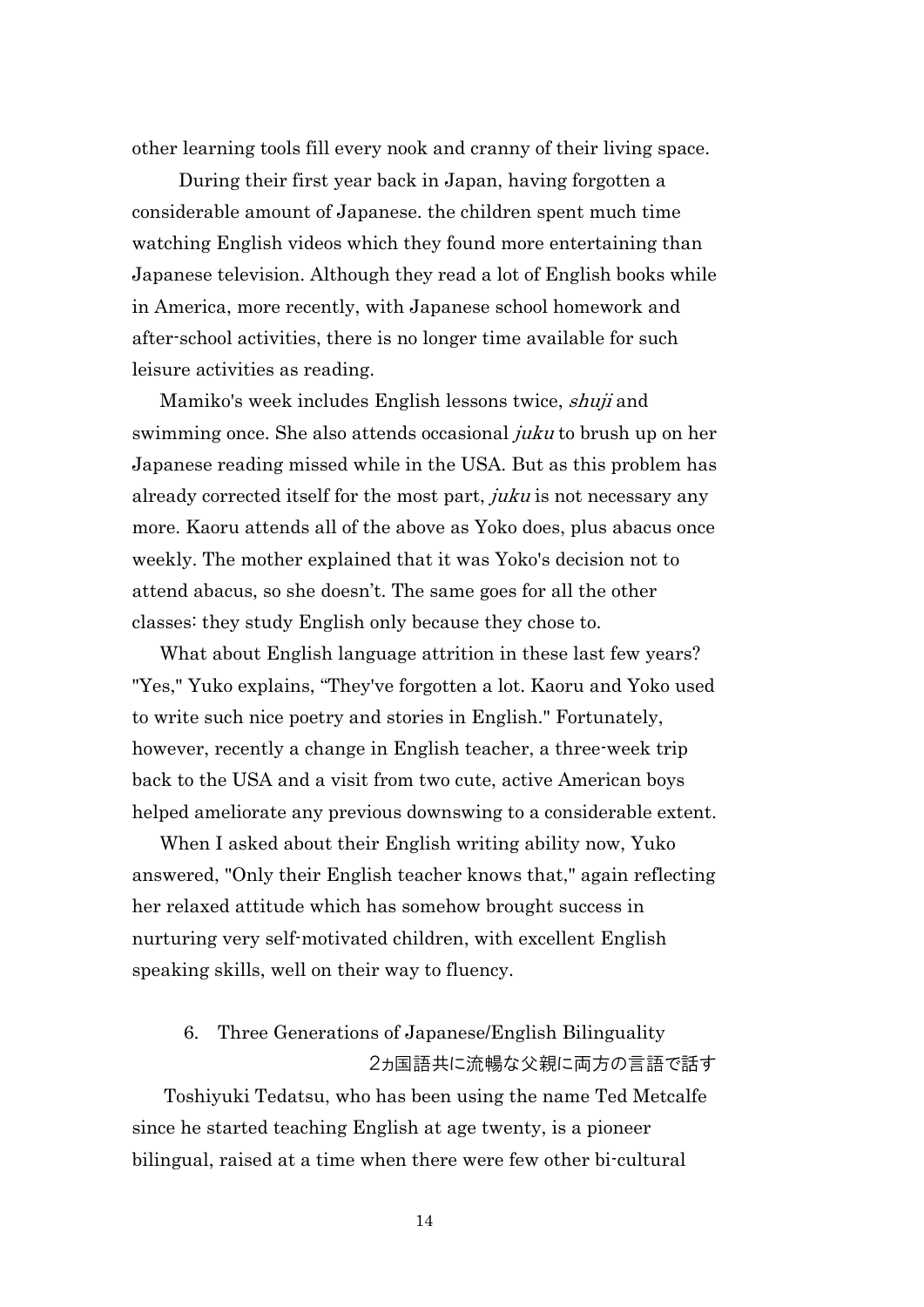role models around in Japan. Ted's American grandfather first came over to Japan in 1945 and a few years later brought his wife, two sons aged 14 and 6, and a 17 year-old daughter (Ted's mother). For the most part this family was to remain in Japan permanently. Ted's mother became bilingual both in speaking and reading Japanese which was mainly acquired while working on her MA in Japanese literature at Waseda University. She began teaching English to Japanese and ended up marrying one of her better students. Shortly thereafter a son, Ted, and then 2 years later a daughter were born. Dual-nationality was never considered: the father decided early that the children would have Japanese nationality

 Ted, now 29 years old, has lived all of his life in Japan except for three years in Canada from ages 6 to 9 and for six months at age 10 when his father's work brought the family overseas. Although Ted describes his father as an average Japanese salary man, he also reveals that his father never spoke Japanese to him. With the mother also having spoken English in the home, Ted came from an all-English home in Japan. There are several unique features of this family affecting the identity development of these bi-cultural children attending Japanese schools a generation ago when "half' or gaijin children were rarely seen in Japan.

 When the family returned to Japan after 3 years in Canada, Ted was put in the third grade of a public school in Yokohama. For the most part he was never treated specially or differently. Although his classmates were friendly and Ted had a lot of friends, there were some kids he didn't know who teased him about being a gaijin or looking different. Ted says that he really hated being teased for being different and that he did not see himself as being any different. He felt shocked that others perceived of himself as a gaijin and hated to be called so. However, eventually he got used to it, realizing that indeed his mother was American and was called the same things.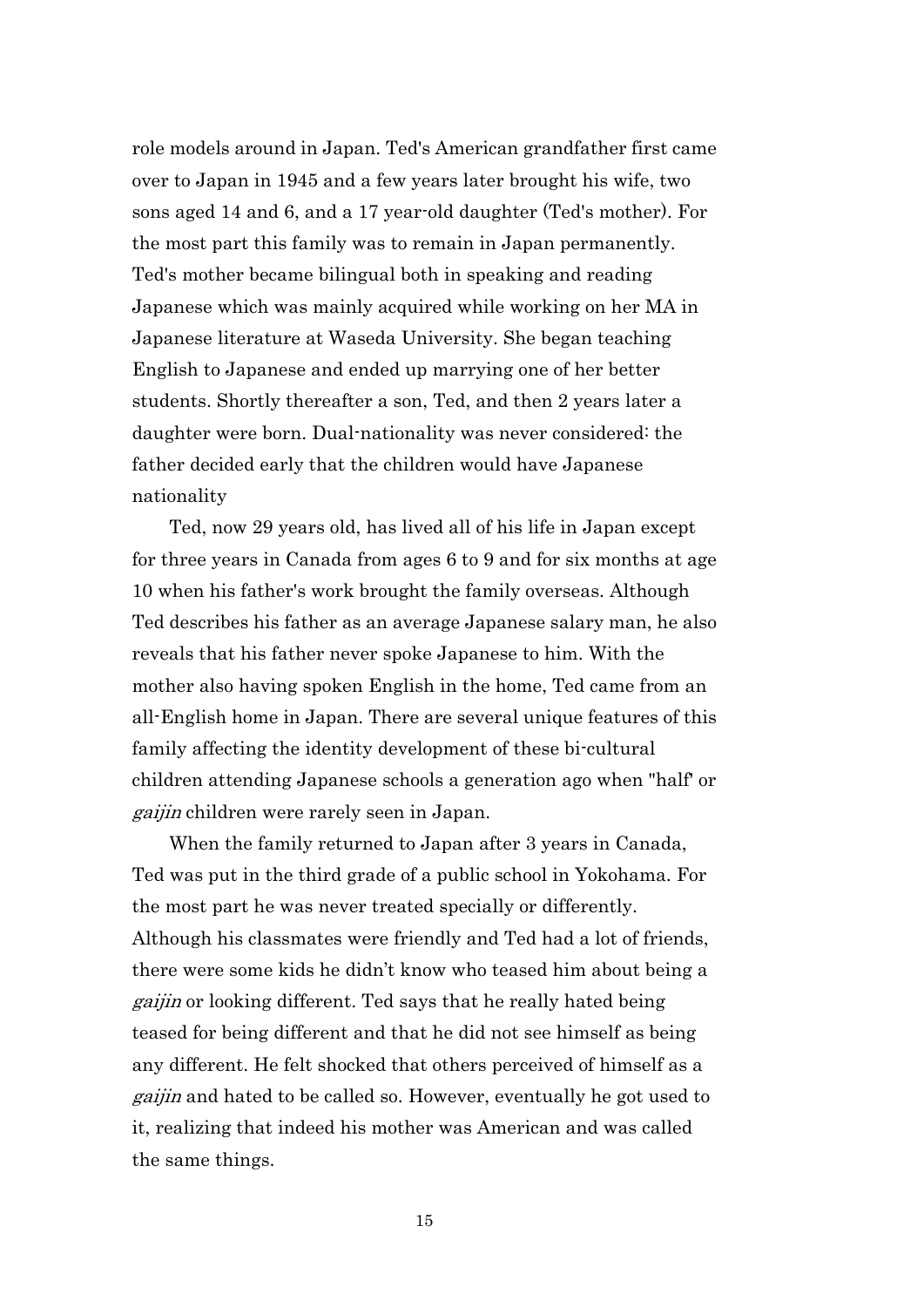During elementary school, when Ted's parents spoke to him in English, he would answer in Japanese. This became especially strong when Ted was a teenager. He rejected English. As he says, 'English just wouldn't come out." However, English class at school was one area where Ted could feel very confident. English class was easy. His sensitive English teacher allowed him to read English properly without the *katakana* readings of English which Ted detested (whereas many junior high school English teachers feel threatened when students pronounce English better than them). But outside of English class, speaking English was a pain. His American mother's friends were mostly Japanese and foreigners were seldom around. It was only with the grandparents that Ted felt compelled to try to speak in English, until the age of 14 when the grandfather died and the grandmother subsequently returned to America. Eventually the teasing decreased and was only from a small group. Instead students would approach Ted to receive help with English. Sporting a shaved head and school uniform in middle school, the *gaijin* look was not to be found anyway and the *gaijin* catcalls abated. At around the age of 17 or 18 Ted began to notice the importance of English and it was then that he started to speak English. If you spoke to Ted over the telephone in English today you would never imagine that his language skill is impeccable in Japanese as well--a perfectly balanced bilingual without pronunciation or accent inflections.

The second part of this case study follows with Ted's marriage to a Japanese woman and the bilingual development of their four year old daughter, Hannah. Hannah was born and lived her entire life in Japan except for a very short trip overseas when she was very young. The mother, who can speak a little English, but doesn't feel confident and only uses it when she has to, uses only Japanese with Hannah. Ted uses half English and half Japanese with Hannah. He states that he used to always use English when she was younger, but when his wife and in-laws cautioned him that she would get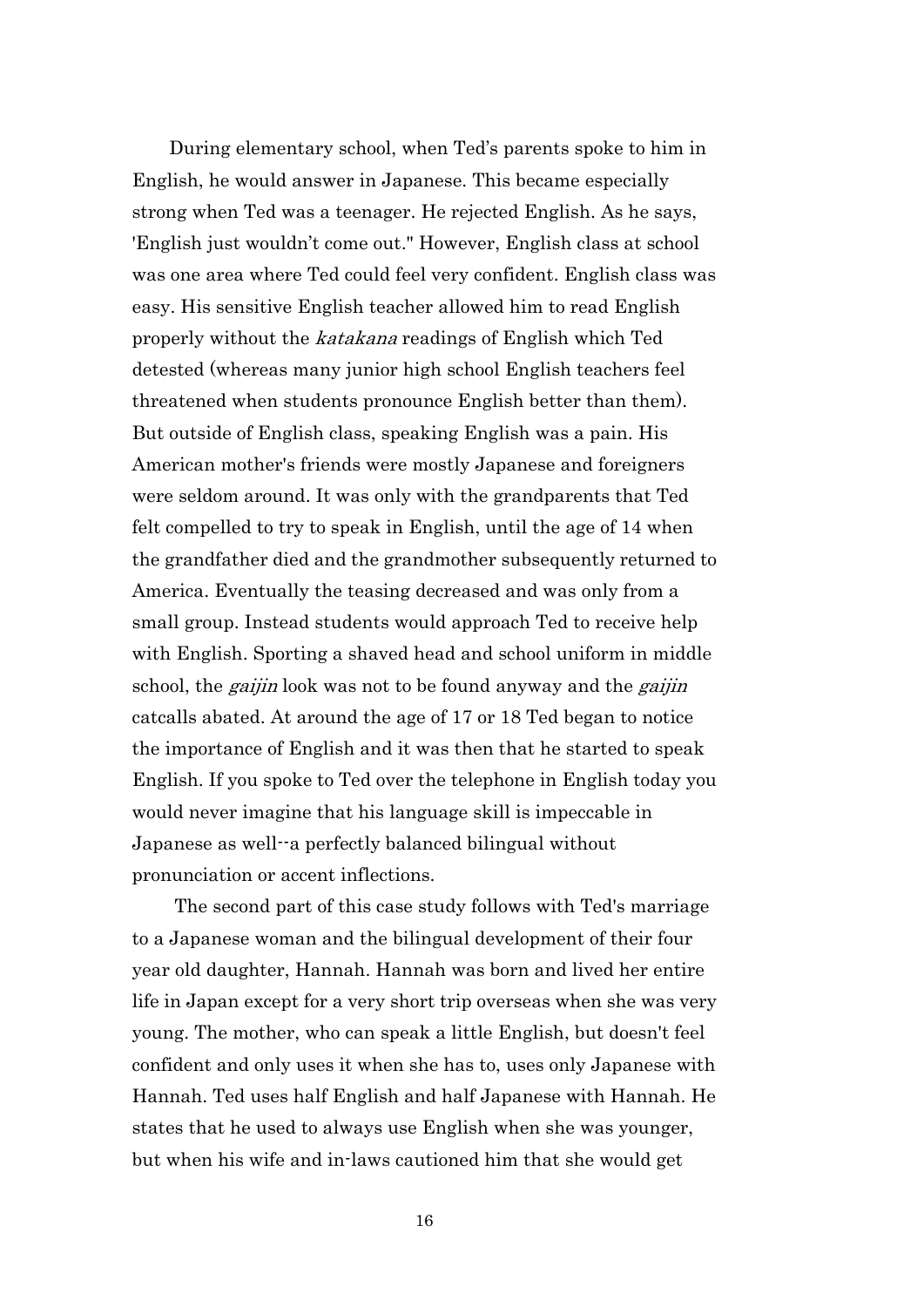confused, Ted stopped using English only. He's not sure he did the right thing. Ted describes Hannah's language ability as less than bilingual, "She's totally fluent in Japanese, but as far as English is concerned, she understands, but doesn't speak so much." His attitude now is not to push anything on Hannah: When he speaks to her in English, he allows her to answer in Japanese. Ted reads to Hannah in English sometimes and he has some 20 to 30 English videos at his home-English school available to Hannah who loves to watch them.

As his daughter was refusing to speak and answer in English to him, Ted decided to place her in one of the kids classes at his school with another native-English speaking teacher. Perhaps this was the turning point. Recently she has started getting interested in speaking English. She has a need and desire to communicate with her teacher. This recent change is revealed to the father with her questions posed in both languages, "What do you call this in English?" Although in her English class, as yet she still doesn't produce a lot, she tries very hard to speak--whereas in front of her father she appears more shy. Ted evaluates her English production to be about 30% of the same age monolingual English child.

 His future idea is perhaps to stay for a year or so in USA if possible when his daughter is 15 or 16 so that she can hone-up on English as well as to experience life in USA. His hopes or goals are that Hannah be able to communicate in English; to be able to talk with people. However, reading and writing skills are not so important. There is enough to be done getting through the problems with *kanji* and education in Japanese. Ted says that he is not planning to teach English to his daughter, however, when she learns reading in school or if she picks it up naturally, of course he will encourage her.

 As far as an evaluation of his own dual self, Ted states that although he never has lived in America, he has somehow intrinsically internalized how Americans think. He doesn't really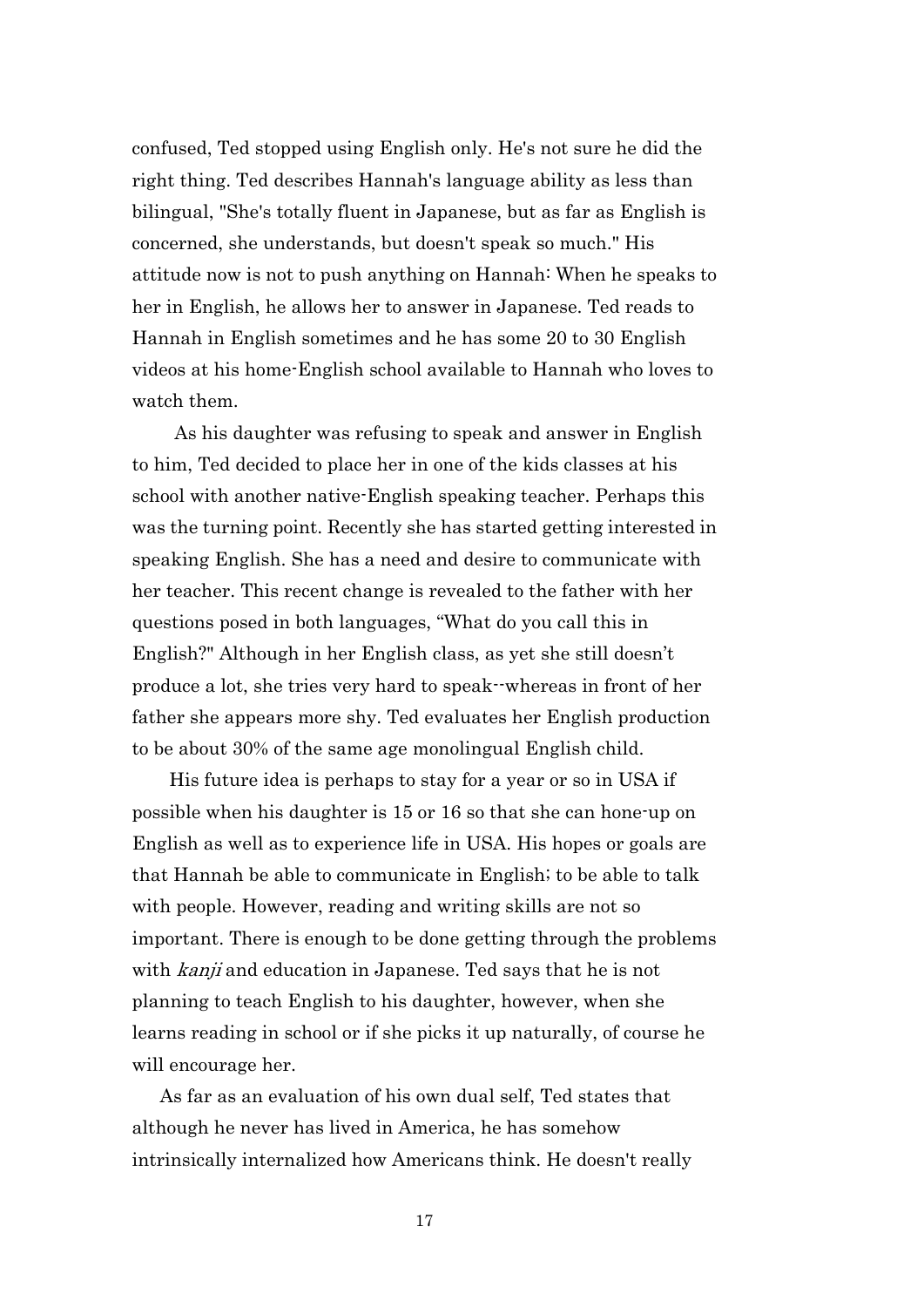know where he picked it up, but naturally he has it. His wife says that he is different depending on which language he uses: He is quiet as a Japanese speaker and somewhat boisterous as an English speaker--the volume goes up. Ted says that he can see things both ways--two points of view. But the bottom line for understanding another culture and language, he says, is to have experience living overseas.

7. Rapid Language Acquisition & Attrition of a Trilingual Child 一人の子供と三つの言語

 Although the trilingual proficiency of John Matthews's elder daughter at two years and 11 months is still a bit early to be quantitatively assessed accurately, the strength of the foundation being established now is what will effect future results. John is American, married to a Mandarin-speaking Chinese woman and residing in Japan with their two children. The younger daughter is only 11 months old. The

subject of this case study will be the elder daughter. Wuhei.

 Wuhei was born in Japan and began attending Japanese day care from 6 months old for 6 days a week from 9 AM to 6 PM. Both parents work outside of the house. The language spoken between the parents is English. The mother speaks Chinese to Wuhei occasionally, but mostly imperfect Japanese or English. Wuhei produces Japanese and English, but does not speak much Chinese although she can understand a lot of what is spoken to her. John says that he admonishes his wife to speak Chinese or English rather than Japanese to Wuhei. But the mother says that she only finds herself using Chinese when she is tired or not in a hurry to communicate quickly. It is hard to be consistent when the fastest means to communicate a point is most expedient, and what naturally comes out in most cases is Japanese for the mother. John says that he hears his wife mixing all three languages sometimes in one sentence.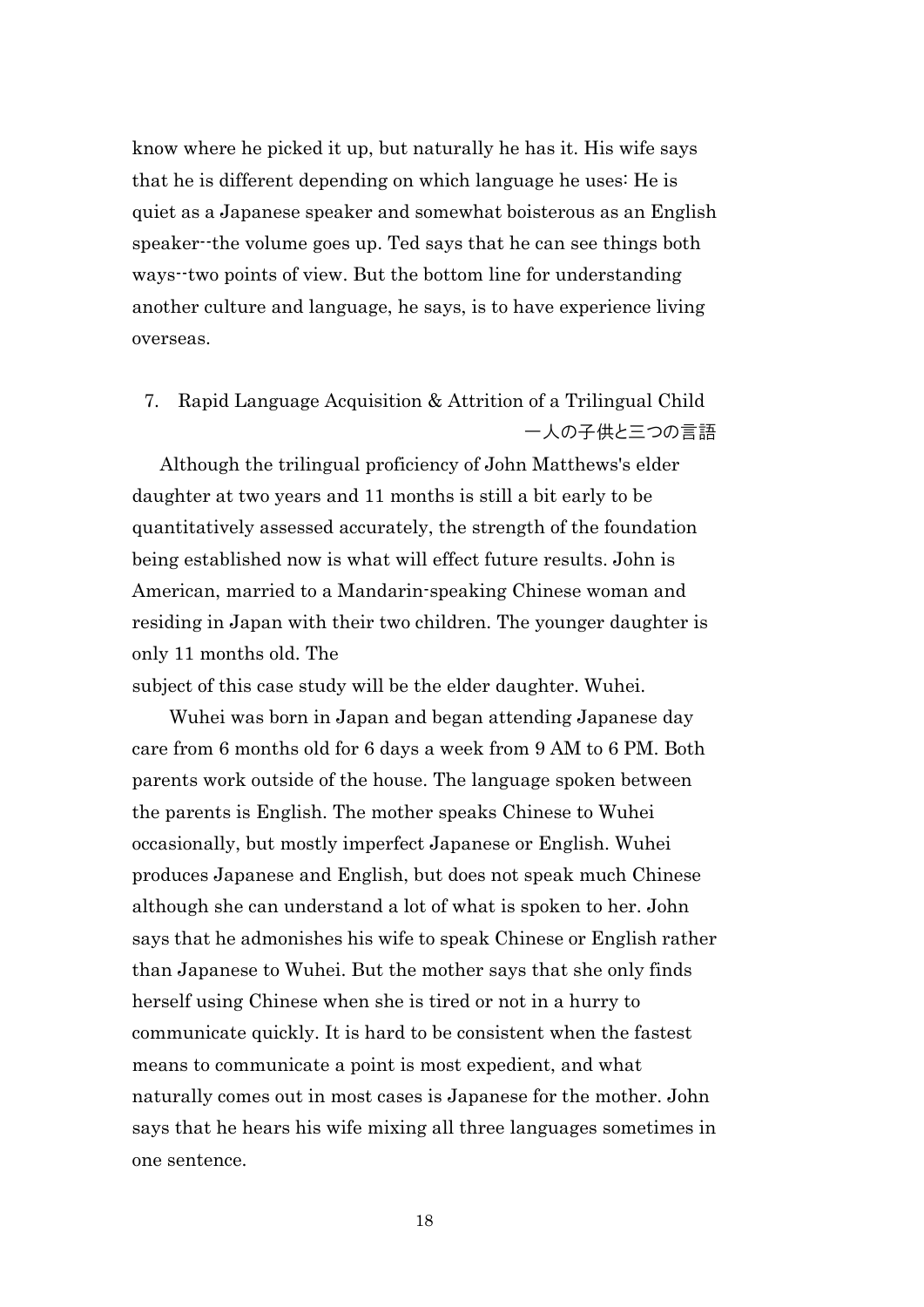When interviewed two months earlier, John expressed the teaching of his native language as "a battle with English", but now having even forgotten making such a remark it seems clear that the problem has been fully mitigated and Wuhei is producing English when spoken to. John uses almost exclusively English with Wuhei with occasional Japanese and even some Chinese. For example, if Wuhei can't understand his English, he may say the word in Japanese and then back in English. There are some phrases which are always expressed in a certain language, as John puts it which "just roll off the tongue." For example, "Time to eat" is always said in Chinese. "Take a shower" is always said in English, and "That's really bad (*zettai dame*)" is always said in Japanese. He says that he talks as much as he can to Wuhei, even more than the mother does. Most of the mother's friends who visit the home are Chinese speaking. By two years old Japanese, non-native to both parents, has become the dominant language spoken by Wuhei attained through exposure at day care. English takes the place as the second language, although it dominated at one point (mentioned below) and Chinese is the third language although it too dominated for a short period. Although the mother feels that the Japanese is significantly stronger than the English, John feels that the English and Japanese levels are nearly equivalent now.

Concerning home teaching home teaching tools, John mentioned that three English videos were available at home which Wuhei enjoys watching. As for teaching reading. John put forth some efforts to teach the ABC's although the task of teaching reading will I be put off for some time with the hope that he can teach her to read before she enters school.

 The first half year of Wuhei's life was spent in the presence of her Chinese speaking grandmother who came over to Japan to help care for her. As an infant Wuhei spent a month in America. Last spring she spent 2 months in China with her mother, sister and grandparents. Then in the summer she went back to the USA for 5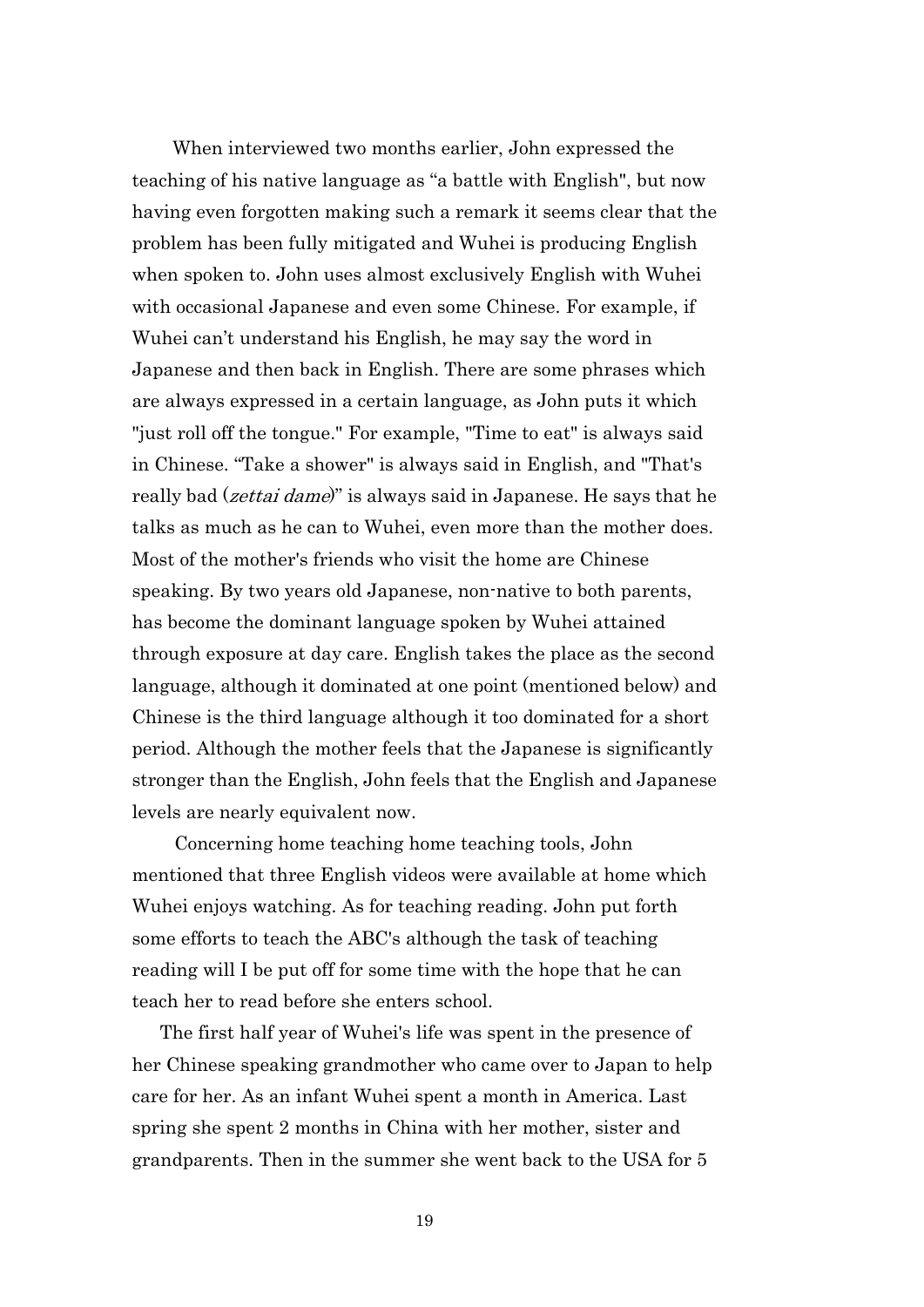weeks. The rest of the time she has resided in Japan.

 What John found to be most extraordinary about Wuhei's language development was the speed with which she picked up a new language and also the suddenness in which the language was lost without reinforcement. After only two months in China she came back speaking almost all Chinese. But once outside of the Chinese environment, within a week, her Chinese began to vanish and had totally disappeared after two weeks. A few months later, after 5 week in USA she was speaking English mostly and it appeared that English was her dominant language. Once back in Japan, the same problem occurred once again where English attrition started after one week and the language had disappeared for the most part by 2 weeks, replaced now by Japanese. Recently, however, her English speaking ability has increased due to John's efforts to speak with her in English as much as possible. She tries to speak Japanese to Americans and when she sees a blank look sometimes she switches to English. According to her father what stands out most in Wuhei's development is the malleability and flexibility of language acquisition at this early age. The surrounding environment is the main significant factor in John's eyes. He says he is fascinated with Wuhei's learning process, and continues to be amazed at her linguistic ability. Even though all day long at day-care she hears and uses Japanese, when her Papa comes to pick her up she exclaims in English. "Papa, where are my shoes?" Now Wuhei is beginning to understand that there are different languages in which different words can all mean the same thing

# 8. Shifts of Language Usage among Siblings: The Multi-Lingual Kaluha Daughters 状況変化とともに1つの言語が別の言語に取って代わる

 Susan Kaluha has kept very detailed notes and video documentation of her two daughters' linguistic development, chronicling an extremely complicated multi-lingual process of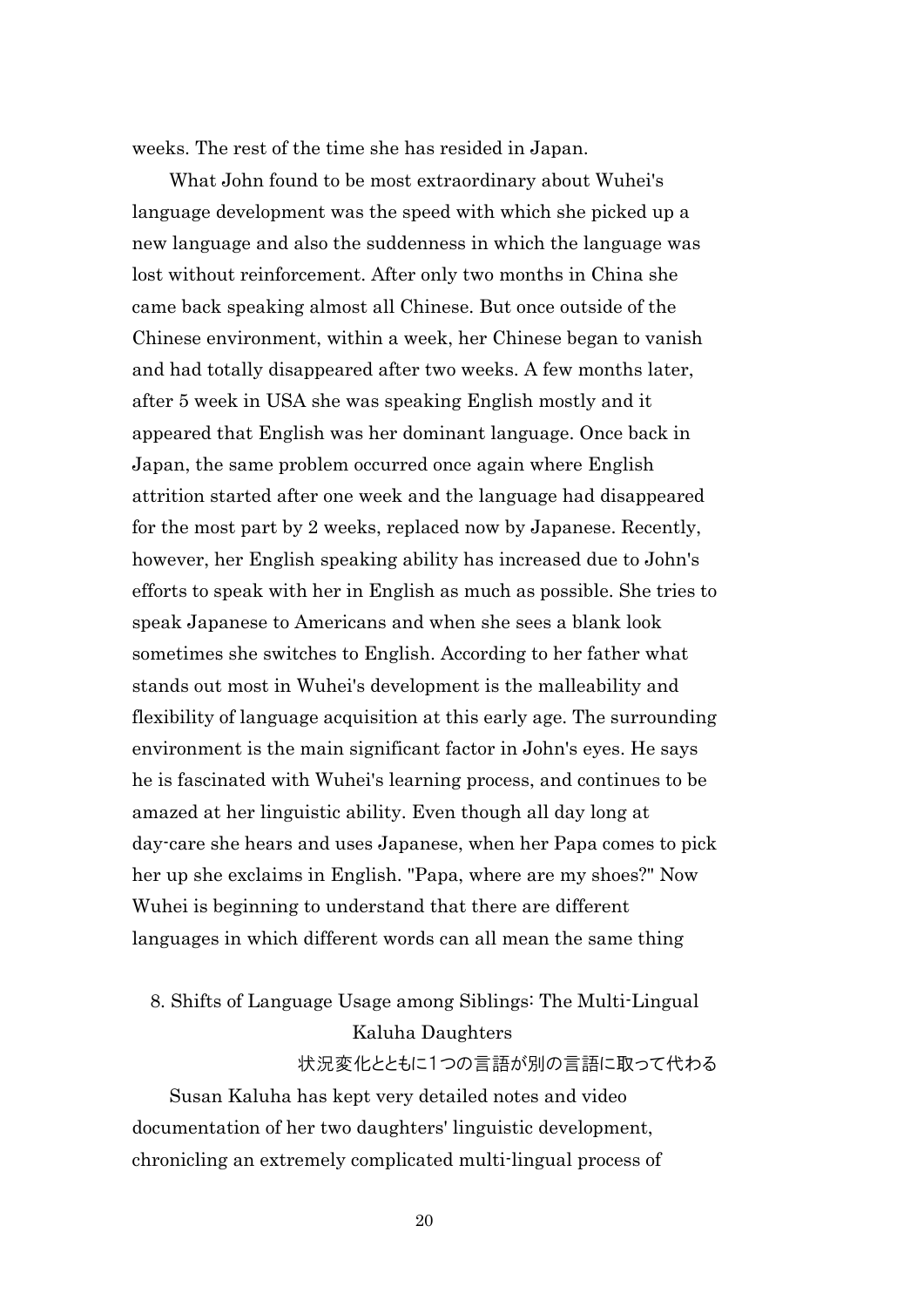acquisition by her children. This case study is not only interesting from the standpoint of multi-lingualism, but also from the standpoint of multi-culturalism. I will attempt to summarize and analyze the linguistic development of her two daughters, Kiki (9; 4) and Mona (7; 7) who were born in Samoa, resided in America for over two years and are presently living in and attending school in Japan.

The mother, Susan, is American, and the father is Samoan. The older child, Kiki, was an adopted child from a totally Samoan-speaking environment at the age of 6 months and entered the English-speaking, bi-cultural home of Susan and her Samoan husband in Samoa. Also, a Tongan-speaking girl cared for her and later for Mona during the daytime until they left Samoa when Kiki was almost 3 and Mona was 1;1. The children were thus exposed to Samoan heard extensively outside of the home and the father's native language, Tongan, during the day and English in the presence of their parents.

 Then the girls were immersed in total English in America over the next 2;7 years. From the beginning, the girls communicated among themselves in English. Then the family moved to Japan and within two weeks of their arrival, at the ages of 5;5 and 3:7, the girls entered Japanese pre-school and became immersed in a Japanese-speaking environment during the daytime. The father didn't arrive in Japan until a year later. During this time the girls developed the ability to communicate in Japanese and began using Japanese as the language of communication between themselves after a very short period of time, about a few months. Then at 4:5, the younger girl, Mona, went with only the father to Samoa and they were joined by the mother and Kiki 8 months later. After another month, the family was off on a one-month vacation in America before returning to Japan.

During these 8 months alone with the father in Samoa, Mona was totally immersed in Samoan and rarely used English. When the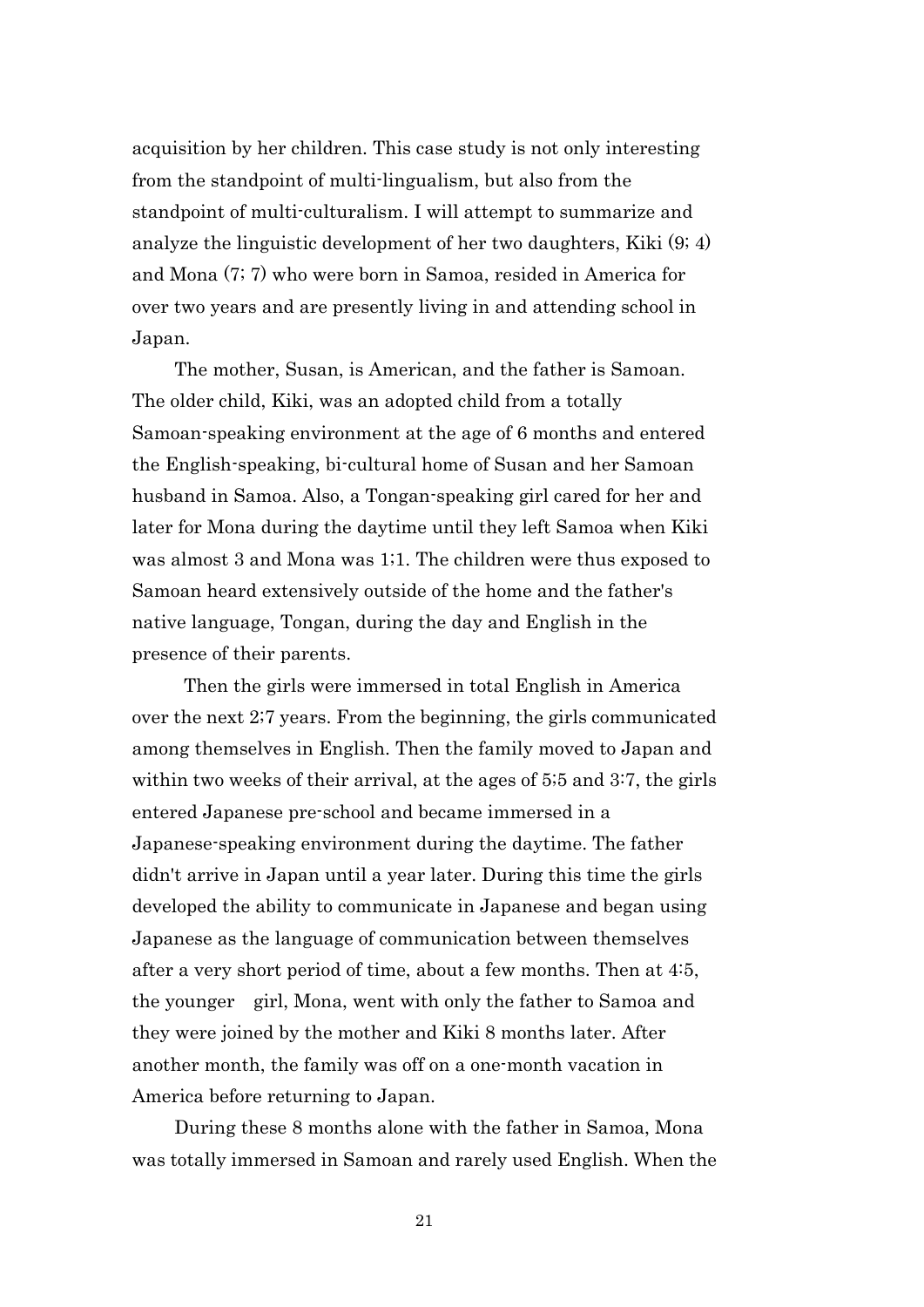mother and sister arrived, Mona had trouble using English with the mother and could not communicate with Kiki in Japanese as she had done previously in Japan. However. within a few weeks the mother reports that enough English had returned that they were able to carry on reasonable conversations. Japanese was no longer used during this period and now the siblings went back to using English as their language of communication.

After a month interlude in America and then back to Japan, Mona again had problems with Japanese attrition. Mona's loss of Japanese is well described in her own words, "I can't find my Japanese" revealing the sense of still having something rather than that of something being totally destroyed. After a period of searching, not without efforts, that lost Japanese was found for Mona. The mother employed a clever technique to try to quicken the recovery that appeared to have a significant effect. She showed Mona a video recording taken about a year earlier of the family members talking about themselves, especially of the siblings using Japanese together. Mona's mother received confirmation when she asked if Mona could understand the long sentences spoken by her in the video which she had recently stopped producing. A few days later a note was sent home from school in which the teacher remarked on how quickly Mona's "fluency" in Japanese had developed, not realizing that at an earlier point she had already had near Japanese fluency.

 At the present time English is used in the house between parents and between parents and daughters. However, the sibling language is for the most part Japanese unless English is specifically asked for. Japanese is used by the girls outside the house. Although the girls do not suffer from a rejection of the use of English which is sometimes the case with bi-cultural children attending Japanese schools, they do nevertheless suffer some frustration when they find that their English vocabulary is not sufficient to match their Japanese. The mother has evaluated their English to be less than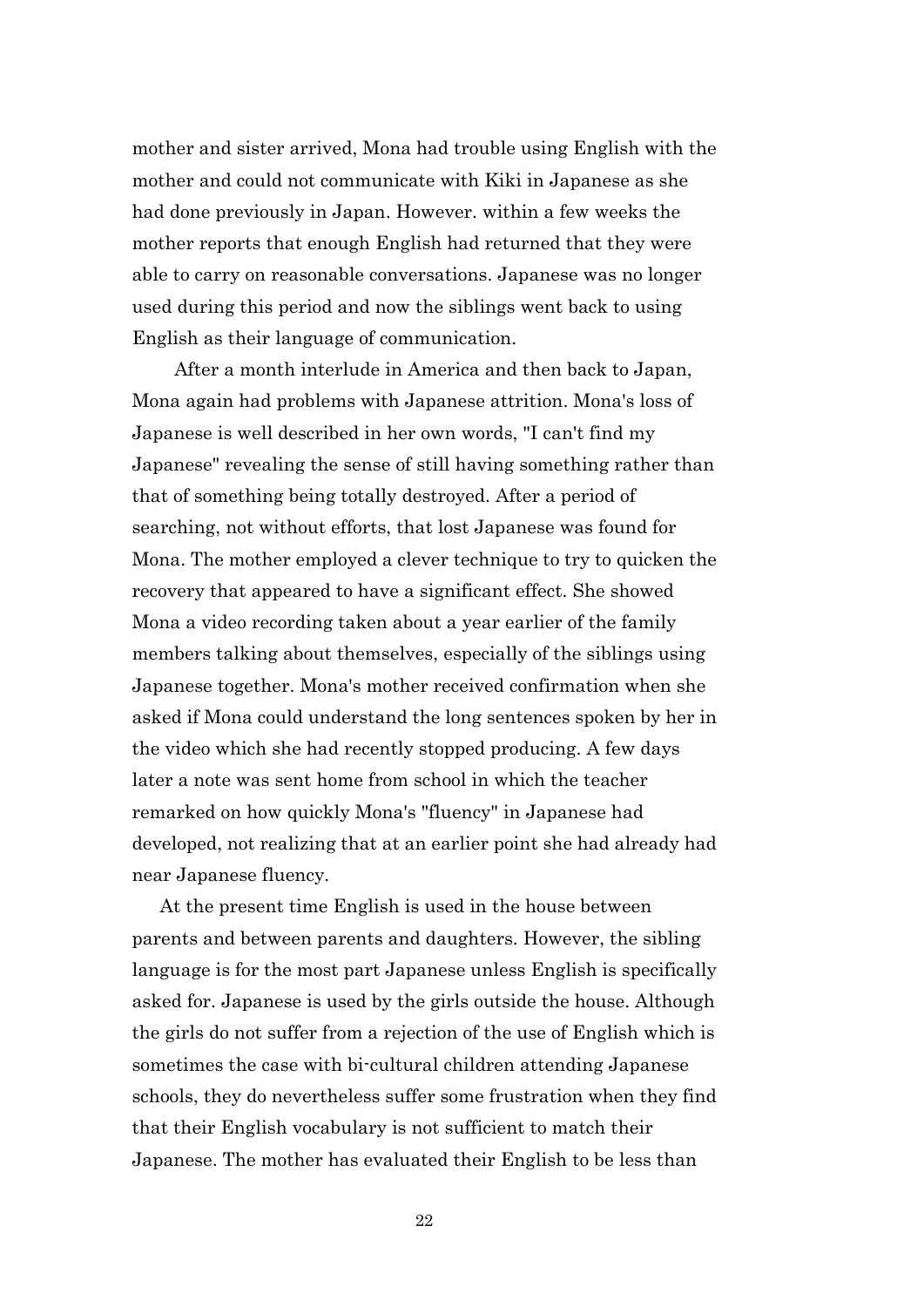native-speaker peer ability, but she feels that they are able to function well under most circumstances. She did mention a bit of concern regarding their ability to function well if they were placed in an American classroom. It is partly for this reason that they plan to spend the following summer in America, enrolling the girls in a school to enable them to acquire American culture and possibly to begin ESL. Kiki can read some 5-letter words and some simple books, but for the most part the parents feel that it is not good to try to teach literacy in two languages at once and are not aggressively trying to teach English literacy at this time.

 Samoan is no longer being input and much of Mona's ability to use it has probably been lost. However, the mother feels that because during an early base-period Samoan was once sufficiently acquired that even if it is forgotten now, the brain has already developed the pathways necessary for quick retrieval necessitating only a short silent period. Perhaps this will be seen some time in the future if they go back to Samoa.

As far as the evaluation of the girls' spoken Japanese is concerned, the mother feels that it is equivalent to their native-speaker peers and the teachers evaluate their proficiency as fluent. As the girls have gone through the Japanese schools from the beginning they seem also to have acquired peer literacy of Japanese reading and writing. In spite of this, however, the mother feels that there is a black box which doesn't totally reveal the real gaps in cultural acquisition and that having non-Japanese parents has left some areas of cultural comprehension fuzzy for the girls.

The mother remarked that she felt her and the father's inability to learn Japanese may have contributed to the children's maintaining of their English. The children were forced to search for ways to express themselves in English to communicate with the parents instead of just relying on the known Japanese way to express it. But the mother also stresses the downside of this too: much thought was uncommunicated because it could not be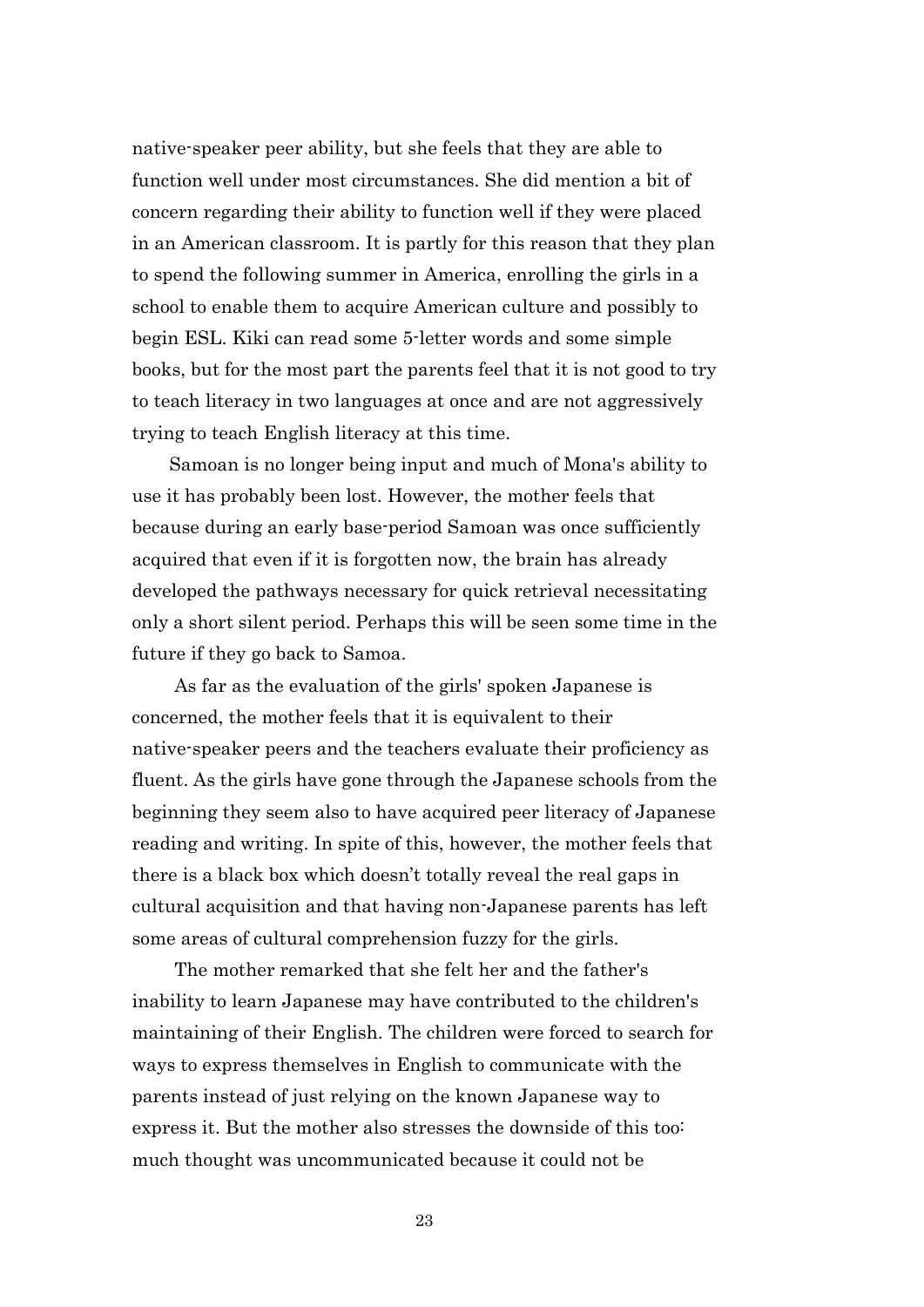sufficiently expressed in English. When the feelings of a child are much more mature than the means available for expression to their closest caretaker, frustrations occur for both child and parent, as indicated in the following quote from the mother's diary:

"Topics are not always fully explored and conversations are sometimes cut short, even by myself, as I struggle to understand their message as it is incomplete based on primary word meaning. Communication can become impatient as I wait for, or try to help K to find, the missing vocabulary word in English. There are many instances when Kiki is willing to let go of the subject under discussion simply because she is having trouble communicating in English."

This brings mind a question in bilingual child-raising that we may all try to consider. What about the family who can communicate in two languages, but wants to reinforce the non-dominant language at home, for example English? Should we sacrifice communication on occasion to force the children to search for ways to express something in English, or should we let the children express themselves in the language which communicates best at the risk of not allowing them to develop the strategies necessary to attain bilinguality? The success of Kiki's and Mona's bi- or multi-linguality was due in part to a condition of coincidence, a situation in which the parents could not control all of the variables. Should all potentially bilingual families rely simply on the coincidence of their situations or should families apply rules to achieve individual goals? Different families will have different answers to these questions and different reasons for maintaining them. These are only some of the issues that we must consider as bilingual families.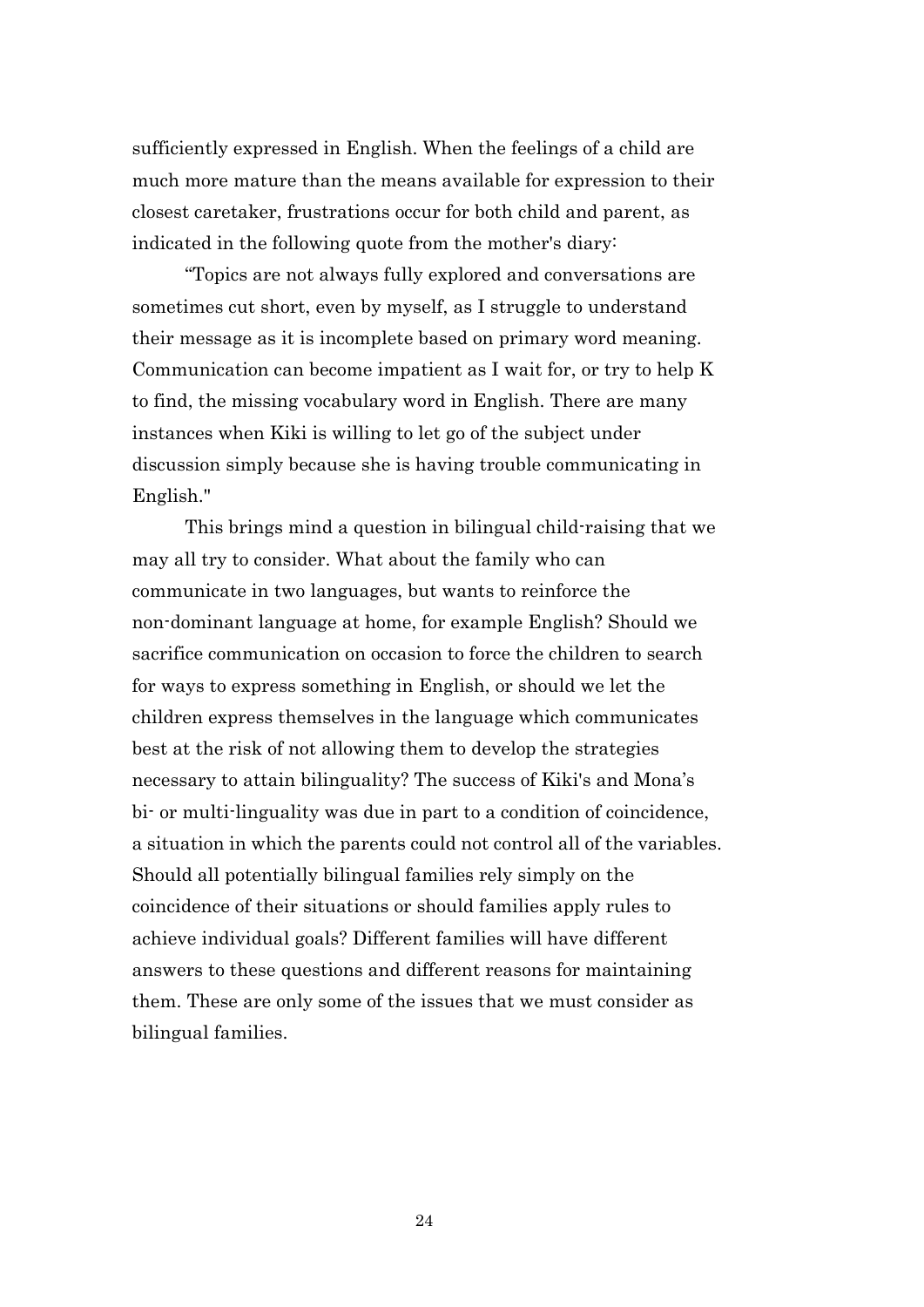Bilinguality Across Generations: Nurture over Nature - The Miho MacBride Nonaka Family

#### バイリンガリズム、母と子供を行ったり来たり

 Miho MacBride Nonaka was born in Okinawa as the second daughter of an American father and a Japanese mother who had taken American citizenship. Miho and her sister held dual citizenship until adulthood when Miho chose American citizenship and her sister chose Japanese. The language at home when the father was present was English although the mother used Japanese in communicating with the girls when the father was not involved in conversation. When Miho turned 7 the family packed up and prepared for a complete and permanent relocation to America. The father went ahead to America to arrange things but a sudden and traumatic event happened when the father collapsed and passed away at the San Francisco airport on his way back to pick up the family. The family never went to America. From this point on English was no longer used at home and Miho stopped speaking English and appeared to lose her bilinguality. However, she never gave up the idea of wanting to go to America. Although she had hoped to spend her high school years in America, her mother was concerned about the growing drug problem in the States and it was decided that Miho would go to America upon graduation from high school. It was because of this decision that Miho and her mother derided that she should attend Japanese schools so that her Japanese language base would be solid enough for her to be bilingual after she went to America.

Miho started attending English *juku* from the 5th grade of elementary school and continued through the 10th grade. In Miho's junior high school English class she found it impossible to use the Japanese English pronunciation that her teacher used for English words. Miho could only speak with the proper English pronunciation that she had learned early in life. She visited her English teacher to apologize for the inconvenience it caused.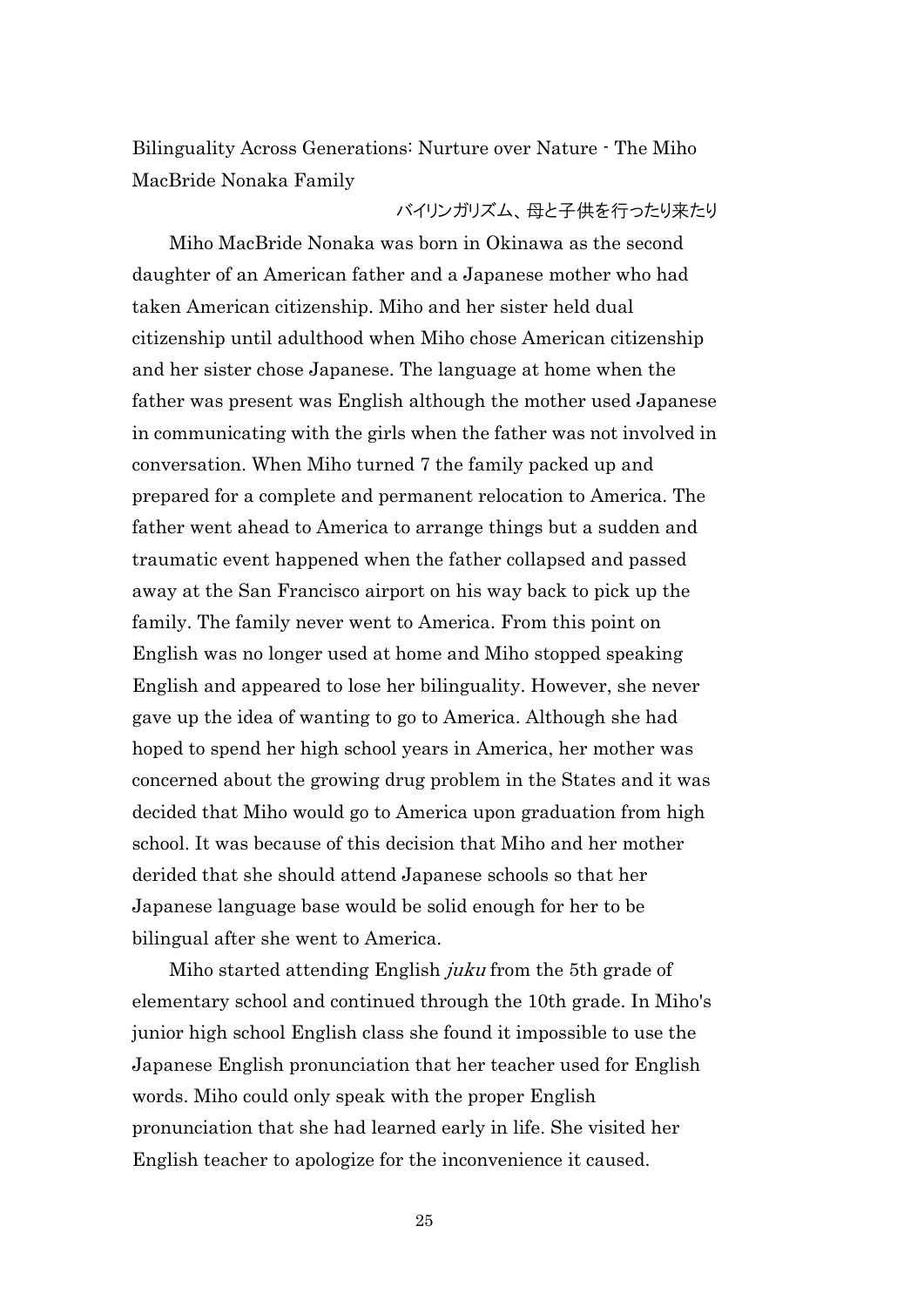During high school, in preparation for her university life in America, Miho started visiting an American family at a nearby military base to practice English and baby-sit. She would visit them a few times per week and stay for 2 to 3 hours. The wife was a school teacher and would ask Miho questions to help improve her English speaking skills. Then at age 17 Miho set off for America where she was to reside for the next decade.

She spent the first two years at a junior college where she received an AA degree in Business before transferring to the University of Colorado where after another two years she received a BA degree from the business school in 1979. Less than a year later she married a Japanese man who was also studying at the same university. He has also acquired bilinguality and spent a total of 8 years in America.

After graduation Miho started working for a travel agency in Colorado during which time their first child, Maki, was born in June, 1981. Maki began to attend day care from 6 months old. The mother spoke and read books both in Japanese and English at home with Maki. Miho continued to work in America until she and Maki returned to Japan when Maki was 3:7. At this time Maki was a perfect bilingual although Miho describes Maki's ability in both languages as being slightly below peer level in terms of vocabulary. The father remained another year alone in America to finish up his studies.

Back in Japan, busy with a new job and frustrated by not having any friends yet, worried about how Maki would adjust to a new life and living with in-laws who could not understand English it became very difficult for Miho to continue using English at home. Miho also felt that as she herself didn't become bilingual until her late teens it was not so important to try to force Maki to speak English now. It would be better for her to just be happy and get adjusted.

Similar to the experience that Miho had as a child, upon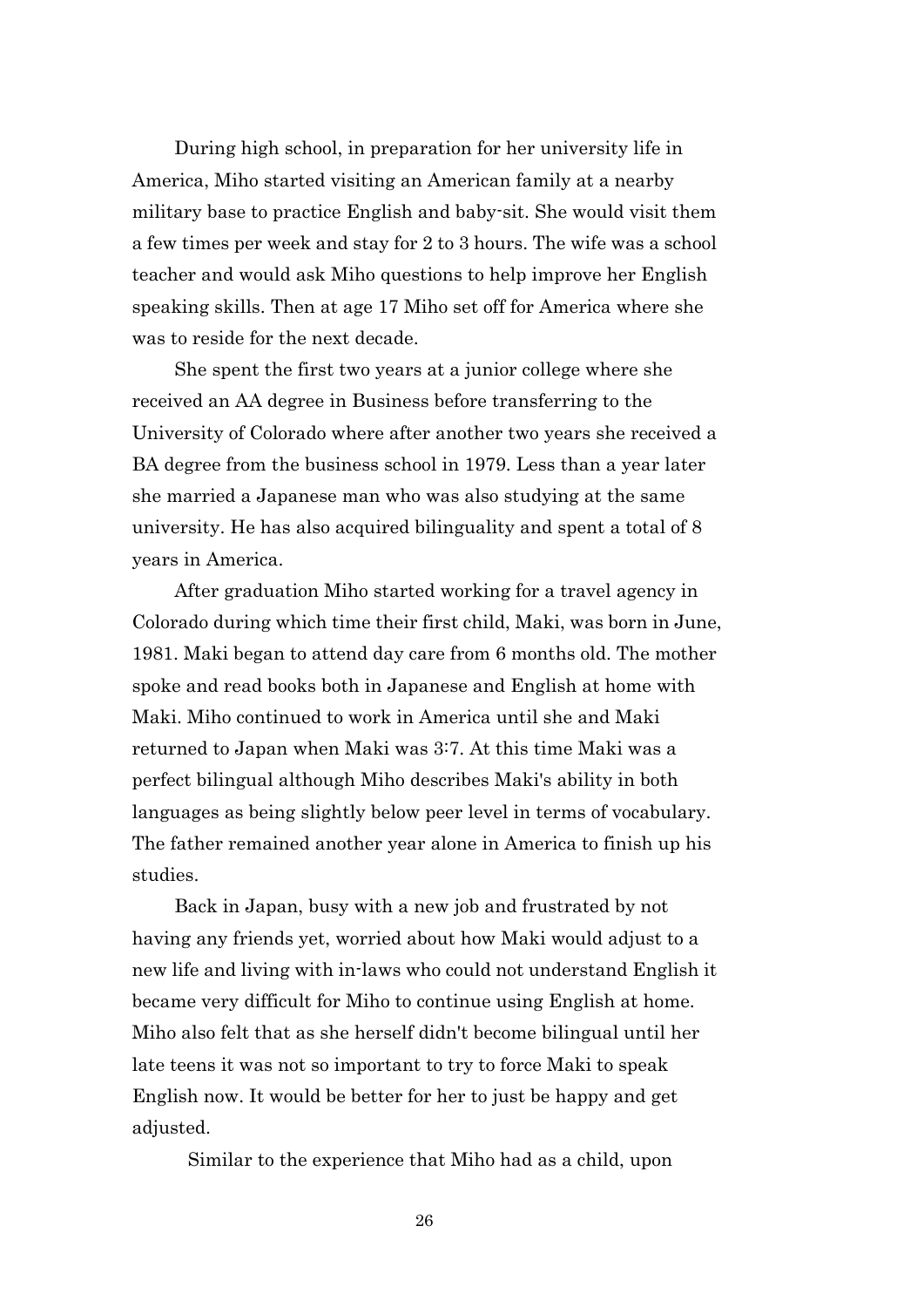return to Japan, Maki was unable when speaking Japanese to Japanize the pronunciation of English loan words: *tonery* was pronounced as the English "tunnel", tenisu was "tennis" even in Japanese sentences. This caused some problems when communicating with the grandparents. Maki began attending yochien almost immediately upon return to Japan. Due to the above mentioned mitigating circumstances and lack of English input, within a year or so Maki's English speaking ability was completely lost although Miho states that she could still understand a lot of English when spoken to.

 The second child, Kenta, was born in September, 1986, five years after Maki. A few years later Miho started her own English school with another Japanese woman partner. From the ages of 3:7 until this time, at almost 8 years old, Maki had little English input other than that of some books, videos and sometimes from the mother. Now she began taking lessons once a week at the new school with the partner as her teacher. But she felt resistant to speak English because there was too much pressure on her to be a good speaker as the school owner's child. The fact that Maki held an American citizenship also pressured her to want to retreat. When Maki was eleven, in order to spark some intrinsic motivation for English, the family went to America for a month during which the children attended an American elementary school for two weeks. It turned out to be a very valuable experience for the Nonaka children. The school was just then doing a study about Japan and the presence of the Japanese children made the exchange deep and meaningful for both sides. After this experience Maki changed her attitude towards English study. She began to really want to speak English and over-acted like she was fluent in English. Back in Japan, she started to read books in English through her lessons at her mother's school where she now began taking lessons twice weekly from a native speaker teacher as well. Maki has kept up a correspondence with a Japanese bilingual boy in America who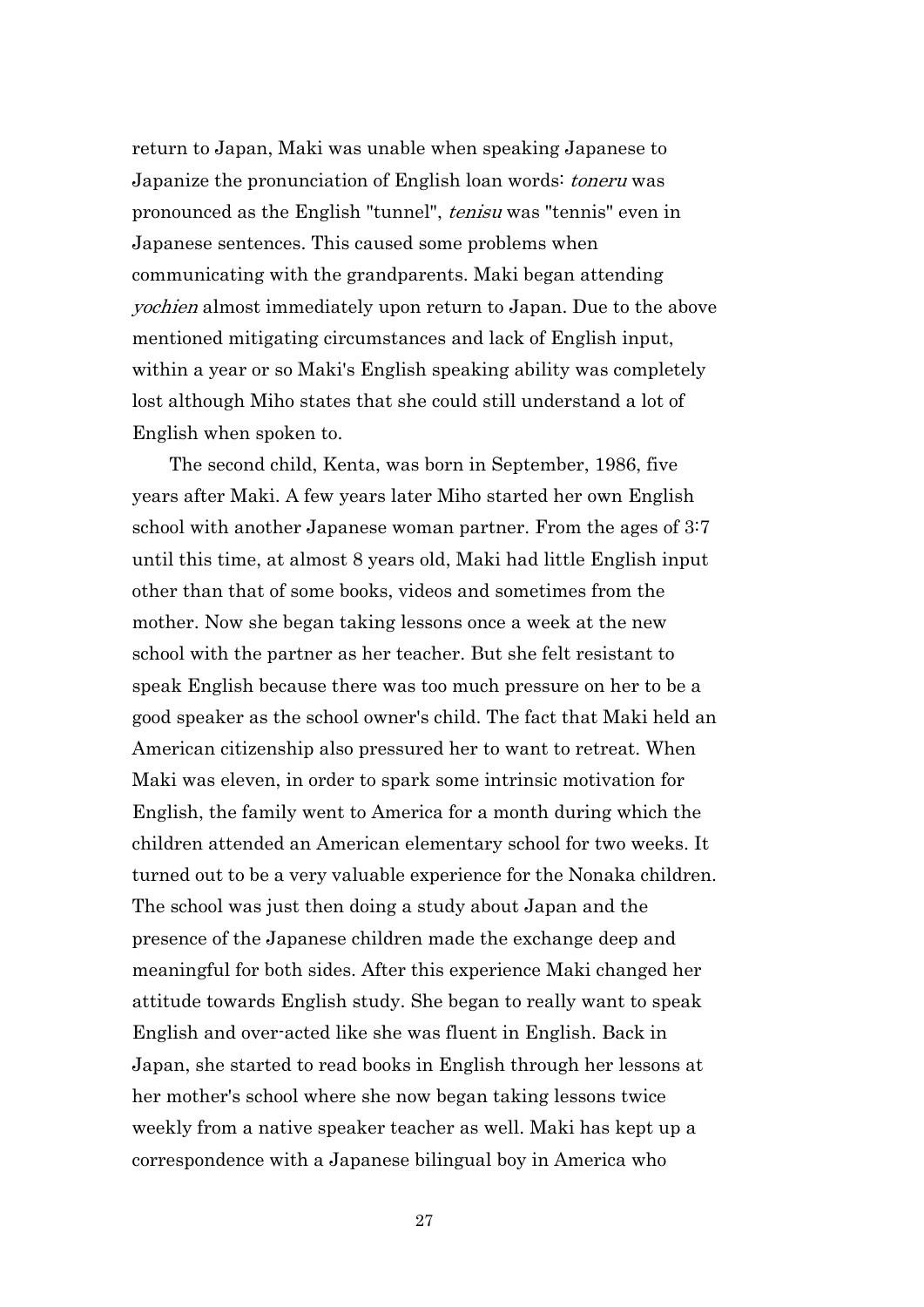writes to her in English, while she writes in Japanese so that both sides can practice reading the second language. She also tries to practice writing in English at the school.

 For a while Miho tried to have the family use English during dinner time, but found it to be too difficult as often guests were present and also the grandmother could not understand. They tried switching the English speaking time to before bed-time, but the children were too busy with homework and other things and that did not work out either. Sending Maki to school in America was considered, but it was felt that she was still too young to go there alone.

Presently, at almost 13 years old, Maki can not speak English and the mother says that sometimes she regrets not being able to continue the English speaking at home when they returned to Japan. However, Miho also feels that Maki can become bilingual if she goes to summer school for English practice in Misawa or Tokyo or America. Perhaps Maki can be described as a budding bilingual who just needs more experience. "It's OK to start now."

Although Kenta was born in Japan, Miho feels that he may be the one who is closer to being bilingual than Maki. Miho feels that it is significant that while she was pregnant with Maki in America her job entailed speaking Japanese daily with Japanese customers, whereas when she was pregnant with Kenta in Japan, she taught English, using English in a loud, clear voice. From the beginning, Kenta showed a great interest in English. While the grandmother watched baby Kenta upstairs, Miho would be teaching English downstairs. The grandmother reported to Miho how Kenta would put his ear to the floor to listen to his mother's voice. Before one year old he said his first English word, "look", a word that Miho doesn't remember saying to him, but a word she always uses with her students.

Miho used a lot of clapping and action songs when teaching her children's classes. From 2 to 3 years old, Kenta would learn those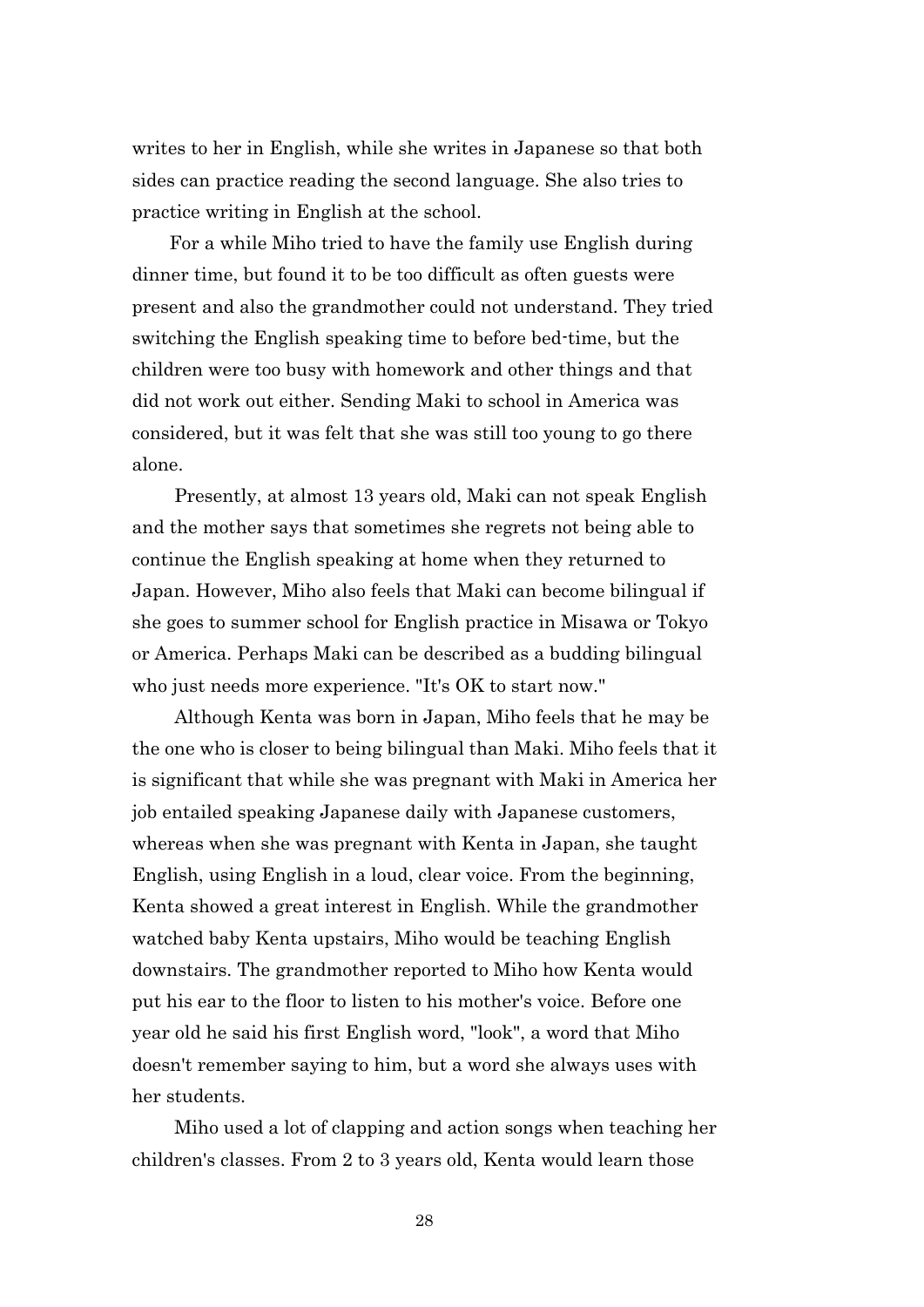songs through the floor, absent the hand and feet movements. When he started attending kindergarten at 3:6, his teacher commented that, "He teaches us all English." When he saw the cherry blossom at school he exclaimed, "so beautiful." Miho says that Kenta's pronunciation is better than Maki's. Last year Kenta began English lessons at Miho's school.

Kenta being the baby of the family is the one who sleeps with Mommy and thus the one whom Miho speaks more to in English and reads English books to into slumber nightly. Now at 7 years old, he can read some easy words as he is self motivated.

Two years ago Kenta also went to American school for two weeks and liked it very much. He learned how to say the months of the year in his second day. His mother says he has a good memory and English just seems to stay in his mind.

 Presently Kenta is also not bilingual and he cannot speak English. However the mother feels that he has a lot of potential. Kenta also tries to act like he knows more English that he really does, indicating an inner desire and motivation to accomplish that goal.

 Miho started earlier in being consistent with Kenta and says that she can see the difference between the two children. Nonetheless, she is still not sure that starting earlier like this with Maki would have been significantly advantageous in the long run. After all, Maki lived in the USA for over 3 1/2 years from birth; Maybe that will come back to her later, Miho asserts. The lesson that Miho wants to share with us, however, is that parents of potential bilingual children have to speak the non-environment language at home or else it will be more difficult later. She didn't force Maki because of the circumstances at the time, but when Kenta came along, Miho had more time and definite ideas.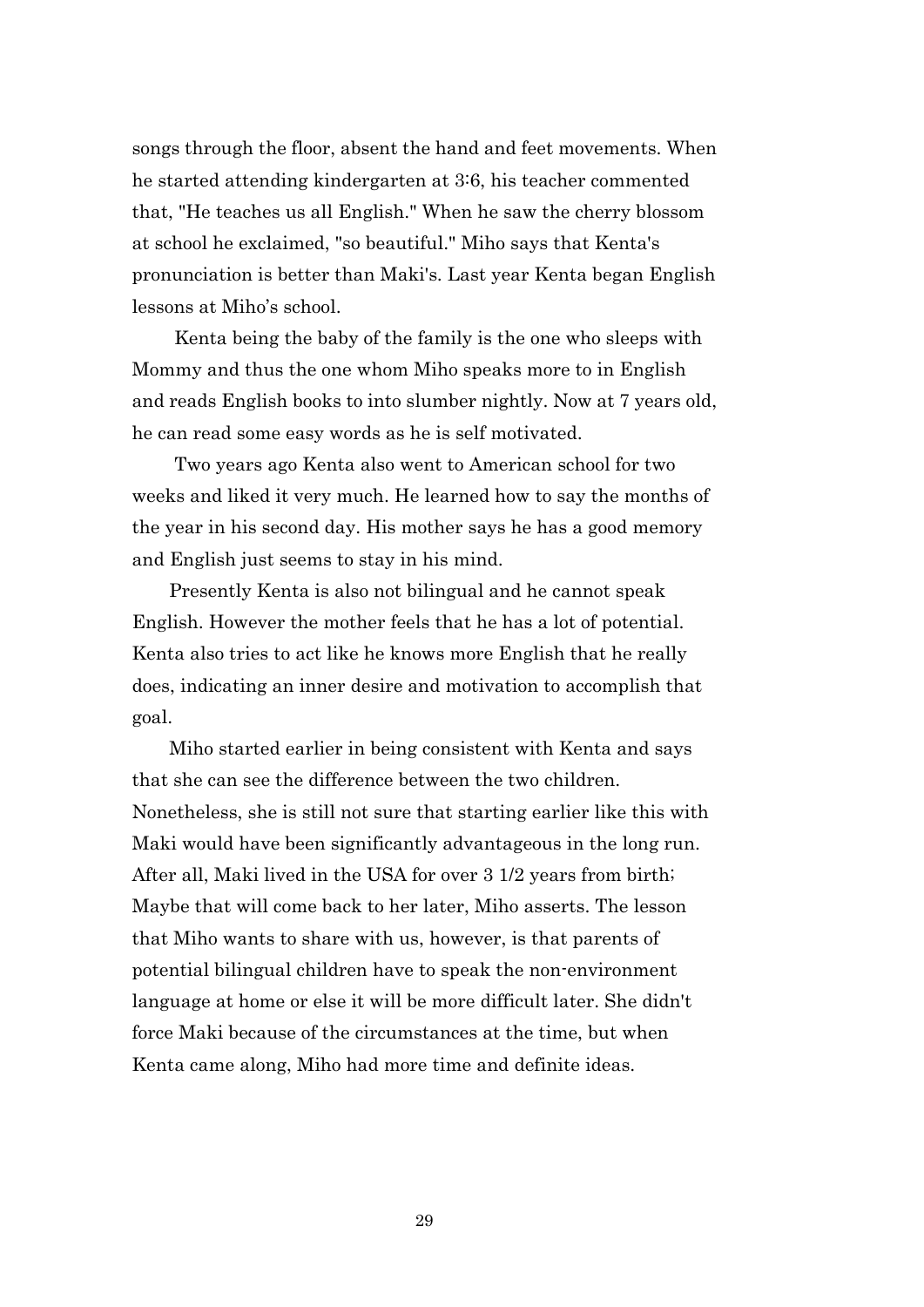# 10. The Returnee Dilemma: This planet is not only Japanese ある帰国子女の話し

 The Mori family went to America in 1989 as a typical Japanese family in which the parents had only school and university English ability with some conversation practice for the father before departure. The two boys, Nobuo, 5:6 at the time of departure and Daisuke who was only 4 months old, had never had any English input. Upon return to Japan nearly three years later, both parents had gained enough confidence and ability in English to converse and communicate complex ideas. Daisuke although not bilingual, had acquired basic English understanding. Nobuo had acquired bilinguality, albeit with Japanese dominance. Aside from this, the entire family had acquired something the mother describes as "a different feeling." What is meant by this? What was the process that brought this about and what problems were met along the way? This case study will focus on the older boy, Nobuo.

 The mother, Michiko, attributes Nobuo's success with the coincidence of the timing in his age and schooling. Before going to USA, he had spent 1 1/2 years attending a Japanese yochien. From January, 1990 until the end of the school year he began attending kindergarten in L.A. for 5 days a week, 3 hours per day for the first few months which soon increased to 6 hours per day. The following September, he started First Grade and continued through the completion of Second Grade. These three years are perhaps the most impressive years for language acquisition and certainly for learning basic literacy.

It was hard for Nobuo only at first when he couldn't understand anything. After 6 months, Nobuo made a special American friend and his world opened up. He was very friendly and outgoing with American children enabling him to catch on to English very quickly. Nobuo's self-motivated inner drive and willingness to exert effort were certainly also significant factors in his success. The teacher was surprised how quickly he was able to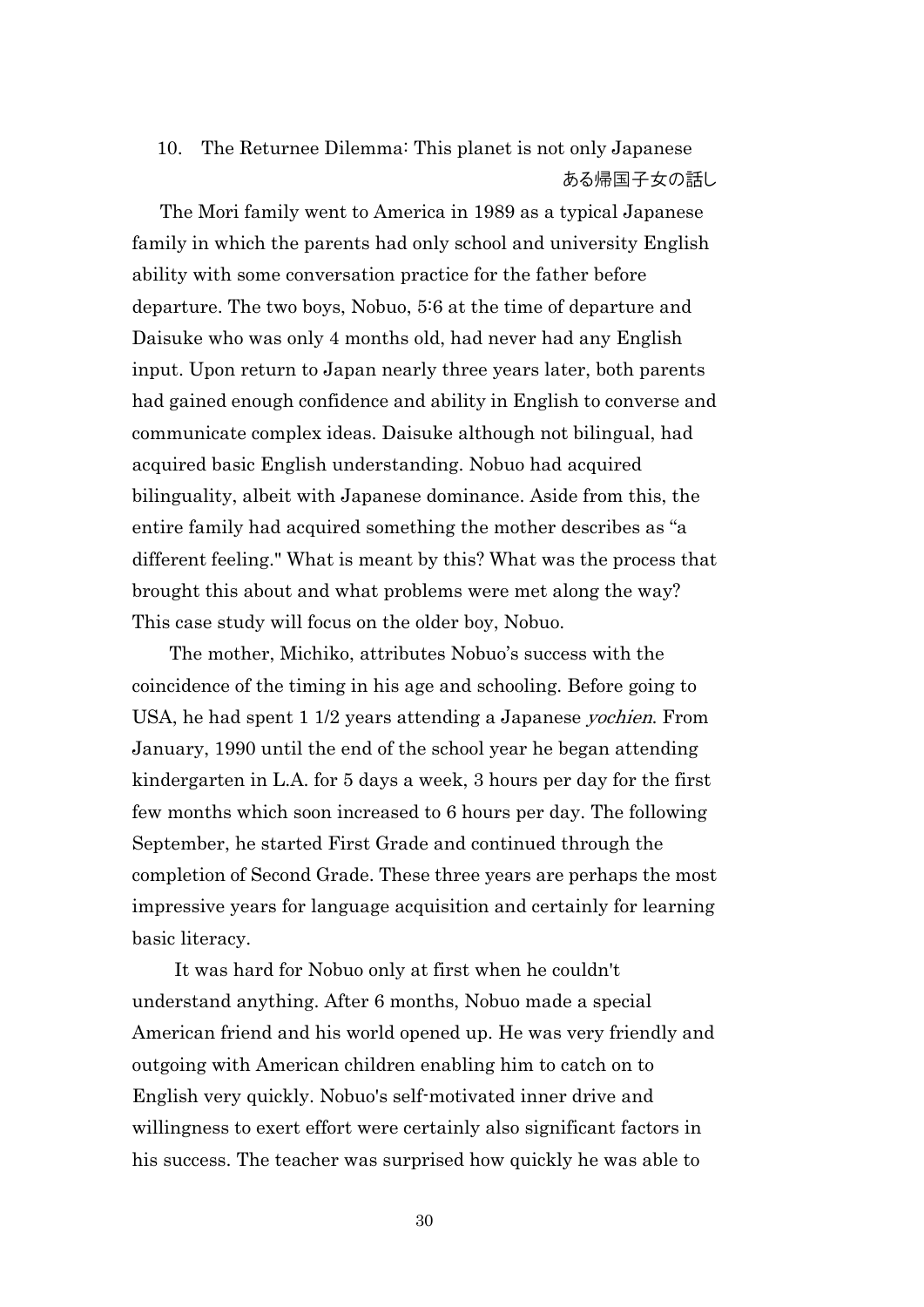surpass the American children in school work. His English compositions were better than other American children.

As Nobuo started learning English reading and writing on a par with his other classmates he was never at a disadvantage and his school work in all subjects was above average. He never did any English study at home; instead, at home he studied Japanese (*kokugo*) from textbooks received from the Japanese government. Nobuo liked his teacher and friends in America very much and had very positive school experiences there. At the time of leaving USA at age 8, his literacy level was above the average American his age, although his English speaking level was somewhat less than peer ability. Without question, this was the success story of a boy who had had a happy, meaningful experience in a foreign culture where he was able to adapt and learn the language quickly.

But, now back in Japan! Culture Shock! It is a sad story that we have all heard before: Why does all this wonderful newly acquired insight have to be unlearned upon return home to Japan? What happened when Nobuo began attending Japanese school?

Although Nobuo had completed Second Grade in June in USAhe entered Japanese Second Grade in August, during the mid-year and continued through March. As he had kept up with Japanese reading and writing at home with his mother's help in America, he was only slightly behind his Japanese peers upon return and this did not create a problem. However, right away Nobuo encountered language and cultural problems in school. Although he could converse without any problem with family and friends in Japanese, he found that he couldn't understand his school lessons very well. He also encountered behavioral problems at school. What had been considered permissible behavior in American schools was now suppressed. He was not permitted any longer to express himself in the free way he had become used to. He felt that his personal privacy was infringed upon when he was forced to show his fingernails for inspection. Swimming in America meant having fun,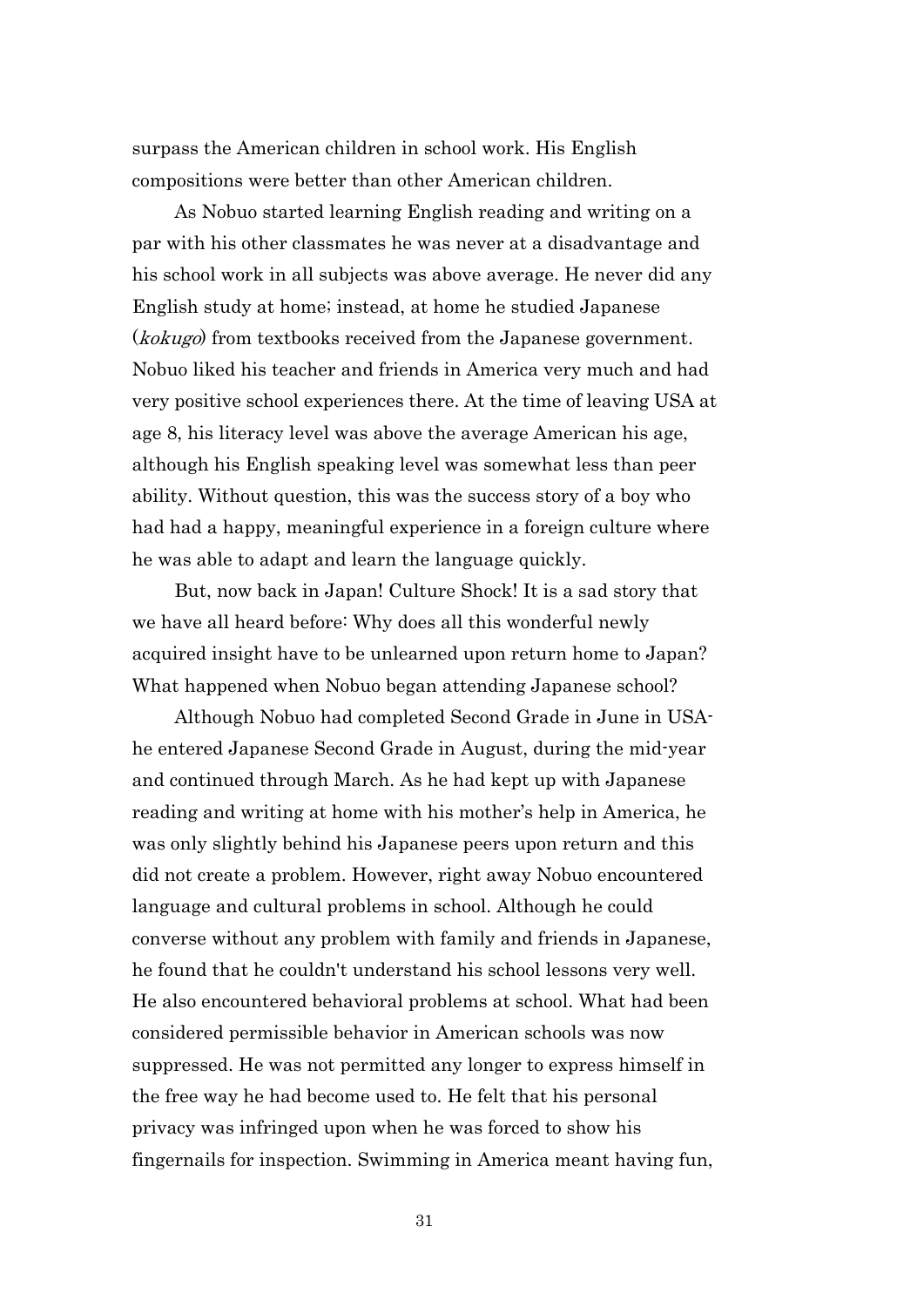but now it was a graded subject. Nobuo used to enjoy art and music time in his L.A. school, but now those subjects were checked and graded and he could no longer enjoy them. Whereas lunchtime had previously been his own free time to do as he liked in America, now he had to fear losing points if all of his food was not properly consumed. This brought out feelings of rebellion and then withdrawal leading to his inability to want to eat lunch at all. Some of the students started to tease him.

 To compensate for his handicap, motivated by his own inner drive and dislike for failure, he woke himself up every morning at 5:00 AM to study *kanji* and practice piano for the tests at school. In order to maintain their English, the mother had enrolled both boys in an English class once a week with a foreign teacher who could not speak Japanese. Nobuo was not too fond of the class, but it gave him the opportunity to show off his bilingual usefulness when he became the class translator for the other children.

 In March, Nobuo completed Second Grade and a fortuitous event occurred when due to the father's job, the family relocated to another city. The mother took the opportunity at this point to make a request at the elementary school attached to a university to get Nobuo enrolled specially as a returnee. The school agreed, and the previous problems were soon resolved Nobuo became more outgoing and there was no more teasing.

 Once established in the new city, again both boys began attending a private English conversation school where they were taught by an American teacher for an hour, once a week at first. After about four months, Nobuo decided on his own that he wanted to attend twice weekly. These days he wakes himself at 7 AM to watch NHK's English conversation lesson with his mother for a half hour every weekday. After that, if he has time he watches video tapes of cartoons and movies in English before going to school. Now having become so busy with his school and soccer club, he doesn't have much time in the afternoon or evening to watch much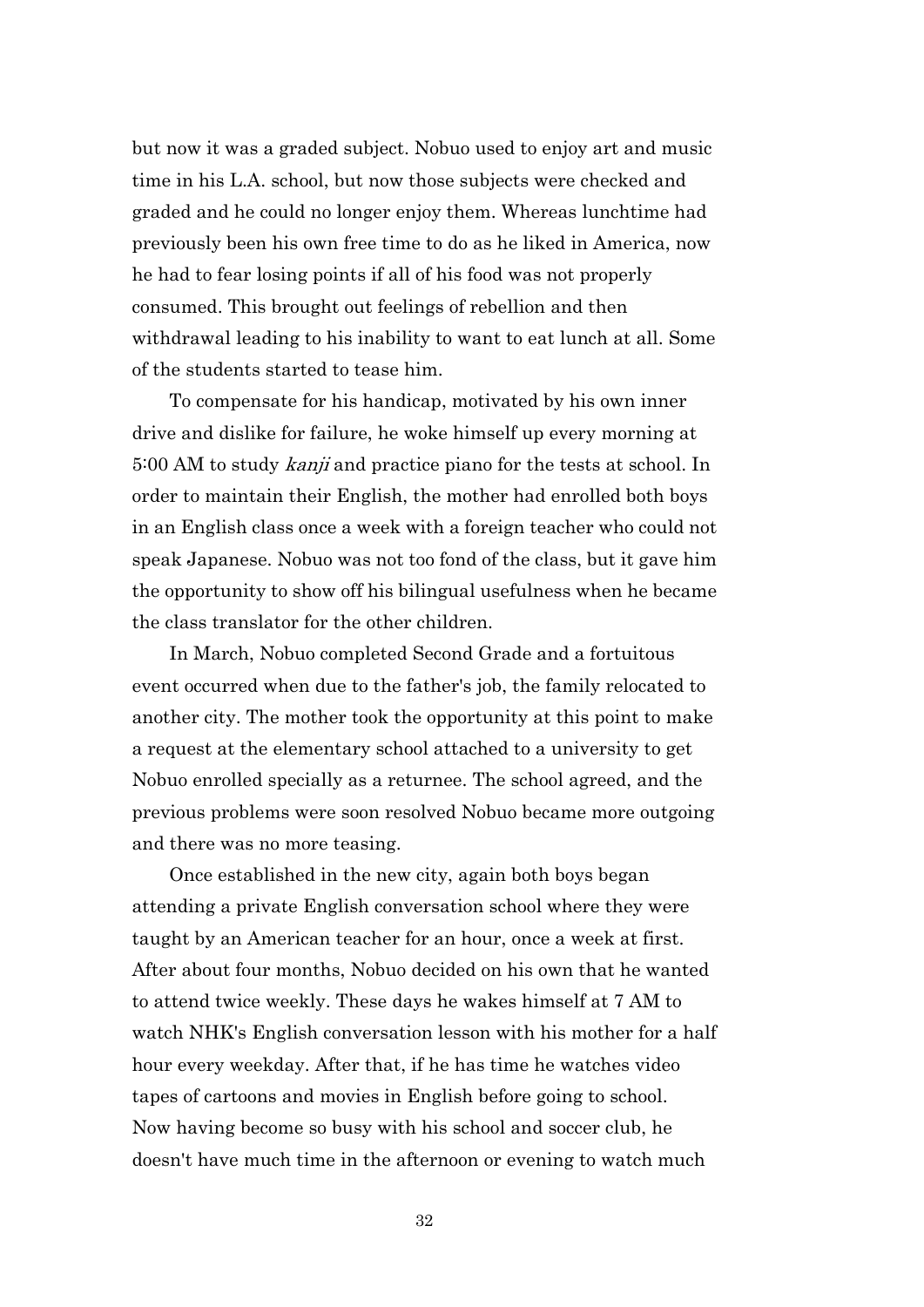English television. He's so tired he just wants to relax and watch Japanese cartoons if anything. However, his mother says that aside from the mornings, he probably spends about 3 hours per week in the evenings watching American movies or cartoons on satellite.

 Although Nobuo returned to Japan as a bilingual, now his mother laments, only a quarter of his English has remained. However, he can carry on simple conversations with good pronunciation. And best of all, his is interested and still motivated to learn and to use English. Sometimes the mother and Nobuo speak in English for fun. The family tried to start an English day once a week but it was hard to keep it up. Recently the parents started attending a weekly adult English class to which they sometimes take Nobuo when he is not too tired to attend.

When I asked Michiko what was her goal for Nobuo, she told me that she often tells her son that he learned English and it is something that he should treasure. It was because Nobuo internalized this that he decided on his own to increase English conversation lessons to twice a week. But Nobuo's life also includes playing, studying Japanese and other subjects, and soccer practice. He is so busy. Who can decide what is best? Choices do have to be made.

But above all else, Michiko says that her purpose in becoming bilingual for her family is not just to speak English, but to try to understand and touch others on the same level. The most important thing to convey to her boys is that many people live on the planet, not only the Japanese. While living in the United States, they were able to make many friends from all over the world. Through this experience, the family came to internalize that the world is bigger than Japan and that there are not only Japanese people on this planet.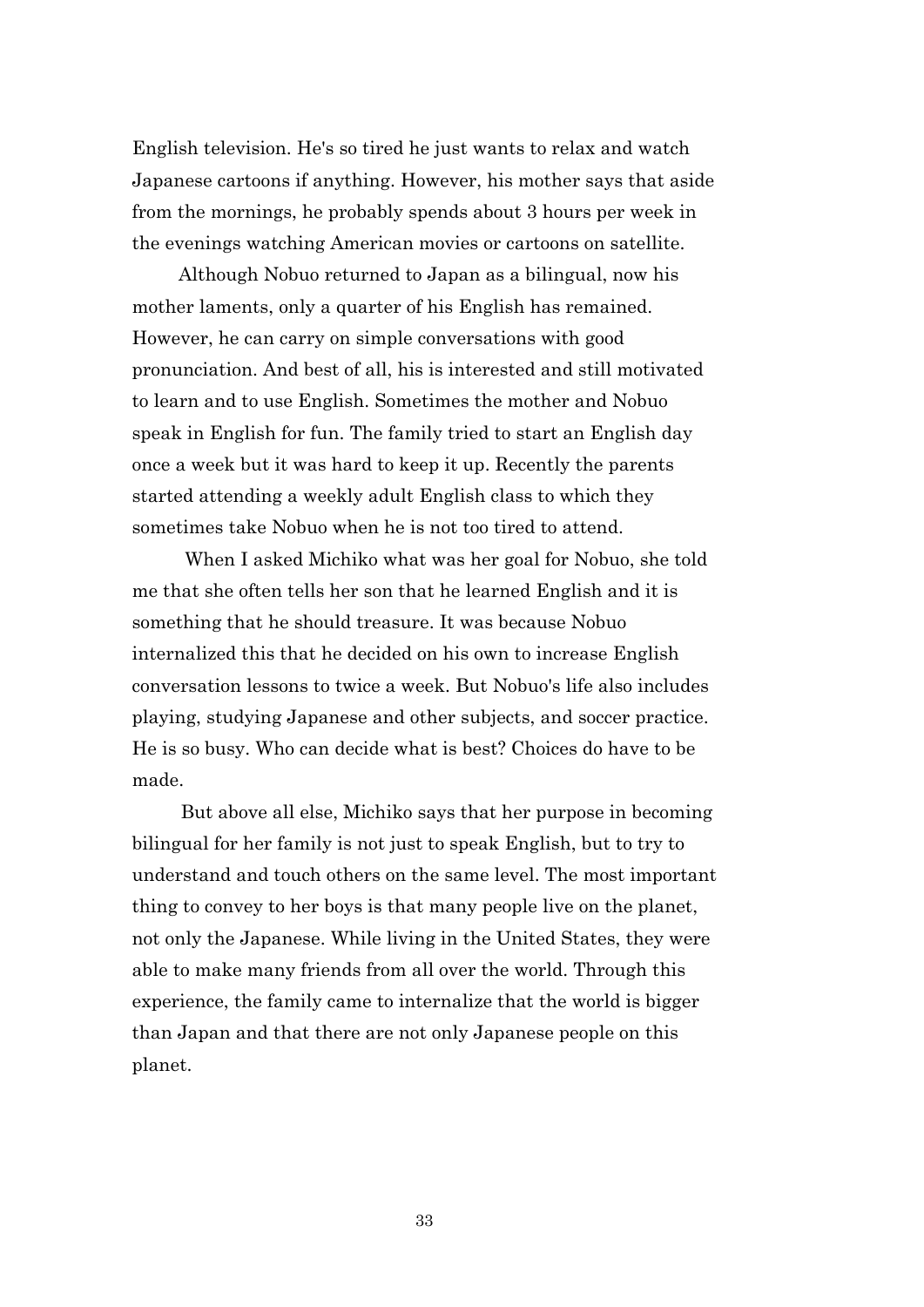#### 11. Conclusions 結論

The following is a summary of the above ten case studies conducted by this author up to this point. In five of the families two siblings were assessed and in two of the families a balanced bilingual parent was also included and evaluated on the same basis. The following results are based solely on this small sample of seventeen individual cases from these ten families reported above and may not represent statistically significant findings. From this analysis, however, it is possible to form a working hypothesis for the basis of further research. Please refer to Figure 1 for a diagram of the factors affecting each case. The following factors have been assessed: sex; age at interview; for each parent of the case in question - nationality, language(s) spoken, bilingual or not, the language used with the child and the language used by the child to that parent; language(s) used between parents; language(s) used between siblings: residence in minority language culture; child input languages (languages that the child hears/heard from parents); bilinguality previously acquired (but now lost) or not acquired; presently bilingual or not; character or special points of each case. Figure 2 presents a breakdown of linguistic features of families and languages used, as follows: both parents are Japanese, one parent is of dual rationality and the other is Japanese, the mother is from the minority culture and the father is Japanese, the father is from the minority culture and the mother is Japanese, both parents are from the minority culture, both parents use the minority language at home (regardless of nationality), returnees in whom the minority language is reinforced immediately, returnees in whom the minority language is not reinforced immediately. At the bottom of Figure 2 is a further breakdown of attrition or loss of either or both languages, indicating: total loss of minority language, partial loss of minority language, loss of minority language followed by re-acquisition, and loss of majority language followed by re-acquisition.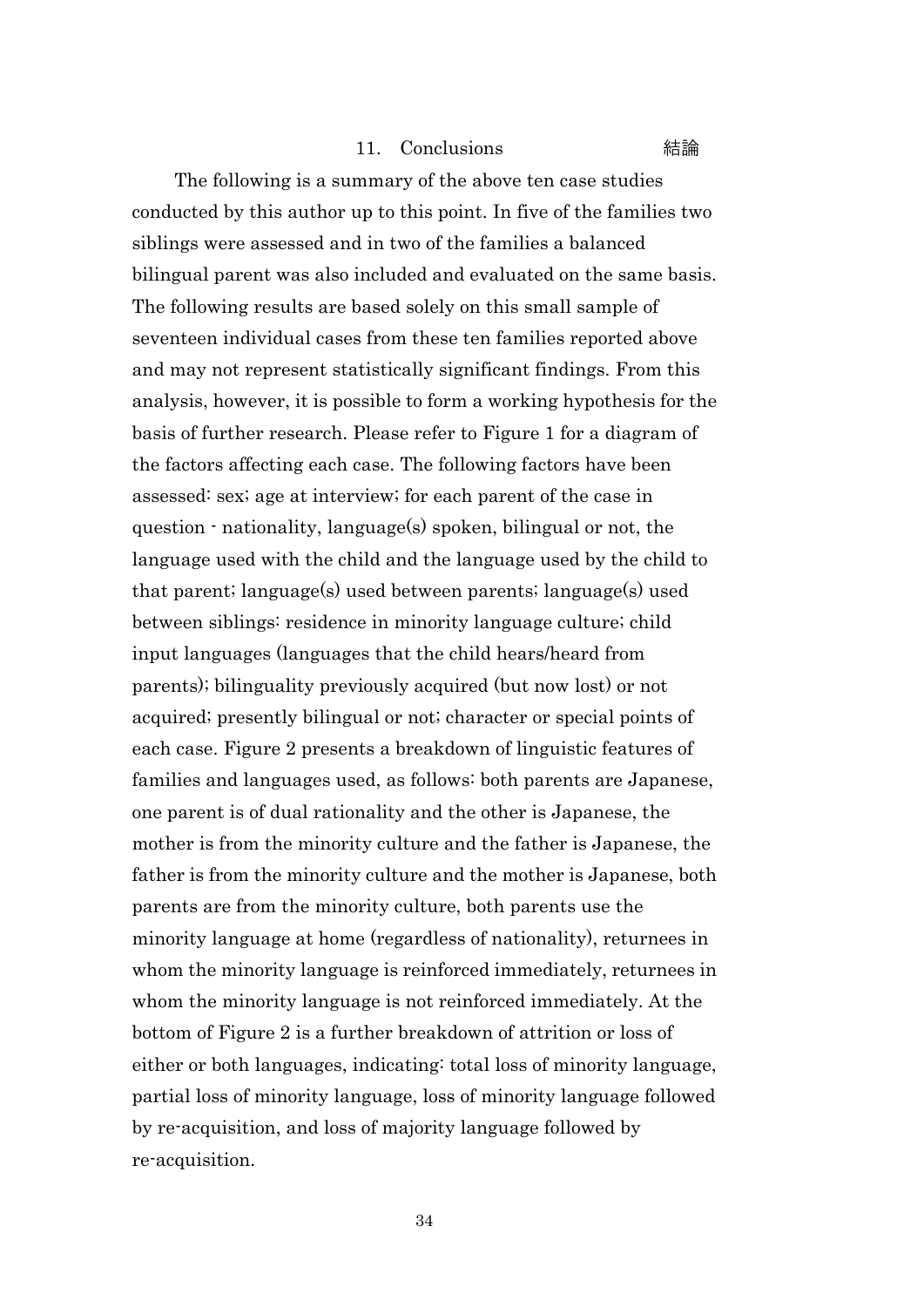Where both parents, regardless of their nationality, speak to the child in the minority language of the society (for the most part English in these studies, and hereafter MiL), the child will generally gain bilinguality. This is the case where the MiL is enforced in the home and where the majority language of the society (Japanese, and hereafter, MaL) is learned in social situations, school and parents' use outside of the home.

Where the mother speaks MiL to the child, but the father speaks the MaL to the child, that child will usually become bilingual. However, where the father speaks the MiL to the child, but the mother speaks NL to the child, that child often does not gain bilinguality, or more difficulty is encountered.

 In Japanese returnee families where parents speak the MiL at home or the MiL is reinforced at private schools upon immediate return to Japan, bilinguality is maintained. However, it becomes lost progressively over time if it is not reinforced. If a significant time lag elapses, such as a year, before the MiL is reinforced, often attrition will be great or total. Even with immediate reinforcement outside of the home, some attrition is to be expected over time.

#### Significant factors contributing to the development of bilingauality

There are several factors which were felt to significantly contribute to the development of bilinguality. The mother's use of MiL with the child in the home was considered to be significant, but of even greater significance was the additive result of both parents using MiL to the child in the home. MiL used as the language between siblings was also seen as a significant factor.

 Although it was not possible to scientifically measure IQ or first language ability in this study, it appears that children who demonstrate a propensity to be naturally linguistically gifted in their native language also carry this propensity over to second language learning. Thus a significant factor in development of bilinguality appears to be early and well developed first language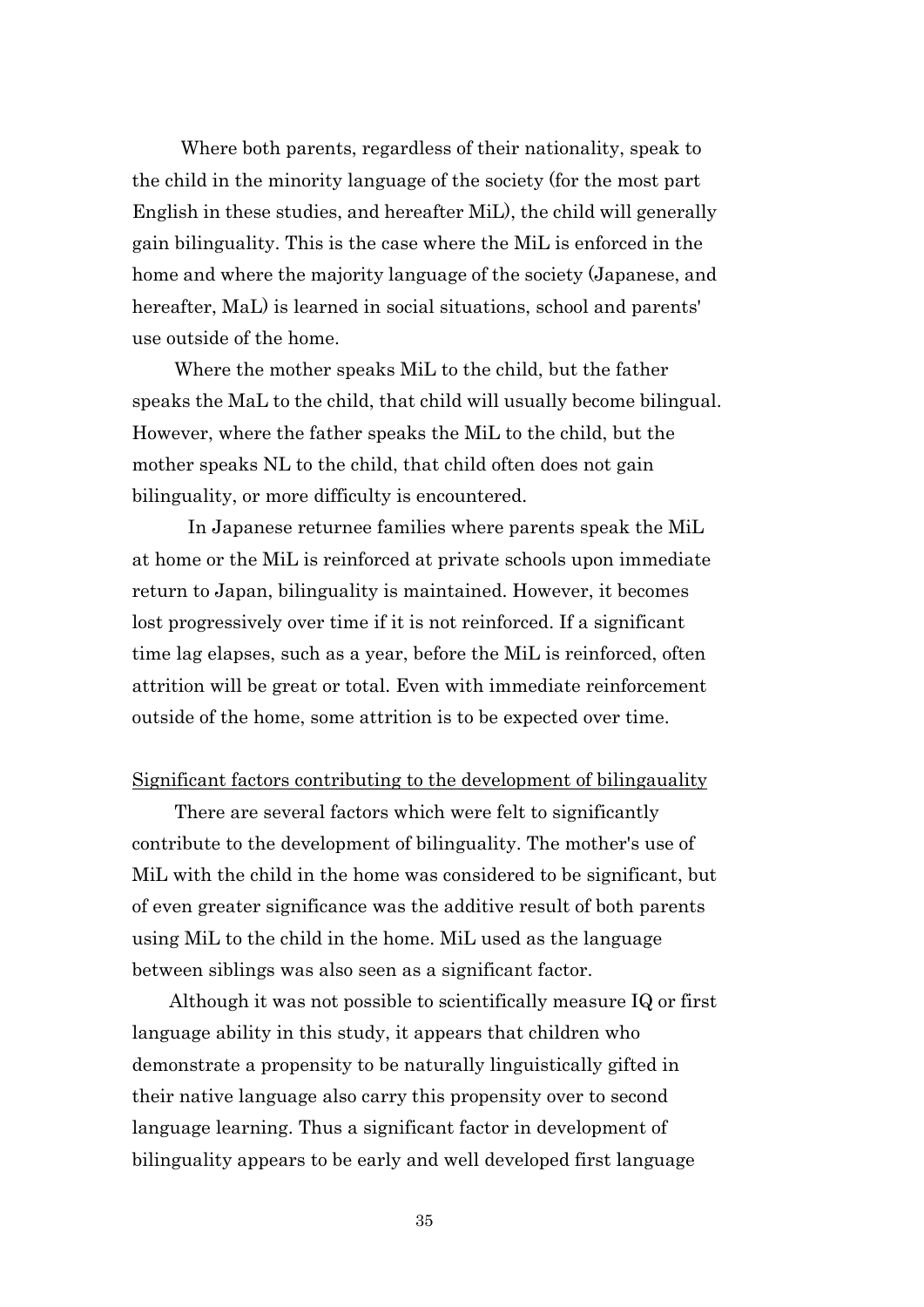proficiency including advanced verbal skills. Furthermore, this appears to be particularly significant when the first language is the MiL.

Mothers (or other caretakers) who consciously employ good techniques to increase MiL acquisition, as well as MaL acquisition techniques appear to contribute significantly to their child's bilingual development. This includes making MiL home tools readily available and often using them, such as MiL videos, music and rhyme tapes, books, etc.

Perhaps one of the most significant differences between those who attained bilinguality and those who did not was the factor of ample time spent overseas residing in the culture of the MiL. It appears that the more time spent overseas the better, that is up to a point of approximately 50%.

 In the case of returnee bilingual children, those who were given immediate reinforcement in the MiL immediately upon return to home country in private schools or in the home by the parents showed significant results. Other significant factors affecting returnees was the age of the child when overseas and type and level of schooling acquired. It appears that those children whose overseas stay included kindergarten and first grade or first and second grades faired better, as those are the grades where literacy skills are introduced. It also appears that at least two years residing overseas significantly contributed to bilinguality.

#### Factors which do not particularly contribute to bilinauality

Just because one of the parents is of dual culturality (*haafu*) and is herself/himself bilingual, does not particularly assure that the child will also attain bilinguality -- even in the case where the parent sincerely hopes for that result. In two out of two such case studies, bilinguality did not occur in offspring, although the long-term results of these children may later reveal otherwise.

Just because the father is from the culture of the MiL, this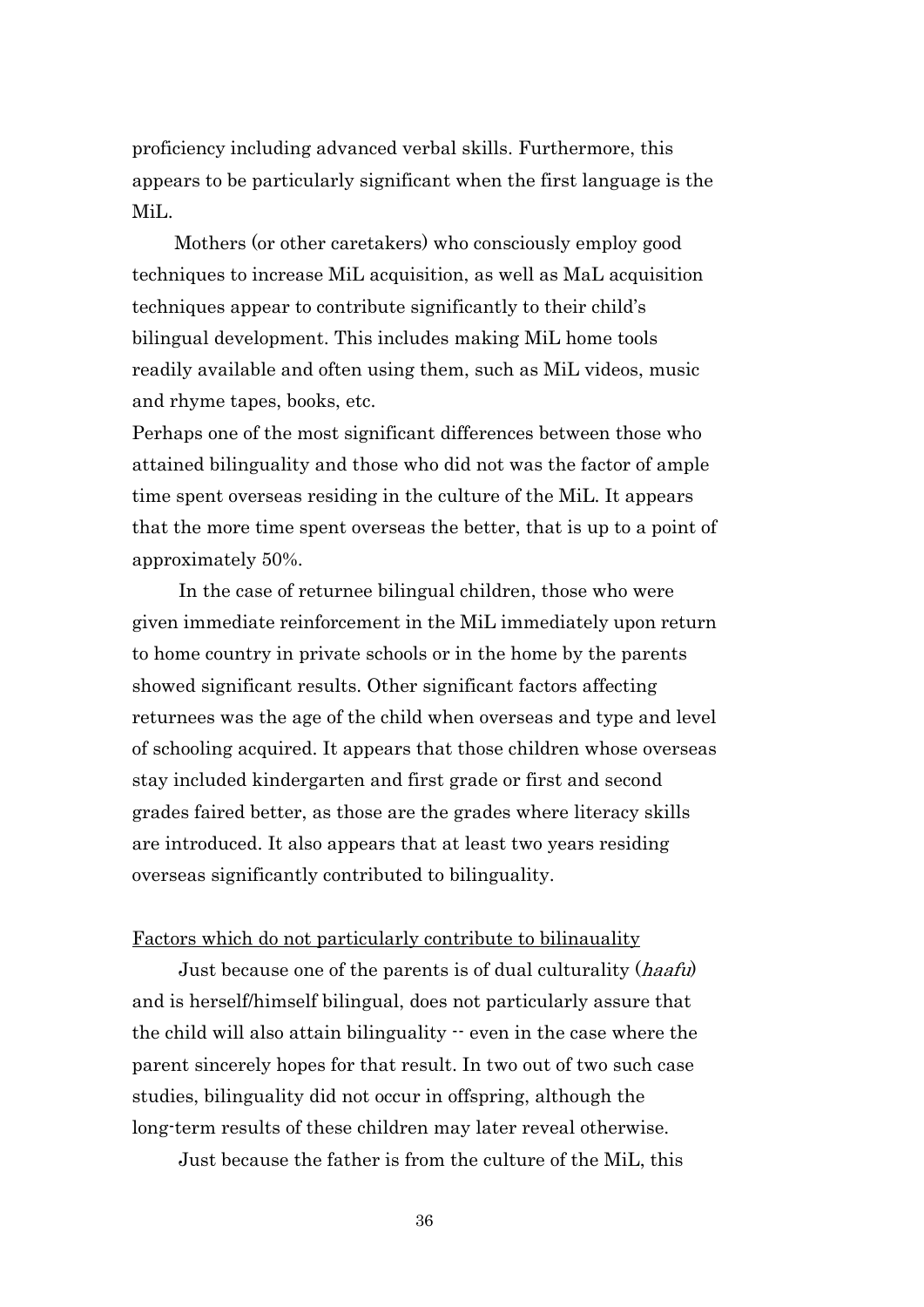does not insure that the child will necessarily learn this MiL. Often the child's exposure to the MiL through only the father is inadequate.

 If a child has at one point attained total bilinguality (such as a returnee or where the MiL parent tried with some success, but later gave up), there is no guarantee that the child will be able to maintain that bilinguality without constant reinforcement of the MiL. Also where a child has attained MiL proficiency, reproduction (speaking) may be lost due to such factors where a child comes to reject the MiL due to social stigma, teasing in school, conformity, and other such problems

# Factors contributing to less-than-peer level bilinguality in either or both languages

 When the MiL speaking parent mixes the two languages and there is not clear separation of the two languages in the home, the resulting language or languages of the child will often be less-than-peer level. When the child's dominant language is a MiL to both parents it is likely that this child's language or languages will be less-than-peer level. This would be the case where, for instance, the child of both non-Japanese nationality and non-Japanese-speaking parents spoke Japanese as his/her main language. Another instance of the attainment of less-than-peer level bilinguality might occur in the case where both Japanese parents of a returnee child have nil or less than the child's MiL ability.

In summary, most at risk of not attaining or losing bilinguality are returnee children, children of MiL speaking fathers married to MaL speaking wives and those who seldom get the chance to reside in the MiL society. Thus parents of those from within these groups are advised to take heed to beat the odds to instill bilinguality in their children by paying attention to the above mentioned significant factors.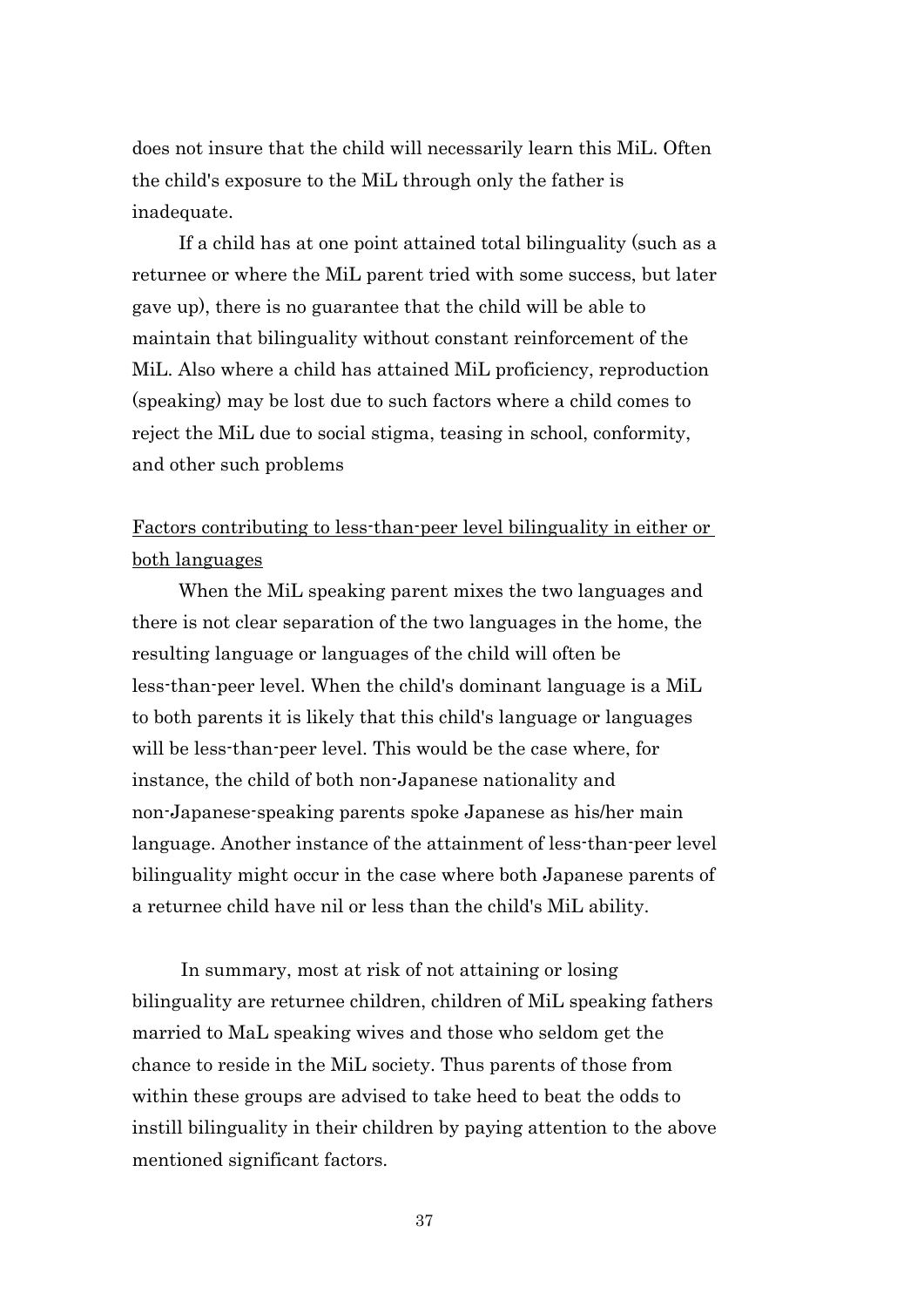| Fam.   | sex            | age at          | Mother Mother Mother child to Father Father                                    |                   |                |                |                |                  | Father Child   |                | Langua Langua residenc Child |                  |                  |       | Child     | Child          | characte   |
|--------|----------------|-----------------|--------------------------------------------------------------------------------|-------------------|----------------|----------------|----------------|------------------|----------------|----------------|------------------------------|------------------|------------------|-------|-----------|----------------|------------|
| No.    |                |                 | intervie NationalBiling? to child mother national Biling? to child to fatherge |                   |                |                |                |                  |                |                |                              | ge               | e in Mil, inputS |       | prev.     | Biling.        | r of child |
|        |                | w               | ity                                                                            |                   |                |                | ity            |                  |                |                | between between culture      |                  |                  |       | Biling?   | now?           | / special  |
|        |                |                 | (languag                                                                       |                   |                |                |                |                  |                |                | parents siblings             |                  |                  |       |           |                | point      |
|        |                |                 | es)                                                                            |                   |                |                |                |                  |                |                |                              |                  |                  |       |           |                |            |
| 1a.    | m              | 8               | $\bf J$                                                                        | ${\rm N^{\star}}$ | $\bf J$        | $\bf J$        | $\,$ H         | Y                | $\mathbf J$    | $\bf J$        | ${\bf J}$                    | $\bf J$          | $3\mathrm{X}$    | J, Jd | Y         | N              | Shy.       |
|        |                |                 | (J, e)                                                                         |                   |                |                | (D, J,         |                  |                |                |                              |                  | $\rm (short$     |       |           |                | Father,    |
|        |                |                 |                                                                                |                   |                |                | E, G           |                  |                |                |                              |                  | trips)           |       |           |                | tried &    |
|        |                |                 |                                                                                |                   |                |                |                |                  |                |                |                              |                  |                  |       |           |                | gave up.   |
|        |                |                 |                                                                                |                   |                |                |                |                  |                |                |                              |                  |                  |       |           |                | Rely on    |
|        |                |                 |                                                                                |                   |                |                |                |                  |                |                |                              |                  |                  |       |           |                | schools    |
| $1b$ . | $\zeta\,\zeta$ | $6\phantom{.}6$ | $\boldsymbol{\zeta} \, \boldsymbol{\zeta}$                                     | $\zeta\,\zeta$    | $\zeta\,\zeta$ | $\zeta\,\zeta$ | $\zeta\,\zeta$ | $\zeta \, \zeta$ | $\zeta\,\zeta$ | $\zeta\,\zeta$ | $\zeta\,\zeta$               | $\zeta \, \zeta$ | 1X,<br>a         | J, J  | ${\bf N}$ | $\zeta\,\zeta$ | Outgoin    |
|        |                |                 |                                                                                |                   |                |                |                |                  |                |                |                              |                  | few              |       |           |                | g,         |
|        |                |                 |                                                                                |                   |                |                |                |                  |                |                |                              |                  | weeks            |       |           |                | verbally   |
|        |                |                 |                                                                                |                   |                |                |                |                  |                |                |                              |                  |                  |       |           |                | precocio   |
|        |                |                 |                                                                                |                   |                |                |                |                  |                |                |                              |                  |                  |       |           |                | us         |

Figure 1: Factors Affecting 17 Case Study Subjects From 10 Bilingual Families in Japan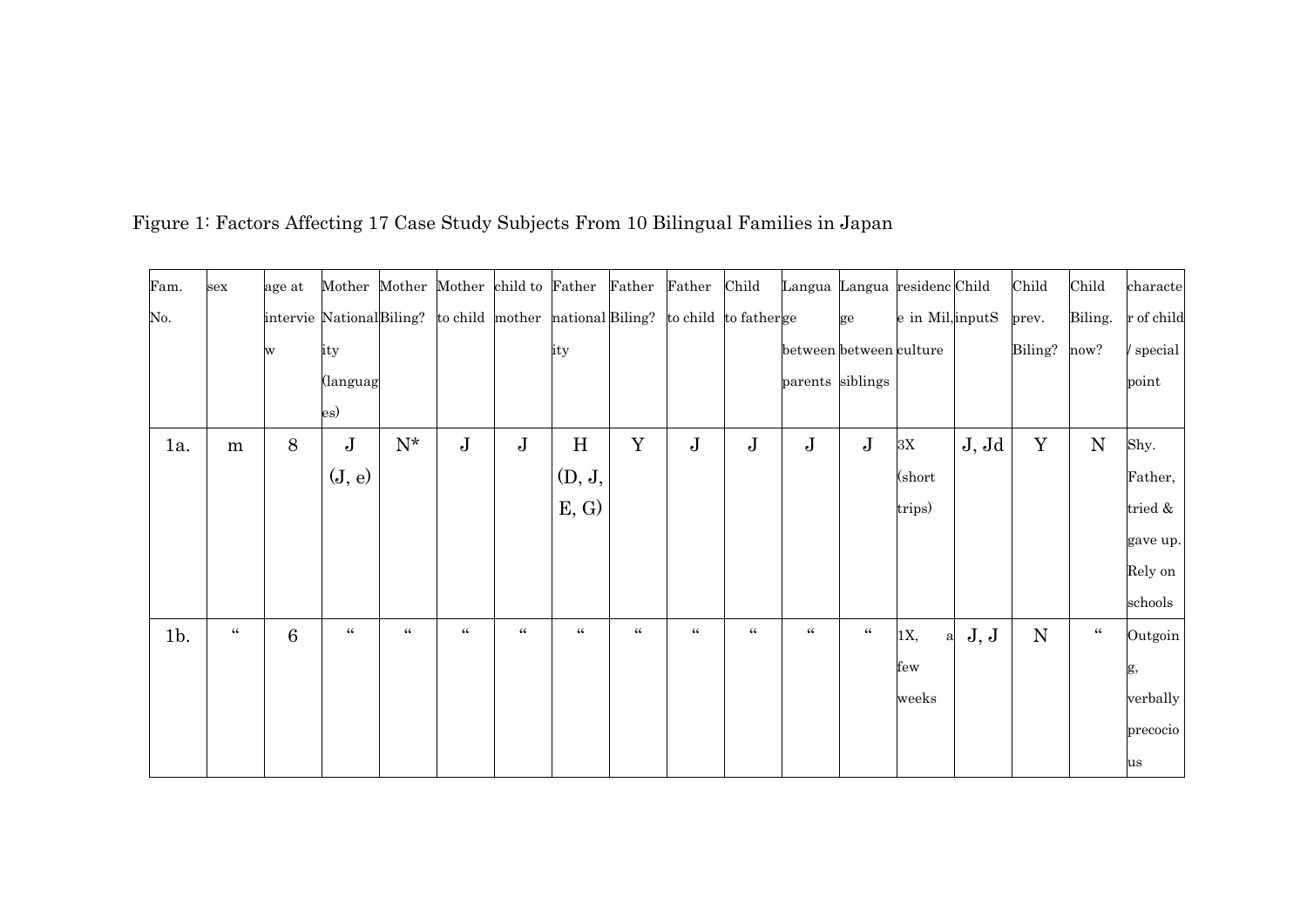| 2. | ${\bf f}$ | 3:5     | USA.   | ${\rm N^{\star}}$ | $\mathbf E$ | E   | $\bf J$ | $\mathrm{N}^{\star}$ | J, e    | J, e      | $\mathbf{E}$ | 4X, total E, Je |       | $\mathbf Y$ | Verbally          |
|----|-----------|---------|--------|-------------------|-------------|-----|---------|----------------------|---------|-----------|--------------|-----------------|-------|-------------|-------------------|
|    |           |         | (E, j) |                   |             |     | (J,e)   |                      |         |           |              | 14 mo.          |       |             | precocio          |
|    |           |         |        |                   |             |     |         |                      |         |           |              |                 |       |             | us, tech.         |
|    |           |         |        |                   |             |     |         |                      |         |           |              |                 |       |             | $\&$ tools,       |
|    |           |         |        |                   |             |     |         |                      |         |           |              |                 |       |             | MiC               |
|    |           |         |        |                   |             |     |         |                      |         |           |              |                 |       |             | resid.            |
| 3. | ${\bf f}$ | $3:9\,$ | NZ     | ${\rm N^{\star}}$ | E/J         | E/J | $\bf J$ | $N^*$                | $\bf J$ | ${\bf J}$ | $\bf J$      |                 | EJ, J |             | Y, j,e Child ill: |
|    |           |         | (E, j) |                   |             |     | (J)     |                      |         |           |              |                 |       |             | mom               |
|    |           |         |        |                   |             |     |         |                      |         |           |              |                 |       |             | ${\rm mixes\ 2}$  |
|    |           |         |        |                   |             |     |         |                      |         |           |              |                 |       |             | lang. for         |
|    |           |         |        |                   |             |     |         |                      |         |           |              |                 |       |             | hospital          |
|    |           |         |        |                   |             |     |         |                      |         |           |              |                 |       |             | surv. J           |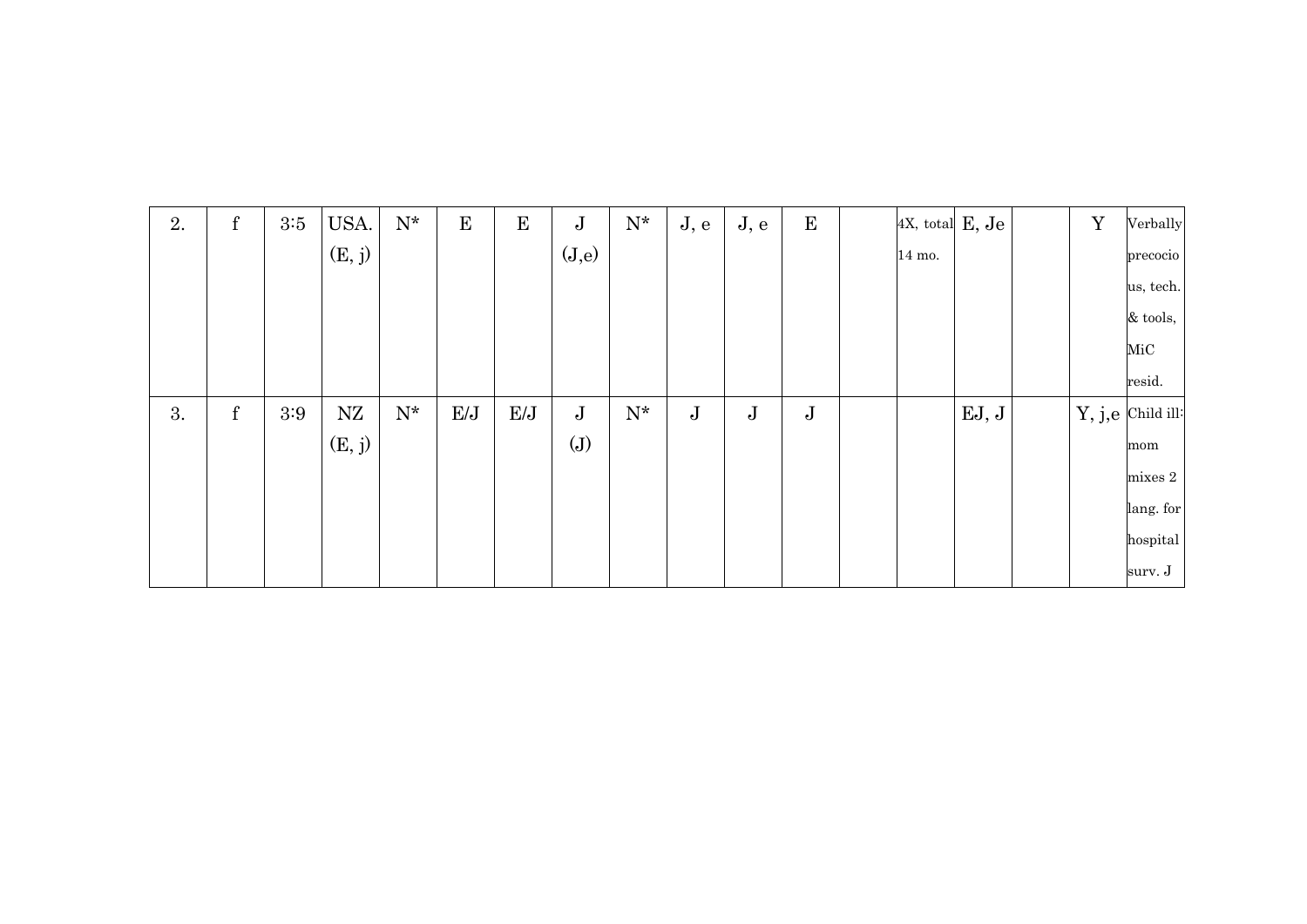| 4a. | ${\bf m}$   | $6:3$ | $\bf J$        | $\mathbf Y$    | $\bf E$        | ${\bf E}$      | $\mathbf J$    | $\mathbf Y$    | ${\bf E}$      | $\mathbf E$    | $J/E$ .        | E/J            | 3X, total E, E   |                                        | $\mathbf Y$    | Returne |
|-----|-------------|-------|----------------|----------------|----------------|----------------|----------------|----------------|----------------|----------------|----------------|----------------|------------------|----------------------------------------|----------------|---------|
|     |             |       | (J, e)         |                |                |                | (J, E)         |                |                |                |                |                | $13 \text{ mo.}$ |                                        |                | $e$ :   |
|     |             |       |                |                |                |                |                |                |                |                |                |                |                  |                                        |                | unique  |
|     |             |       |                |                |                |                |                |                |                |                |                |                |                  |                                        |                | Engl    |
|     |             |       |                |                |                |                |                |                |                |                |                |                |                  |                                        |                | home-ef |
|     |             |       |                |                |                |                |                |                |                |                |                |                |                  |                                        |                | fort,   |
|     |             |       |                |                |                |                |                |                |                |                |                |                |                  |                                        |                | courage |
| 4b. | $\mathbf f$ | 3:2   | $\zeta\,\zeta$ | $\zeta\,\zeta$ | $\zeta\,\zeta$ | $\zeta\,\zeta$ | $\zeta\,\zeta$ | $\zeta\,\zeta$ | $\zeta\,\zeta$ | $\zeta\,\zeta$ | $\zeta\,\zeta$ | $\zeta\,\zeta$ | 1X, total        | $\boldsymbol{\zeta}\boldsymbol{\zeta}$ | $\zeta\,\zeta$ |         |
|     |             |       |                |                |                |                |                |                |                |                |                |                | $3$ wks. $\,$    |                                        |                |         |
| 5а. | $\mathbf f$ | 10:4  | $\bf J$        | ${\bf N}$      | $\mathbf J$    | $\mathbf J$    | $\bf J$        | ${\bf N}$      | $\bf J$        | $\bf J$        | ${\bf J}$      | $\mathbf J$    | 2X, 2.5          | J, J                                   | Y, e           | Returne |
|     |             |       | (J, e)         |                |                |                | (J)            |                |                |                |                |                | yrs. $+3$        |                                        |                | $e$ :   |
|     |             |       |                |                |                |                |                |                |                |                |                |                | wks.             |                                        |                | immed.  |
|     |             |       |                |                |                |                |                |                |                |                |                |                |                  |                                        |                | MiL     |
|     |             |       |                |                |                |                |                |                |                |                |                |                |                  |                                        |                | outside |
|     |             |       |                |                |                |                |                |                |                |                |                |                |                  |                                        |                | home    |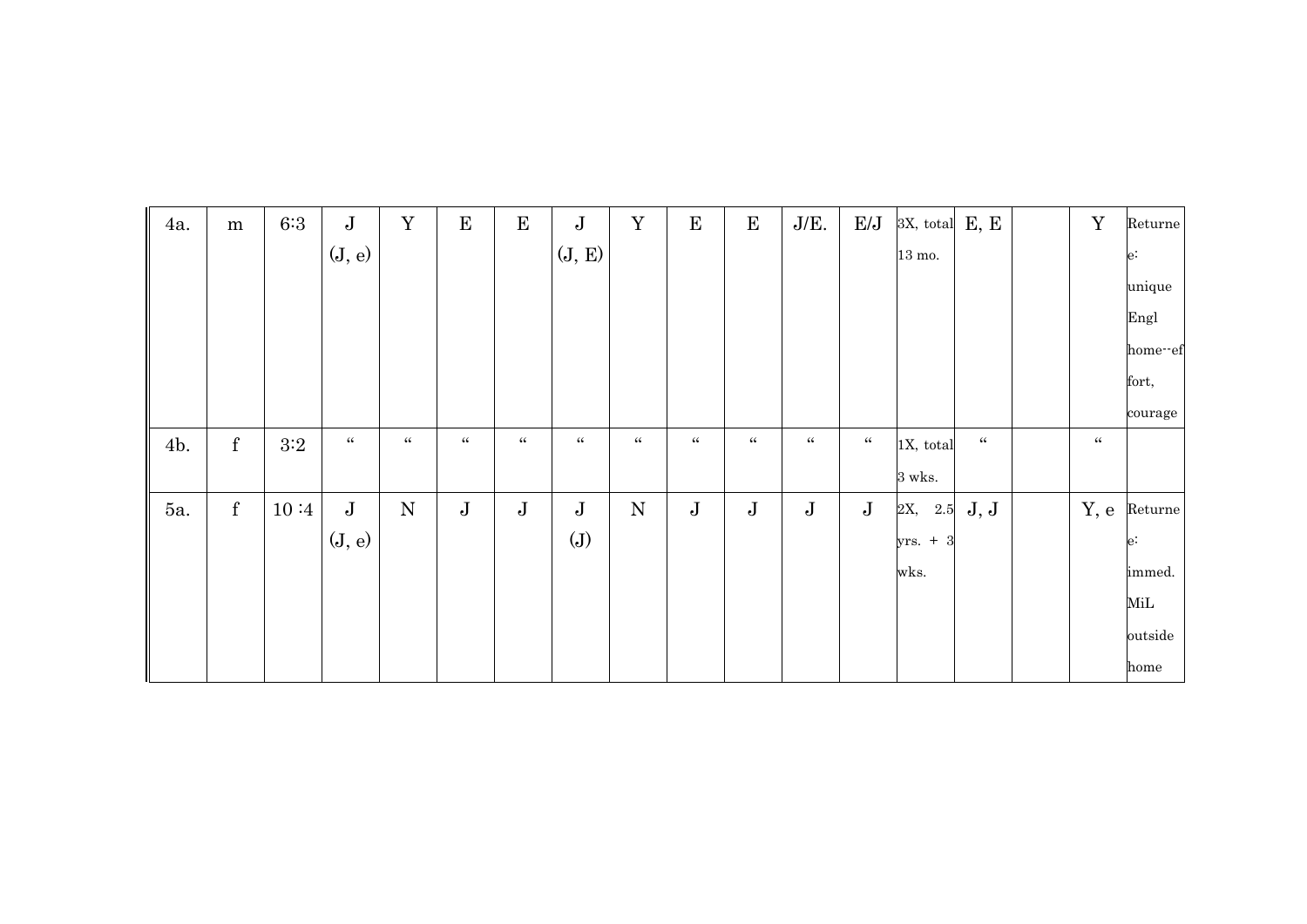| 5b. | ${\bf m}$ | $9\mathord:2$  | $\boldsymbol{\zeta}\boldsymbol{\zeta}$ | $\zeta\zeta$ | $\zeta \, \zeta$ | $\zeta\zeta$ | $\zeta\,\zeta$ | $\zeta\zeta$       | $\zeta\,\zeta$ | $\zeta\,\zeta$ | $\zeta\,\zeta$ | $\zeta\,\zeta$ | $\zeta\zeta$          | $\zeta\,\zeta$ |      | $\zeta\,\zeta$ | Dual     |
|-----|-----------|----------------|----------------------------------------|--------------|------------------|--------------|----------------|--------------------|----------------|----------------|----------------|----------------|-----------------------|----------------|------|----------------|----------|
|     |           |                |                                        |              |                  |              |                |                    |                |                |                |                |                       |                |      |                | J/USA    |
|     |           |                |                                        |              |                  |              |                |                    |                |                |                |                |                       |                |      |                | (ハーフ)    |
|     |           |                |                                        |              |                  |              |                |                    |                |                |                |                |                       |                |      |                | rejected |
|     |           |                |                                        |              |                  |              |                |                    |                |                |                |                |                       |                |      |                | Engl. at |
|     |           |                |                                        |              |                  |              |                |                    |                |                |                |                |                       |                |      |                | first    |
| 6a. | ${\bf m}$ | Adult          | $_{\mathrm{USA}}$                      | $\mathbf Y$  | ${\bf E}$        | E/EJ/        | $\bf J$        | $\mathbf Y$        | ${\bf E}$      | $\rm E/EJ/$    | ${\bf E}$      | E/EJ           | $2\mathrm{X},$        | E, E           | Y/E  | $\mathbf Y$    | English  |
|     |           |                | (E, J)                                 |              |                  | EE           | (J.E)          |                    |                | EE             |                |                | ages 6-9,             |                | N/EY |                | learned  |
|     |           |                | $\mathcal{E}$                          |              |                  |              |                |                    |                |                |                |                | $6$ mo. $\mathrm{At}$ |                |      |                | outside  |
|     |           |                |                                        |              |                  |              |                |                    |                |                |                |                | $10$ yrs.             |                |      |                | of home, |
|     |           |                |                                        |              |                  |              |                |                    |                |                |                |                |                       |                |      |                | no push  |
| 6b, | ${\bf f}$ | $\overline{4}$ | $\bf J$                                | ${\bf N}$    | $\bf J$          | $\bf J$      | <b>USA</b>     | $\epsilon\epsilon$ | E/EE/          | J, e           | $\bf J$        |                | 1X, total $J, Je$     |                |      | $\mathbf N$    | 3 lang.  |
|     |           |                | (J)                                    |              |                  |              | $\overline{J}$ |                    | $\bf J$        |                |                |                | few<br>a              |                |      |                | Domina   |
|     |           |                |                                        |              |                  |              | (E, J)         |                    |                |                |                |                | weeks                 |                |      |                | nt lang. |
|     |           |                |                                        |              |                  |              |                |                    |                |                |                |                |                       |                |      |                | is       |
|     |           |                |                                        |              |                  |              |                |                    |                |                |                |                |                       |                |      |                | parents' |
|     |           |                |                                        |              |                  |              |                |                    |                |                |                |                |                       |                |      |                | L2       |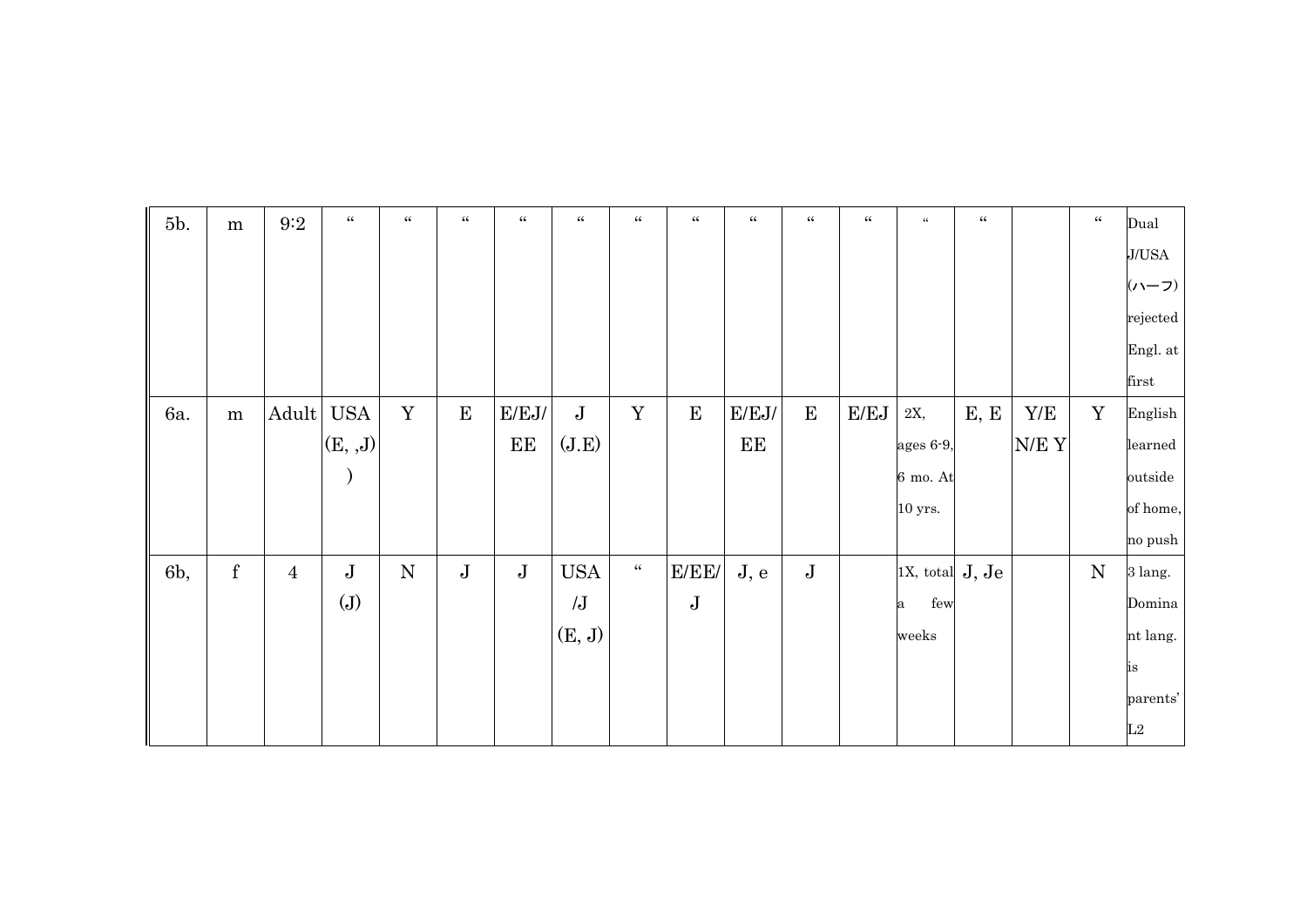| 7.  | ${\bf f}$      | 2:11 | $\mathbf C$    | $\mathbf{N}^{\star}$ | J, e, c     | $\mathbf J$    | <b>USA</b>   | ${\rm N^{\star}}$  | $\mathbf E$  | E, J           | E, c         |                | $\overline{2}$ | mo. Jec, E            |   | Y, e   | Multilin |
|-----|----------------|------|----------------|----------------------|-------------|----------------|--------------|--------------------|--------------|----------------|--------------|----------------|----------------|-----------------------|---|--------|----------|
|     |                |      | (c, j, e)      |                      |             |                | (E)          |                    |              |                |              |                | C,<br>5        |                       |   |        | guality, |
|     |                |      |                |                      |             |                |              |                    |              |                |              |                | wks.           |                       |   |        | parents  |
|     |                |      |                |                      |             |                |              |                    |              |                |              |                | <b>USA</b>     |                       |   |        | don't    |
|     |                |      |                |                      |             |                |              |                    |              |                |              |                |                |                       |   |        | speak J. |
| 8a. | $\mathbf f$    | 9:4  | <b>USA</b>     | N                    | $\mathbf E$ | ${\bf E}$      | S            | Y                  | E, s         | ${\bf E}$      | $\mathbf{E}$ |                |                | $E/EJ/4X$ : 0.3 E, Es | Y | Y, e j |          |
|     |                |      | (E)            |                      |             |                | (S/E)        |                    |              |                |              | EE/EJyrs       | S,             |                       |   |        |          |
|     |                |      |                |                      |             |                |              |                    |              |                |              |                | 2.5 yrs.       |                       |   |        |          |
|     |                |      |                |                      |             |                |              |                    |              |                |              |                | USA            |                       |   |        |          |
| 8b. | $\zeta\,\zeta$ | 7:7  | $\zeta\,\zeta$ | $\zeta\zeta$         | 66          | $\zeta\,\zeta$ | $\zeta\zeta$ | $\epsilon\epsilon$ | $\zeta\zeta$ | $\zeta\,\zeta$ | $\zeta\zeta$ | $\zeta\,\zeta$ | 4X:            | $\zeta\zeta$          |   | Y, e j |          |
|     |                |      |                |                      |             |                |              |                    |              |                |              |                | $0-1:1$ S.     |                       |   |        |          |
|     |                |      |                |                      |             |                |              |                    |              |                |              |                | $2.5$ yrs.     |                       |   |        |          |
|     |                |      |                |                      |             |                |              |                    |              |                |              |                | <b>USA</b>     |                       |   |        |          |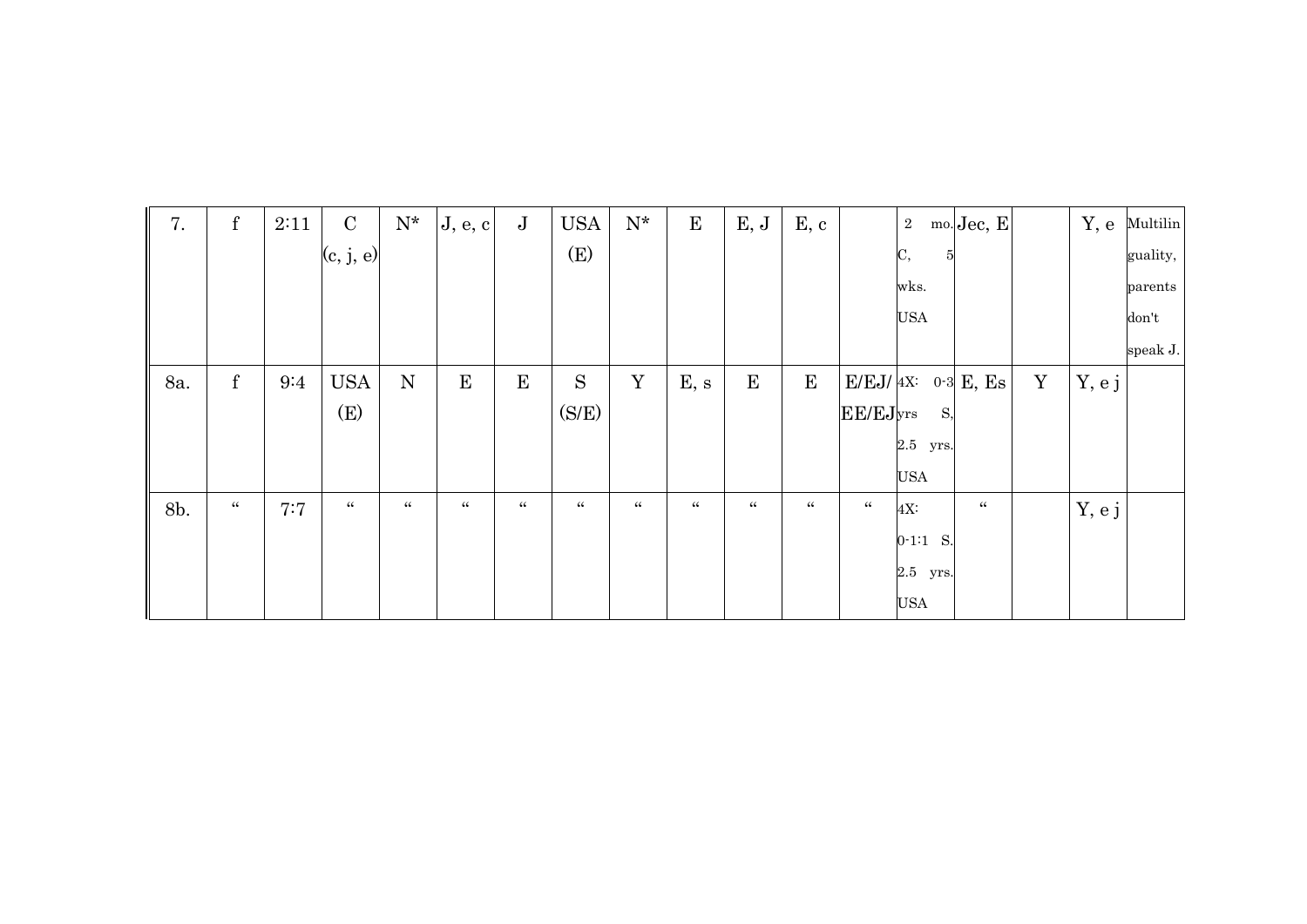| 9a. | ${\bf f}$        | adult | $\bf J$      | Y              | E/EJ         | E/EJ           | <b>USA</b>  | $\mathbf{N}^{\star}$ |      | $E/EO$ $E/EO$ | E/EO | E/EJ        | from                 | Je.     | Y         | When 7,          |
|-----|------------------|-------|--------------|----------------|--------------|----------------|-------------|----------------------|------|---------------|------|-------------|----------------------|---------|-----------|------------------|
|     |                  |       | (J, e)       |                |              |                | (E)         |                      |      |               |      |             | ages                 | 17 E/EO |           | USA              |
|     |                  |       |              |                |              |                |             |                      |      |               |      |             | $27$ in              |         |           | father           |
|     |                  |       |              |                |              |                |             |                      |      |               |      |             | <b>USA</b>           |         |           | died, 17         |
|     |                  |       |              |                |              |                |             |                      |      |               |      |             |                      |         |           | $-27$            |
|     |                  |       |              |                |              |                |             |                      |      |               |      |             |                      |         |           | resided          |
|     |                  |       |              |                |              |                |             |                      |      |               |      |             |                      |         |           | in USA           |
| 9b. | $\zeta \, \zeta$ | 13    | <b>J/USA</b> | $\zeta\,\zeta$ | $\zeta\zeta$ | $\zeta\,\zeta$ | $\mathbf J$ | Y                    | E/EJ | E/EJ          | E/EJ | $\mathbf J$ | $2X$ :               | EJ,     | ${\bf N}$ | Returne          |
|     |                  |       | (J, E)       |                |              |                | (J, E)      |                      |      |               |      |             | $0 - 3:7$            | EJ      |           | e, bil.          |
|     |                  |       |              |                |              |                |             |                      |      |               |      |             | USA,<br>$\mathbf{1}$ |         |           | mother:          |
|     |                  |       |              |                |              |                |             |                      |      |               |      |             | At<br>mo.            |         |           | Engl             |
|     |                  |       |              |                |              |                |             |                      |      |               |      |             | $11$ yrs.            |         |           | lost 1 <i>vr</i> |
|     |                  |       |              |                |              |                |             |                      |      |               |      |             |                      |         |           | of               |
|     |                  |       |              |                |              |                |             |                      |      |               |      |             |                      |         |           | return           |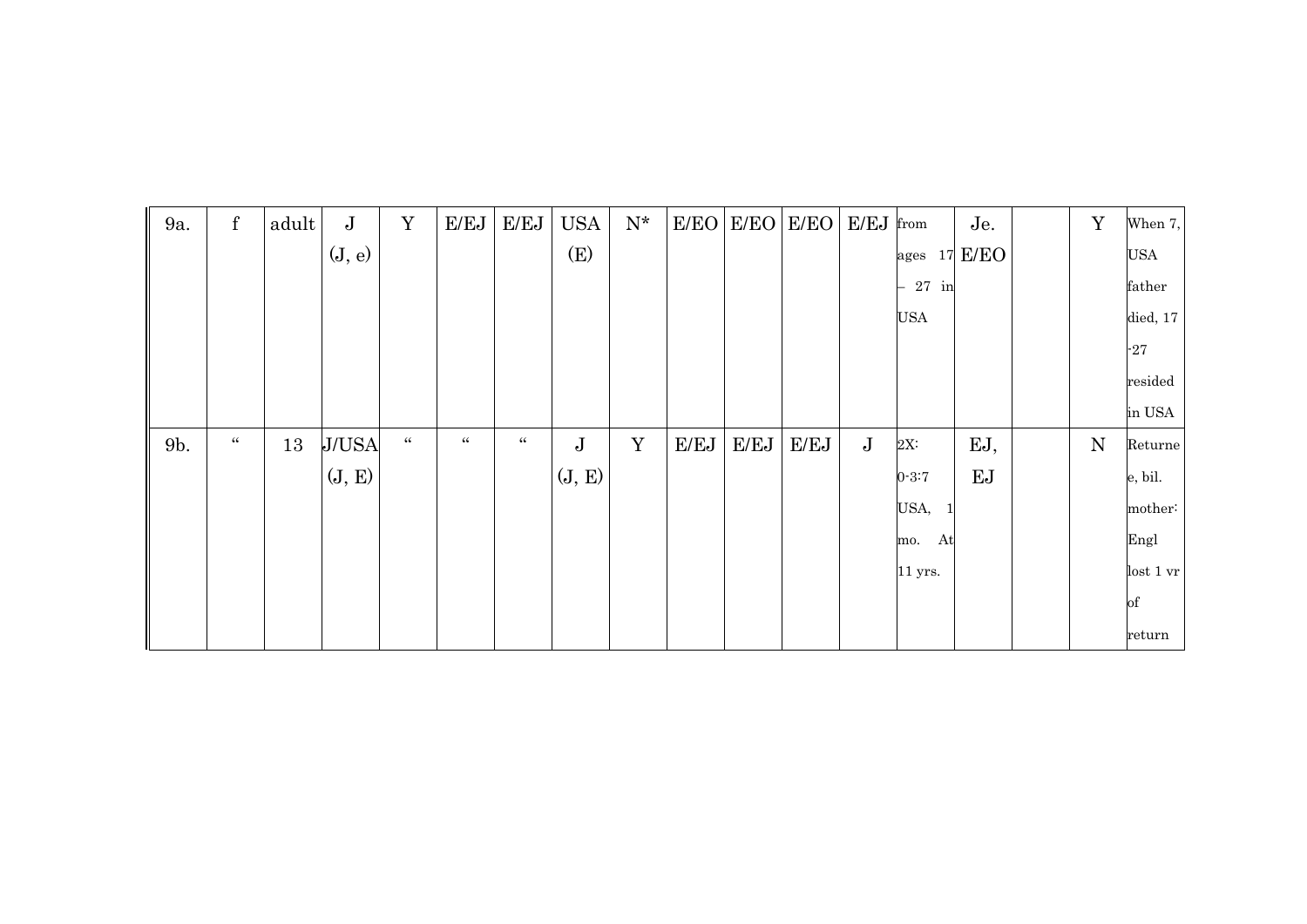| 9c.  | ${\bf m}$ | $8\,$ | $\zeta\,\zeta$ | $\zeta\,\zeta$    | $\rm J/e$    | $\bf J$ | $\zeta\zeta$ | $\zeta\,\zeta$    | $\bf J$ | $\bf J$ | $\bf J$ |         | $1$ mo. In  | J, J | $\mathbf N$ | $\zeta\zeta$ | Biling.  |
|------|-----------|-------|----------------|-------------------|--------------|---------|--------------|-------------------|---------|---------|---------|---------|-------------|------|-------------|--------------|----------|
|      |           |       |                |                   |              |         |              |                   |         |         |         |         | <b>USA</b>  |      |             |              | mother   |
|      |           |       |                |                   |              |         |              |                   |         |         |         |         |             |      |             |              | w/Eng.   |
|      |           |       |                |                   |              |         |              |                   |         |         |         |         |             |      |             |              | School,  |
|      |           |       |                |                   |              |         |              |                   |         |         |         |         |             |      |             |              | bil. In  |
|      |           |       |                |                   |              |         |              |                   |         |         |         |         |             |      |             |              | process  |
| 10., | ${\bf m}$ | $8\,$ | $\bf J$        | ${\rm N}^{\star}$ | $\mathbf{J}$ | $\bf J$ | $\bf J$      | ${\rm N}^{\star}$ | $\bf J$ | $\bf J$ | $\bf J$ | $\bf J$ | $1X$ : ages | J, J | $\mathbf Y$ | Y, e         | Returne  |
|      |           |       | (J, e)         |                   |              |         | (J)          |                   |         |         |         |         | 5:6<br>8    |      |             |              | $e$ :    |
|      |           |       |                |                   |              |         |              |                   |         |         |         |         | In<br>yrs.  |      |             |              | outgoing |
|      |           |       |                |                   |              |         |              |                   |         |         |         |         | <b>USA</b>  |      |             |              | driven.  |
|      |           |       |                |                   |              |         |              |                   |         |         |         |         |             |      |             |              | $K-2$    |
|      |           |       |                |                   |              |         |              |                   |         |         |         |         |             |      |             |              | grades   |
|      |           |       |                |                   |              |         |              |                   |         |         |         |         |             |      |             |              | in USA   |

Capital letters indicate language dominance; lower case letters indicate secondary language(s):

J, j = Japan, Japanese

USA = United States of America

 $E, e =$  English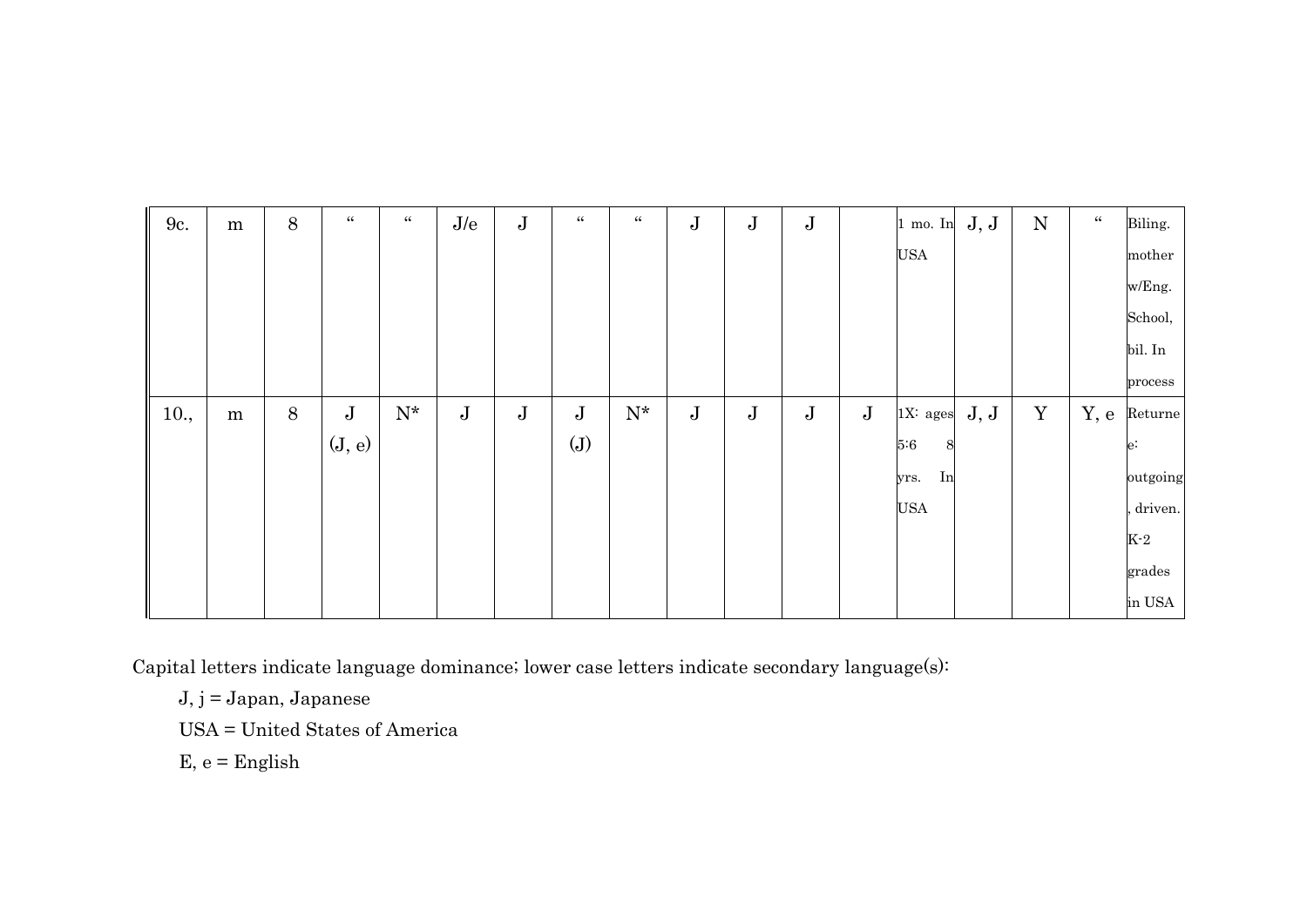NZ = New Zealand  $C, c = China, Chinese$  H = Holland  $D, d = Dutch$ G=German

 $Y = yes$ ;  $N = no$ . f = female; m =male

MiL = minority language; MiC=minority culture

 $* =$  not bilingual but having some non-native language ability  $X = times, occasions$ 

 $0 =$  cessation of language input e- = less-than-peer level English j- = less-than-peer level Japanese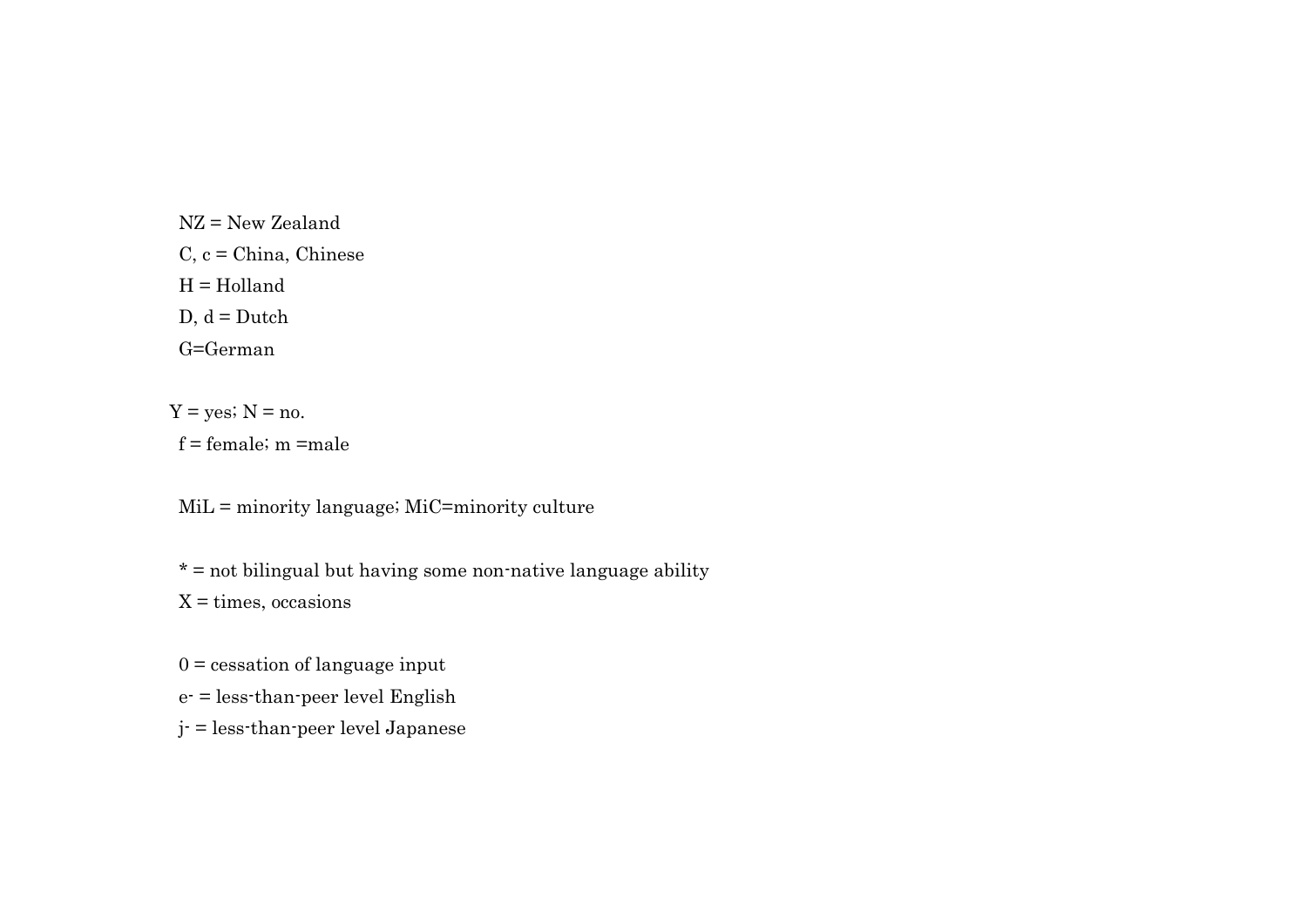|     | Unique features                | $Case \#s$      | Biling.       | <b>Balanced</b> | J. dom. | E. dom. |
|-----|--------------------------------|-----------------|---------------|-----------------|---------|---------|
|     |                                | (no. of cases)  | acquisition   | languages       |         |         |
|     |                                |                 | Yes/No        | (number of)     |         |         |
| А.  | both parents                   | 4a, 4b, 5a, 5b, | $Y = (5)$     | (2)             | (3)     |         |
|     | Japanese                       | 10              | $N \cdot (0)$ |                 |         |         |
|     |                                | (5)             |               |                 |         |         |
| В.  | one parent dual 6b, 9b, 9c     |                 | $Y = (0)$     |                 |         |         |
|     | $($ , one parent               | (3)             | $N = (3)$     |                 |         |         |
|     | Japanese                       |                 |               |                 |         |         |
|     | C. mother from MiC, $2, 3, 6a$ |                 | $Y=(3)$       | (3)             | (1)     |         |
|     | father Japanese $(3)$          |                 | $N = (0)$     |                 |         |         |
| D.I | father from MiC, [1a, 1b, 9a   |                 | $Y = (1)$     | (1)             |         |         |
|     | mother Japanese $(3)$          |                 | $N = (2)$     |                 |         |         |
|     | E. Both parents from 7, 8a, 8b |                 | $Y = (3)$     | (3)             |         |         |
|     | MIC                            | (3)             | $N = (0)$     |                 |         |         |

Figure 2: Breakdown of Cases by Linguistic Features of Families & Languages Used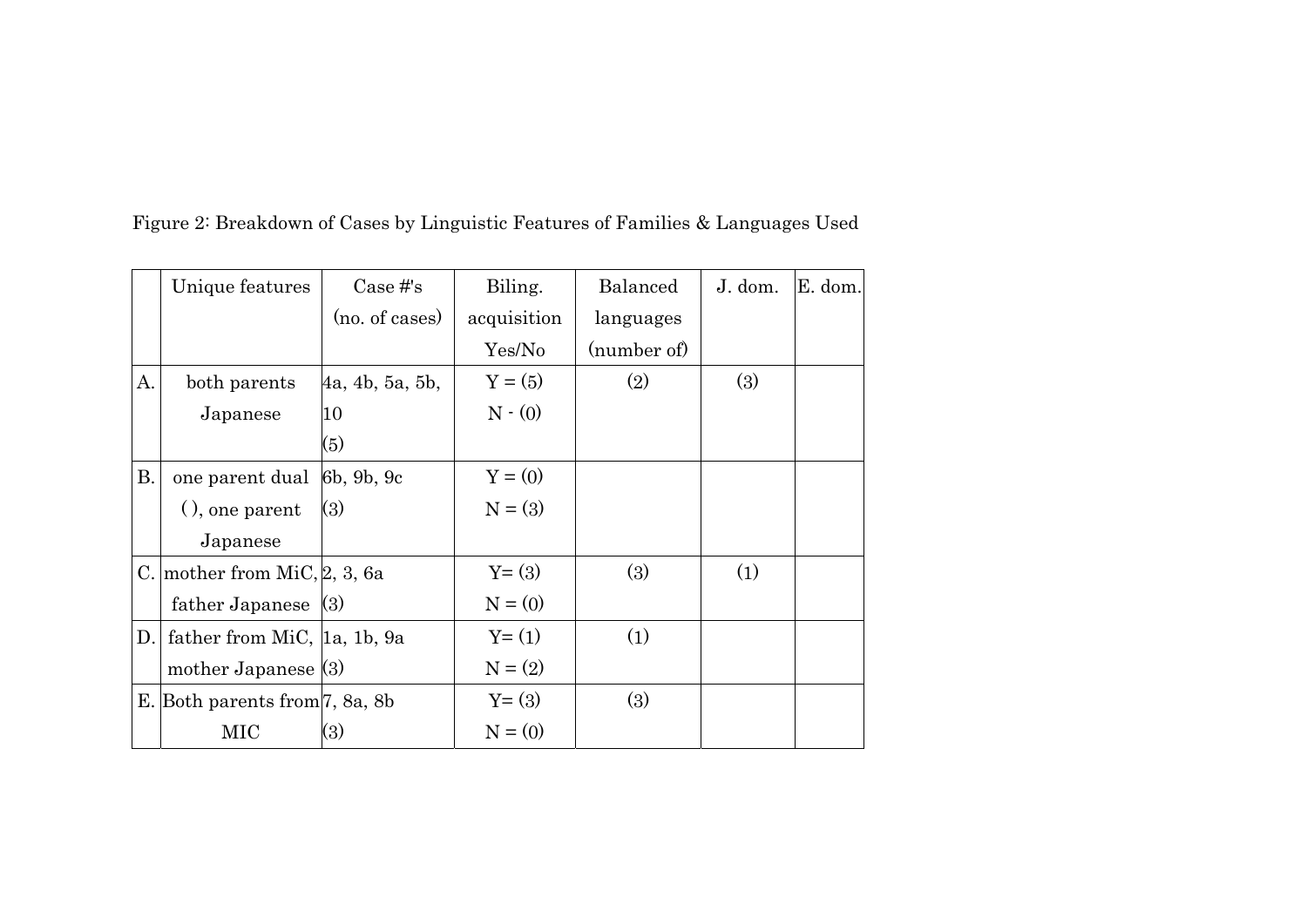| F  | Both parents use $ 4a, 4b, 8a, 8b$ |                   | $Y = (4)$ | (4)              |  |
|----|------------------------------------|-------------------|-----------|------------------|--|
|    | Mil                                | (4)               | $N = (0)$ |                  |  |
|    |                                    |                   |           |                  |  |
| G. | returnee, Mil.                     | 4a, 4b, 5a, 5b,   | $Y = (6)$ | $\left(6\right)$ |  |
|    | reinforced                         | 6a, 10a           | $N = (0)$ |                  |  |
|    | immediately                        | $\left( 6\right)$ |           |                  |  |
|    | H. returnee, MIL not 9b            |                   | $Y = (0)$ |                  |  |
|    | reinforced                         | (1)               | $N=(1)$   |                  |  |
|    | immediately                        |                   |           |                  |  |

|    |                                     | MiL totally                 | MiL partially | MiL lost and | MaL lost |
|----|-------------------------------------|-----------------------------|---------------|--------------|----------|
|    |                                     | lost                        | lost          |              | and      |
|    |                                     |                             |               | regained     | regained |
| Ι. | lost former                         | 1 a, 8b, 8b, 9b  5a, 5b, 10 |               | 6a, 7, 8b    | 8b       |
|    | bilingual ability $\vert 4 \rangle$ |                             | (3)           | (3)          | (1)      |
|    | (H)                                 |                             |               |              |          |
|    | case #'s                            |                             |               |              |          |
|    | (no. of cases)                      |                             |               |              |          |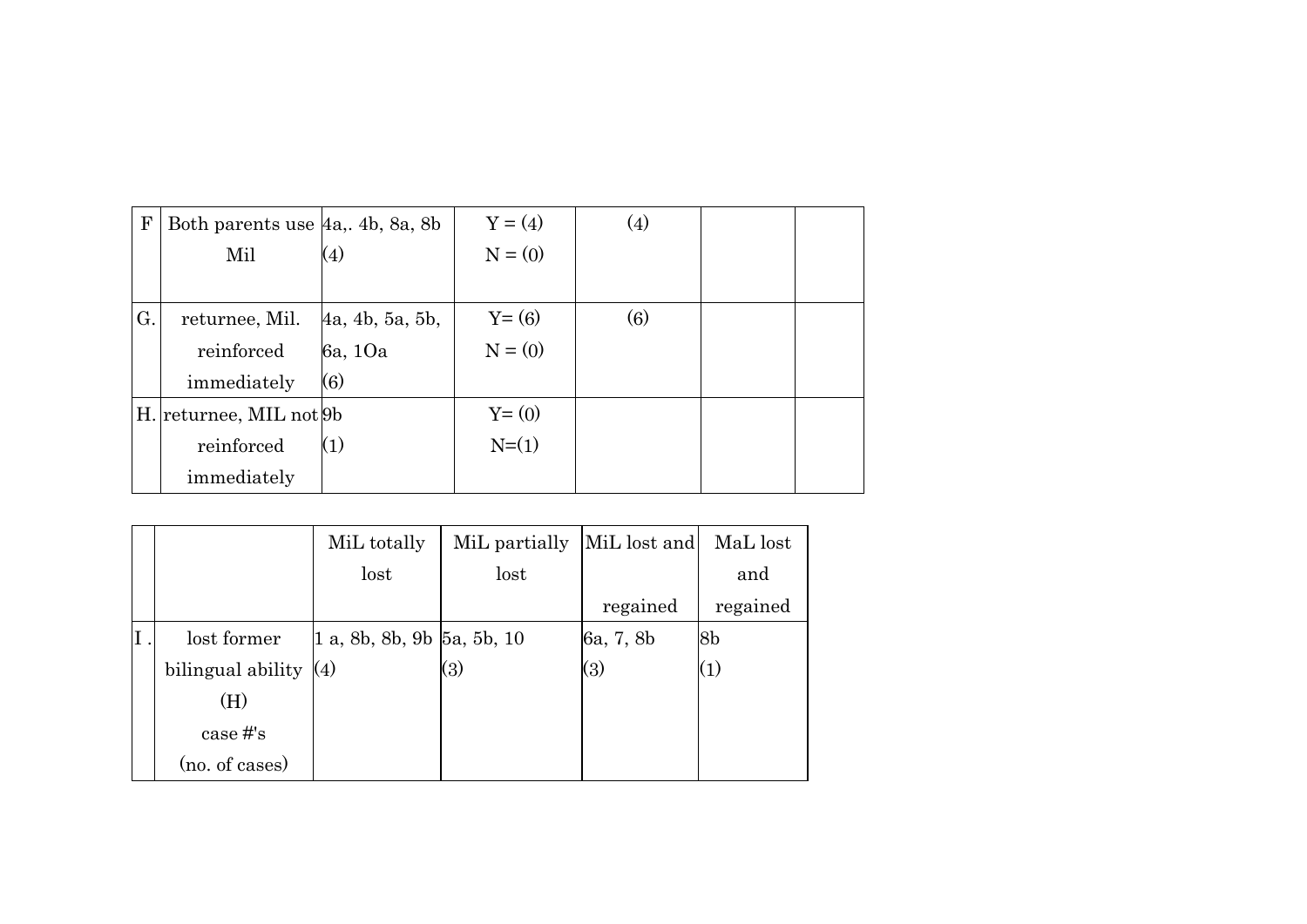MiC = Minority Culture; Mil = Minority Language; MaL = Majority Language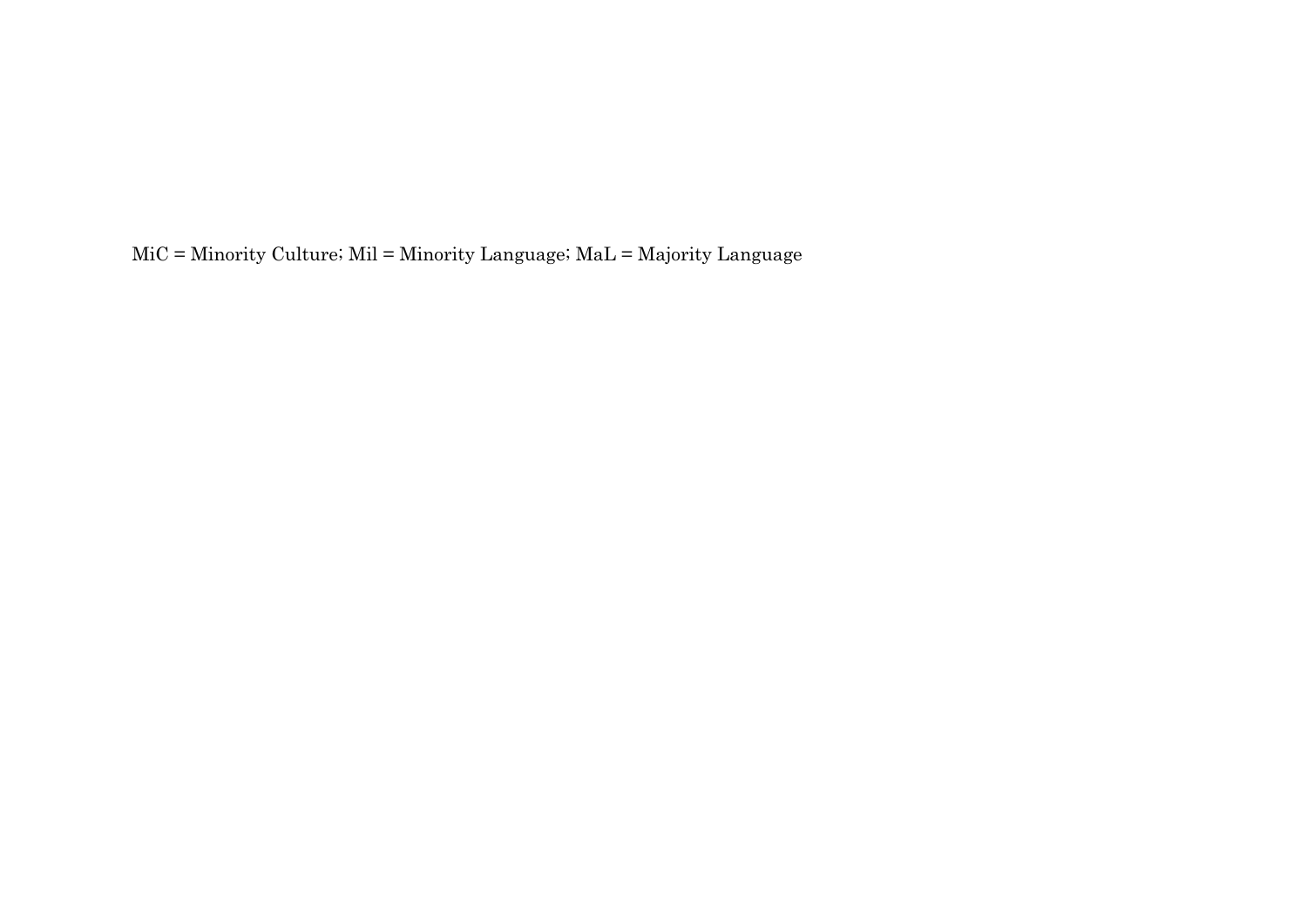Laurel Kamada has been researching language acquisition in Japan since 1982 while working as a Ph.D. candidate at Osaka University. Since January of 1993, she has submitted case studies of bilingual families in Japan to every issue of Bilingual Japan of which this monograph includes the first ten. She is presently an associate professor at Hirosaki University where she is working on a larger survey to investigate the relationship of bilinguality of children in Japan to the development of various affective factors.



Laurel with her own bilingual family: husband Kotaro and son Jonah, age 4.